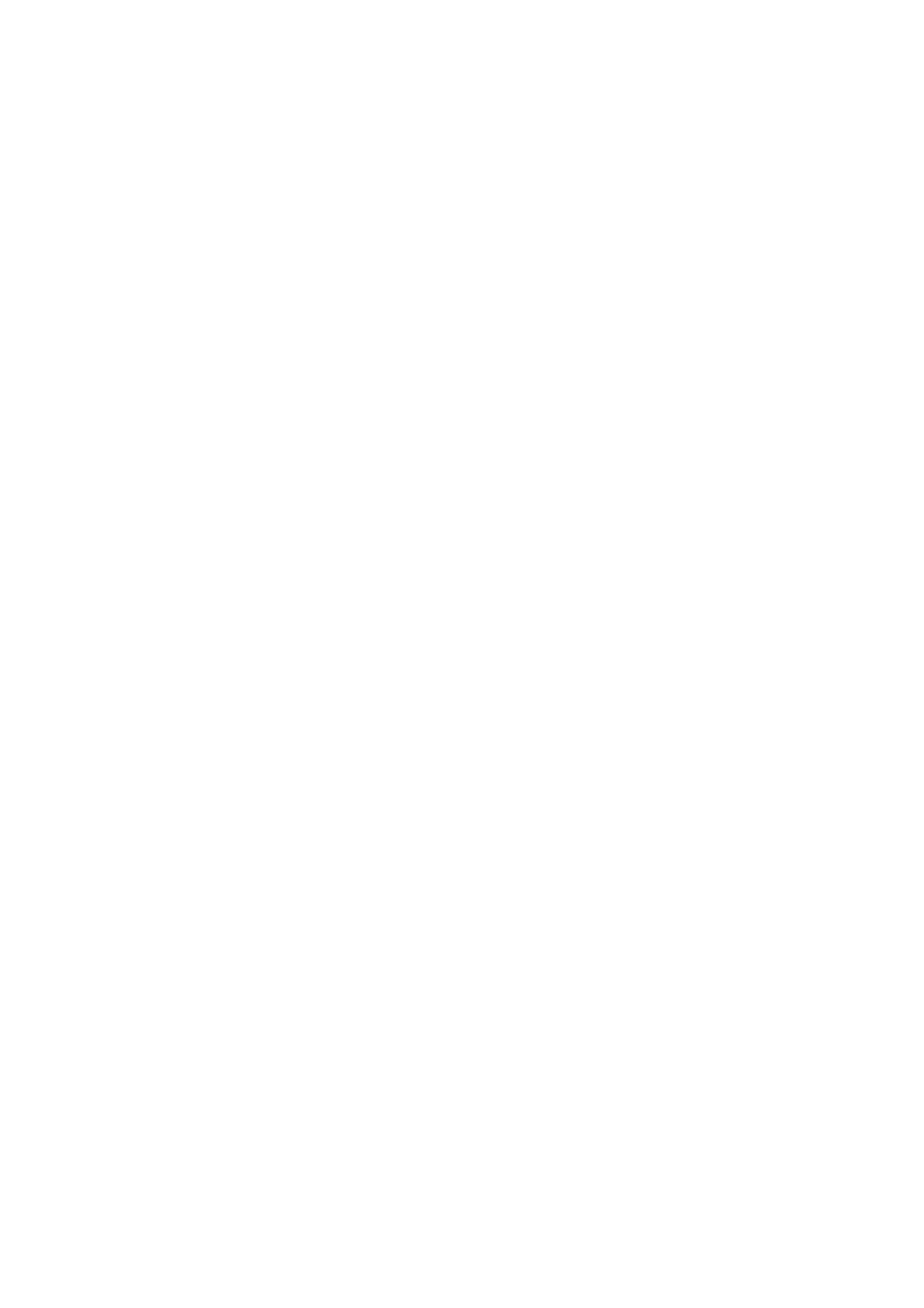# Department of the Environment Supplementary Planning Guidance



**Draft advice note** 

**Consultation draft**

# Site Waste Management Plans

**May 2012**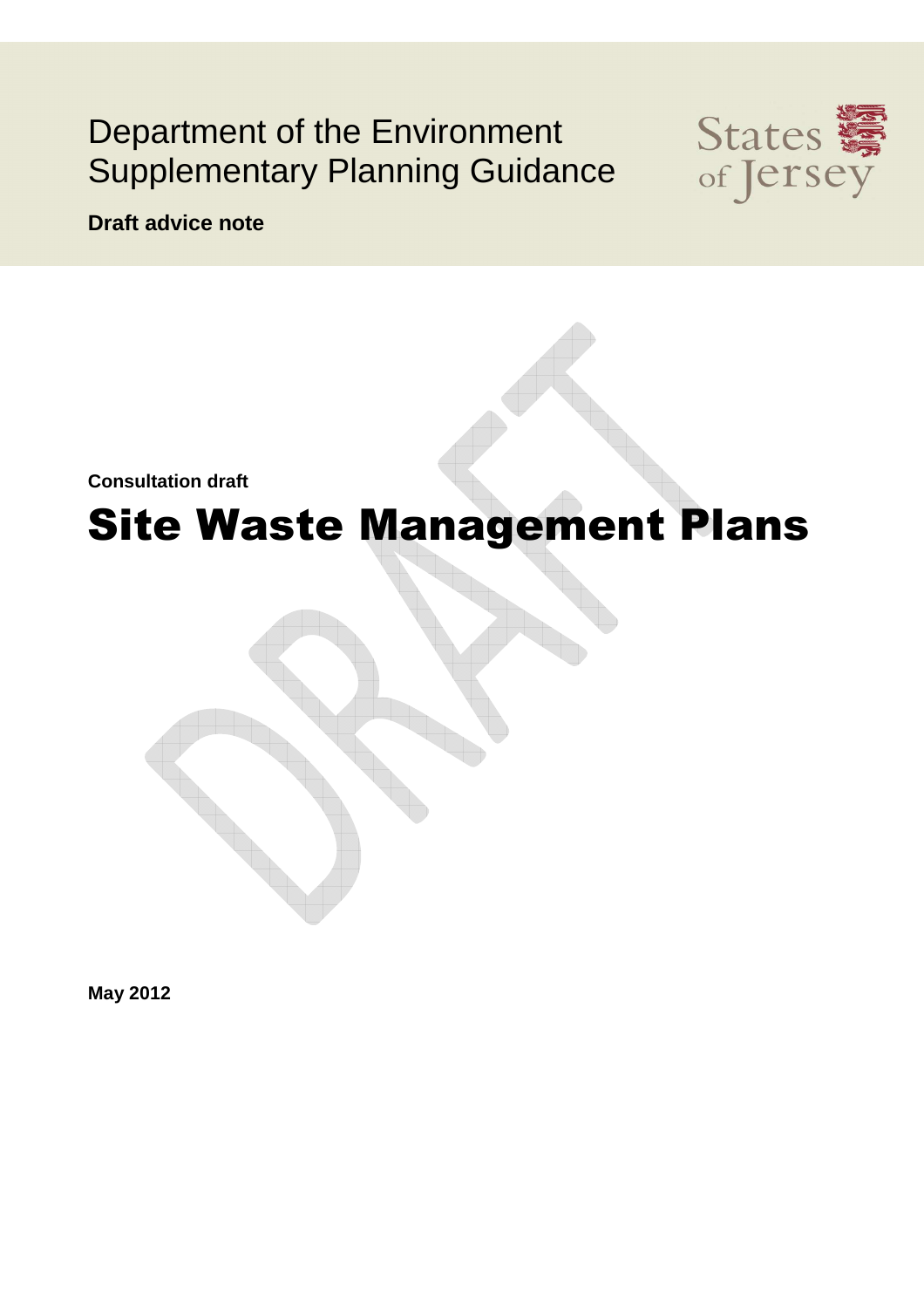### **About supplementary planning guidance**

The Minister for Planning and Environment may publish guidelines and policies (supplementary planning guidance) in respect of; development generally; any class of development; the development of any area of land; or the development of a specified site<sup>1</sup>.

Supplementary planning guidance may cover a range of issues, both thematic and site specific, and provides further detail about either, policies and proposals in the Island Plan, or other issues relevant to the planning process. It can also be used to provide information about how the planning system operates.

Where relevant, supplementary planning guidance will be taken into account, as a material consideration, in making decisions.

Supplementary planning guidance is issued in a number of different forms including:

- **Advice notes**, which offer more detailed information and guidance about the ways in which Island Plan policies are likely to be operated, interpreted and applied in decision making;
- **Policy notes**, which can be issued by the Minister, following consultation with key stakeholders, in-between reviews of the Island Plan, to supplement and complement the existing planning policy framework;
- **Masterplans, development frameworks and planning briefs** provide more detailed information and guidance about the development of specific sites and areas of the Island; and
- **Practice notes**, which aim to provide information about how the planning system's protocols and procedures operate.

The current supplementary planning guidance is listed and can be viewed on the States of Jersey website at www.gov.je/planningguidance.

Hard copies of all supplementary planning guidance can be obtained from Planning and Building Services, Department of the Environment, South Hill, St. Helier, JE2 4US, telephone: 01534 445 508 email: planning@gov.je

 $\overline{\phantom{a}}$  $1$  Under Article 6 of the Planning and Building (Jersey) Law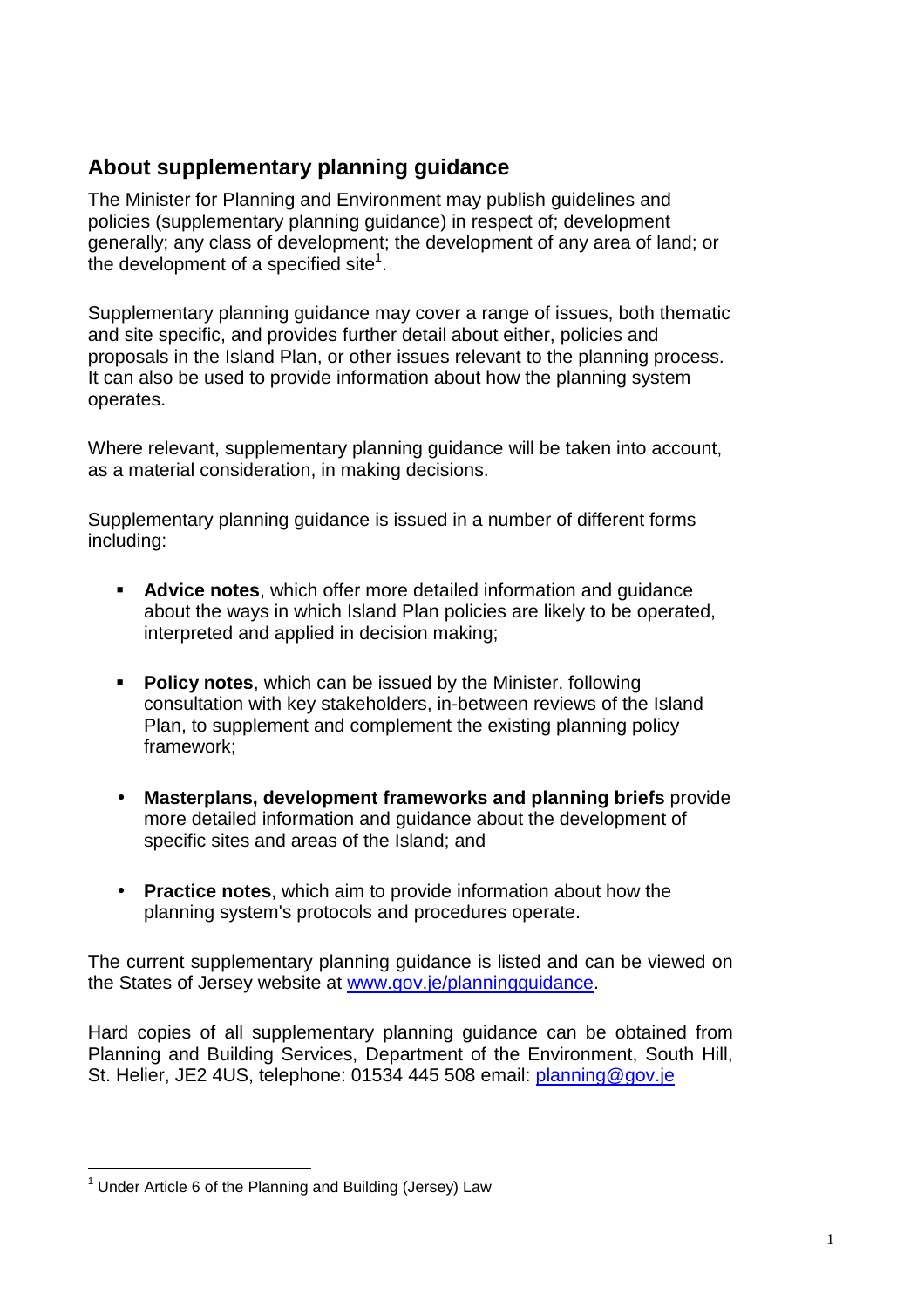| <b>Section</b> | <b>Item</b>                                                                               | Page           |
|----------------|-------------------------------------------------------------------------------------------|----------------|
| 1              | Introduction                                                                              | 3              |
| $\overline{2}$ | Status of this guidance                                                                   | 3              |
| 3              | What is the guidance for?                                                                 | 3              |
| $\overline{4}$ | Who is the guidance intended for?                                                         | 4              |
| 5              | What type of development does this guidance apply to?                                     | $\overline{4}$ |
| 6              | Island Plan policy for waste minimisation and new<br>development                          | 4              |
| $\overline{7}$ | Background                                                                                | 5              |
| 8              | Waste management considerations throughout the<br>project                                 | 6              |
| 9              | What is a site waste management plan?                                                     | $\overline{7}$ |
| 10             | When is a site waste management plan required?                                            | 8              |
| 11             | The benefits of a site waste management plan                                              | 9              |
| 12             | Site waste management plan process                                                        | 10             |
| 13             | Planning conditions and enforcement                                                       | 17             |
| 14             | Glossary of terms                                                                         | 19             |
| 15             | Selected sources                                                                          | 20             |
| 16             | Useful contacts                                                                           | 22             |
| Annex 1        | Waste Management (Jersey) Law 2005 and the links with<br>the planning application process | 23             |
| Annex 2        | <b>Checklist</b>                                                                          | 27             |
| Annex 3        | Example pro forma for site waste management plans                                         | 30             |

## **Contents**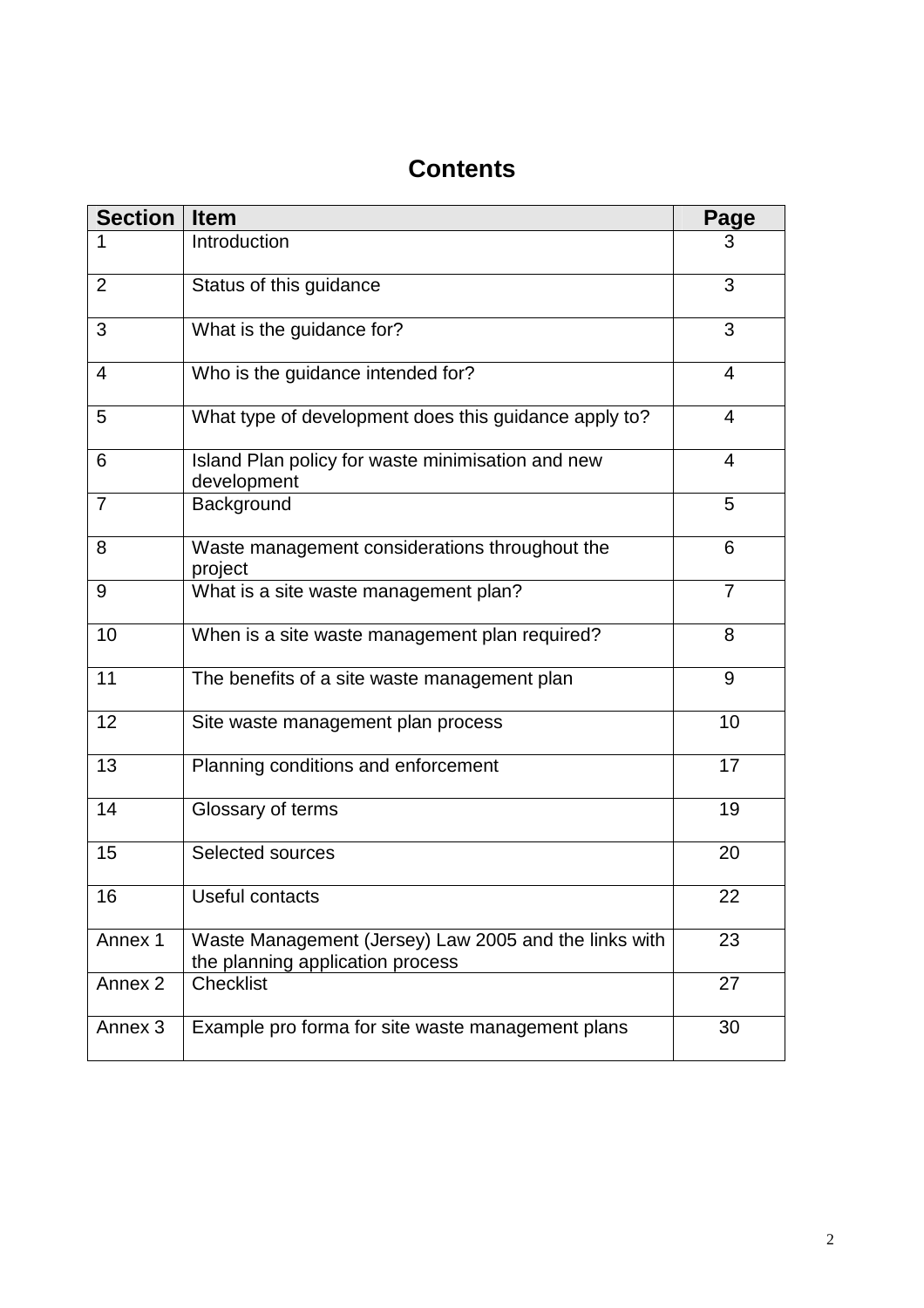### **1. Introduction**

1.1 The requirement to submit Site Waste Management Plans (SWMPs) with development applications which generate a significant quantity of waste was introduced in Jersey with the adoption of the 2002 Island Plan, in order to help improve waste management.

1.2 SWMPs are primarily intended to:

- **EXT** identify the volume and type of waste materials generated during the development process (e.g. materials from demolition and excavation works and from construction activities);
- establish opportunities for reuse, recycling and recovery of materials (i.e. promote the waste hierarchy);
- demonstrate how off-site disposal of waste will be minimised and managed; and
- generally assist in improving materials resource efficiency on construction sites.

1.3 The 2011 Island Plan seeks to tighten the controls surrounding SWMPs to ensure they are treated as **'living documents'** which are regularly updated, monitored and properly implemented throughout the construction project and reviewed at completion.

1.4 The requirement for developers to prepare and implement SWMPs is set out in Policy WM1 of the 2011 Island Plan. The policy is set out in full in Section 2.

1.5 This guidance has been prepared in accordance with Proposal 23 of the 2011 Island Plan, to "provide additional advice and assist with development control considerations". It elaborates on Island Plan Policy WM1, explains in more detail the purpose behind 'Site Waste Management Plans' and what is required in preparing, updating and implementing these plans throughout the various stages in the construction project.

### **2. Status of this Guidance**

2.1 This is currently draft guidance produced for consultation with key stakeholders and interested parties. It will be reviewed and amended in response to consultation.

### **3. What is the guidance for?**

3.1 The main purposes of this guidance are to:

- **EXPLAIN** explain and interpret the policy requirements for SWMPs;
- explain what developers need to consider and why, when writing their SWMPs;
- set out the information and procedures needed to comply with the related policy requirements;
- help prevent / reduce illegal disposal of waste (e.g. fly-tipping) by providing an audit trail of any waste that is removed from construction sites; and
- assist in providing for a more consistent and effective approach to waste management on construction sites.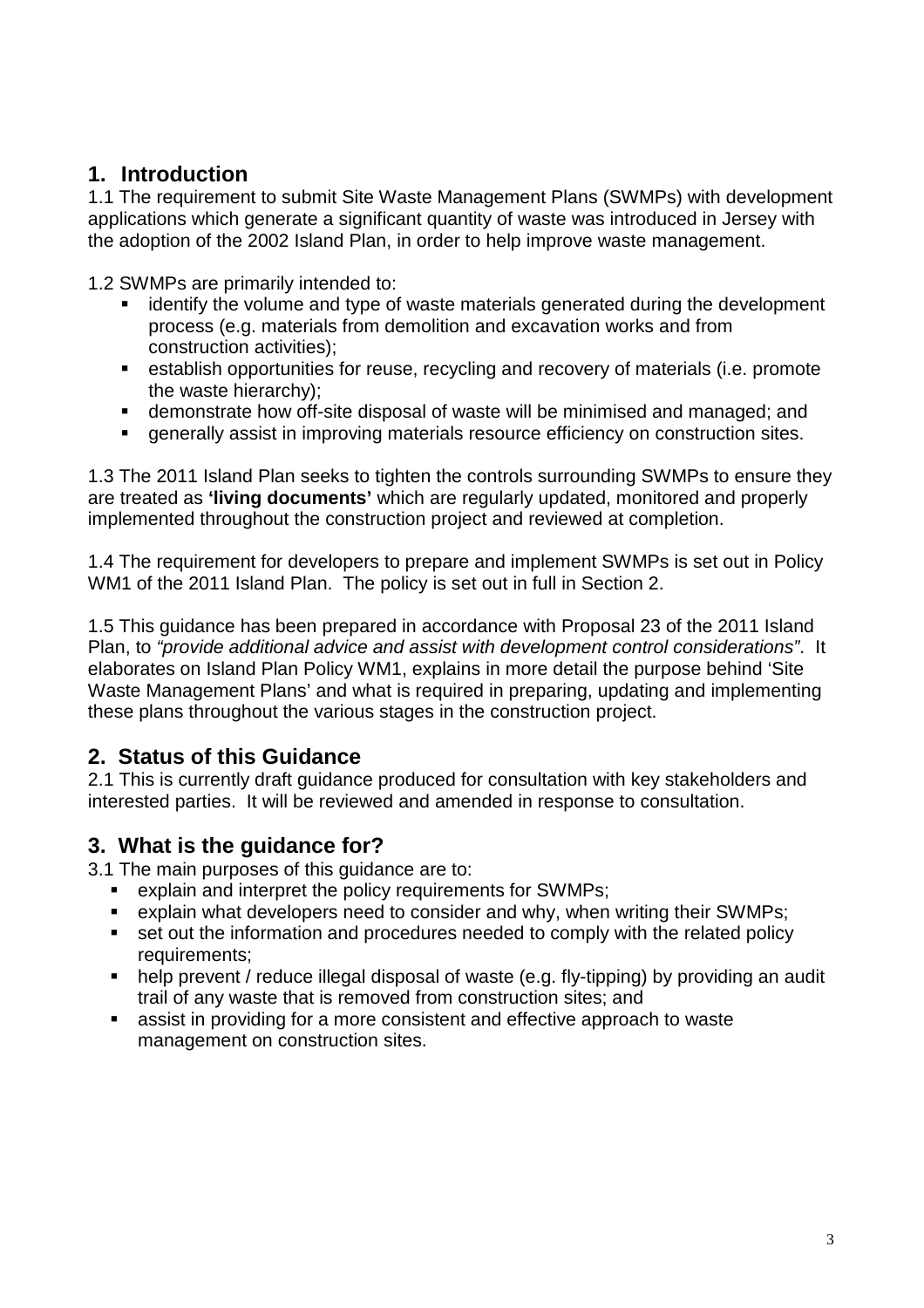### **4. Who is the guidance intended for?**

4.1 This guidance is principally intended to assist developers, builders, architects, designers, surveyors, suppliers, sub contractors / specialist contractors and all those who are associated with construction projects where waste material will be generated. It is also intended to help planners who may require the development of SWMPs and other officers of the States who may be engaged in monitoring compliance with SWMPs.

### **5. What type of development does this guidance apply to?**

5.1 This guidance is presently aimed specifically at 'major developments' (see Section 10), developments which would involve the demolition of major structures and/or other developments which generate a significant amount of waste material during construction.

5.2 SWMPs apply to all aspects of construction work, including preparatory enabling works such as demolition, excavation and site clearance.

### **6. Island Plan Policy for Waste Minimisation and New Development**

6.1 For ease of reference, Island Plan Policy WM1 is set out in full below.

#### **Policy WM1 – Waste Minimisation and new development**

In considering proposals for new development and in accordance with the principles of sustainable development, the Minister for Planning and Environment will encourage the minimisation of waste generated as part of construction activity and an increase in the recycling, reuse and recovery of resources.

The Minister will only permit major new developments and/or developments which would involve the demolition of major structures or the potential generation of significant quantities of waste material (including developments of 10 or more dwellings, or with a floorspace of more than 1,000m², or where the development is on a site of more than 1 hectare), where:

- measures are taken to minimise the wastes arising and to recycle, reuse and recover as much as possible of the generated waste material; and
- opportunities are taken to maximise on-site management of waste.

Where inert waste generated in these developments cannot be reused on the site, it should, as far as possible, be diverted for recycling with a licensed contractor and only the residual unusable material should be disposed of to landfill.

The Minister will require a 'Site Waste Management Plan' to be submitted with all planning applications for these developments, setting out the steps to be taken to minimise and manage waste generation both on and off the site during construction. The measures contained in the 'Site Waste Management Plan' shall be approved by or on behalf of the Minister and may be secured by planning conditions and obligations, where appropriate. Where such plans are not acceptable, permission will not be granted.

'Site Waste Management Plans' should be continually evolving plans, which are implemented and updated by the developer or an appointed contractor throughout the construction phase. All waste transactions shall be accurately and clearly recorded in the Plan to maintain a continuously up-to-date record of how work is progressing in comparison with waste management estimates.

On completion of the development, the developer must make available the final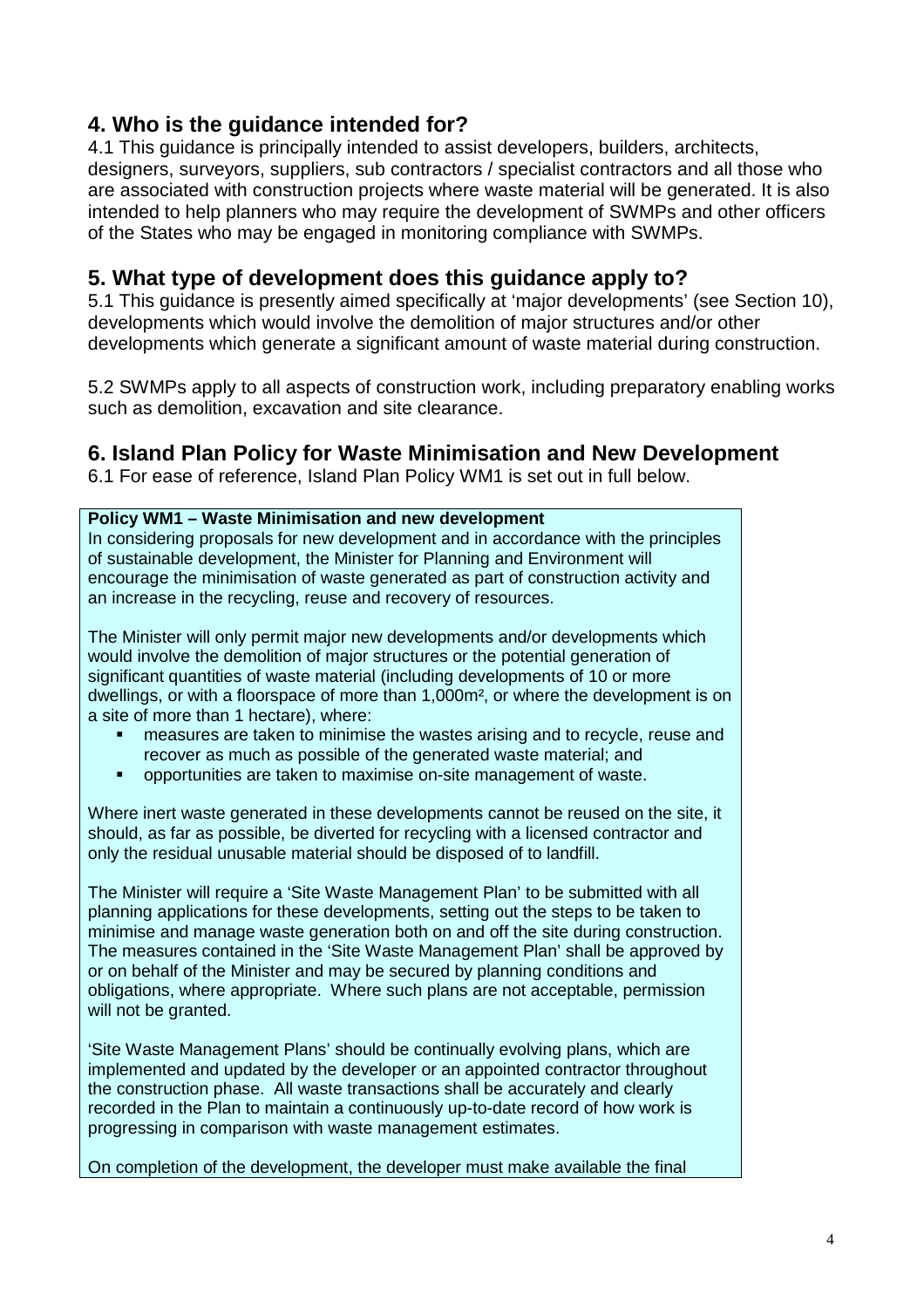version of the Plan for review and provide the Minister with:

- evidence that the Plan has been satisfactorily monitored;
- the reasons for any revisions made to the Plan; and
- an explanation of the differences between the initially approved Plan and actual performance.

Where planning controls associated with approved 'Site Waste Management Plans' are being breached, the developer will be asked to agree to implement remedial steps to resolve the breach.

The Minister will consider formal enforcement action where developers or responsible contractors have:

- intentionally not complied with a 'Site Waste Management Plan', or
- not taken required remedial action within the given time-frame.

### **7. Background**

7.1 As well as being a major consumer of materials, the construction industry in Jersey is a major generator of waste. Construction and demolition waste represents by far the largest amount of solid waste (by weight) that needs to be managed, typically ranging from 65% to 75% of annual production in recent years. In addition, virtually all the inert wastes destined for landfill are derived from construction and demolition activities.

7.2 The major components of construction and demolition waste include soils, concrete, masonry, stone, metal, glass, plasterboard and bitumous materials, although there are a wide variety of other wastes which are referred to elsewhere in this document. Waste materials that are generated on a construction site come from a number of sources. Major sources include demolition of buildings, structures and fixtures, and the excavation of spoil in preparing land for development (e.g. excavating foundations, service trenches, roadways and sewers). Waste can also occur, however, due to factors such as:

- **•** over-ordering;
- poor design;
- **Figure 1** felling of trees and clearing vegetation;
- **EXECT** material imported to the site for inclusion into the permanent works;
- **packaging; and**
- **EXT** inefficient working practices (e.g. using incorrect materials because it is easier to do so, or wasteful cutting of materials).

7.3 This waste amounts to a misuse of valuable resources, which is increasingly expensive to collect and dispose of and which has significant impacts on the environment. It is also clear that a significant proportion of materials that end up as waste on construction sites can be more effectively managed. In view of this, it is considered essential that steps are taken by the construction industry to control and regulate the amount of waste produced during building projects and to encourage more innovative and effective waste management practices.

7.4 Island Plan Policy WM1 seeks to address the issue of site waste and in doing so, reflects the general aims of the States' approved 'Solid Waste Strategy' and the internationally accepted 'Waste Hierarchy'. It seeks to achieve a reduction in construction and demolition waste from that presently produced, an increase in reuse and recycling of waste, the increasing diversion of waste from landfill and a reduction in the requirements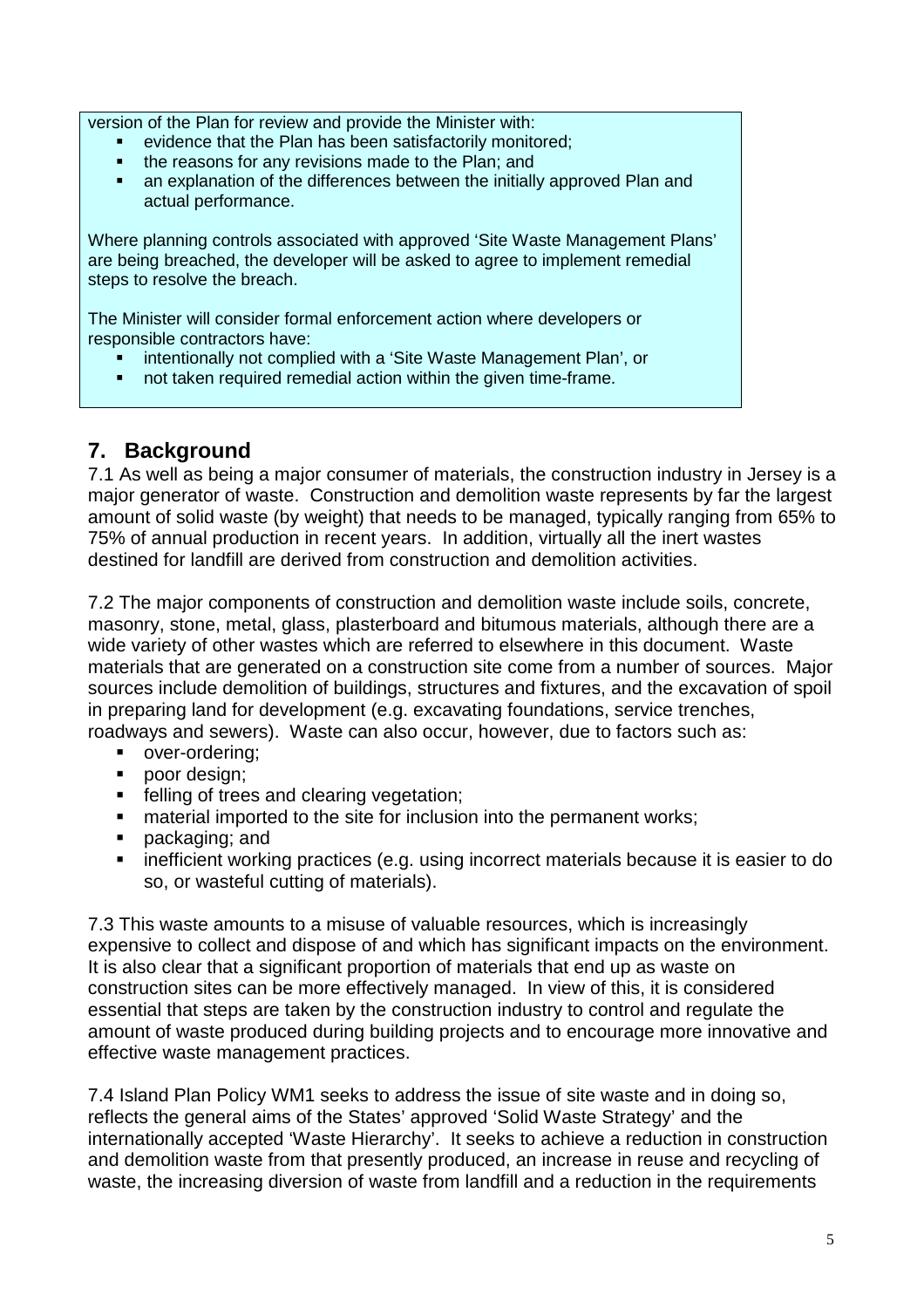for non-renewable resources during a construction build. The formulation and implementation of SWMPs are regarded as an essential and practical tool in addressing these objectives.



 **The Waste Hierarchy** 

### **8. Waste Management Considerations throughout the Project**

8.1 There are a number of waste management factors that should be considered at various stages of a development project.

#### **Site Selection and Project Inception Stage**

8.2 Opportunities for waste minimisation should be considered at a very early stage, when the site is being chosen and purchased. It will be important to have regard to factors such as the site topography, soil type and potential levels of ground contamination, to help determine the amount of soil that will need to removed or managed on-site. For example: steep-sloping sites may require large amounts of excavation to enable the construction of accessible buildings; certain soil types will require greater excavation to enable secure foundations; and contamination may necessitate soil removal or remedial measures to decontaminate the soil. Where contamination is suspected, the developer must follow supplementary planning quidance on contaminated land.<sup>2</sup>

8.3 At this stage, initial consideration might also be given to whether there are any buildings or structures on the site which could potentially be incorporated into any new design to reduce or avoid the production of demolition waste (see Minister's forthcoming guidance on 'demolition and replacement of buildings).

#### **Design Stage**

8.4 In designing the new development it would be appropriate to consider among other things whether:

<sup>&</sup>lt;u>2</u><br><sup>2</sup> For specific advice on dealing with land contamination, applicants are directed to Planning Advice Note 2 'Development of potentially contaminated land', October 2005.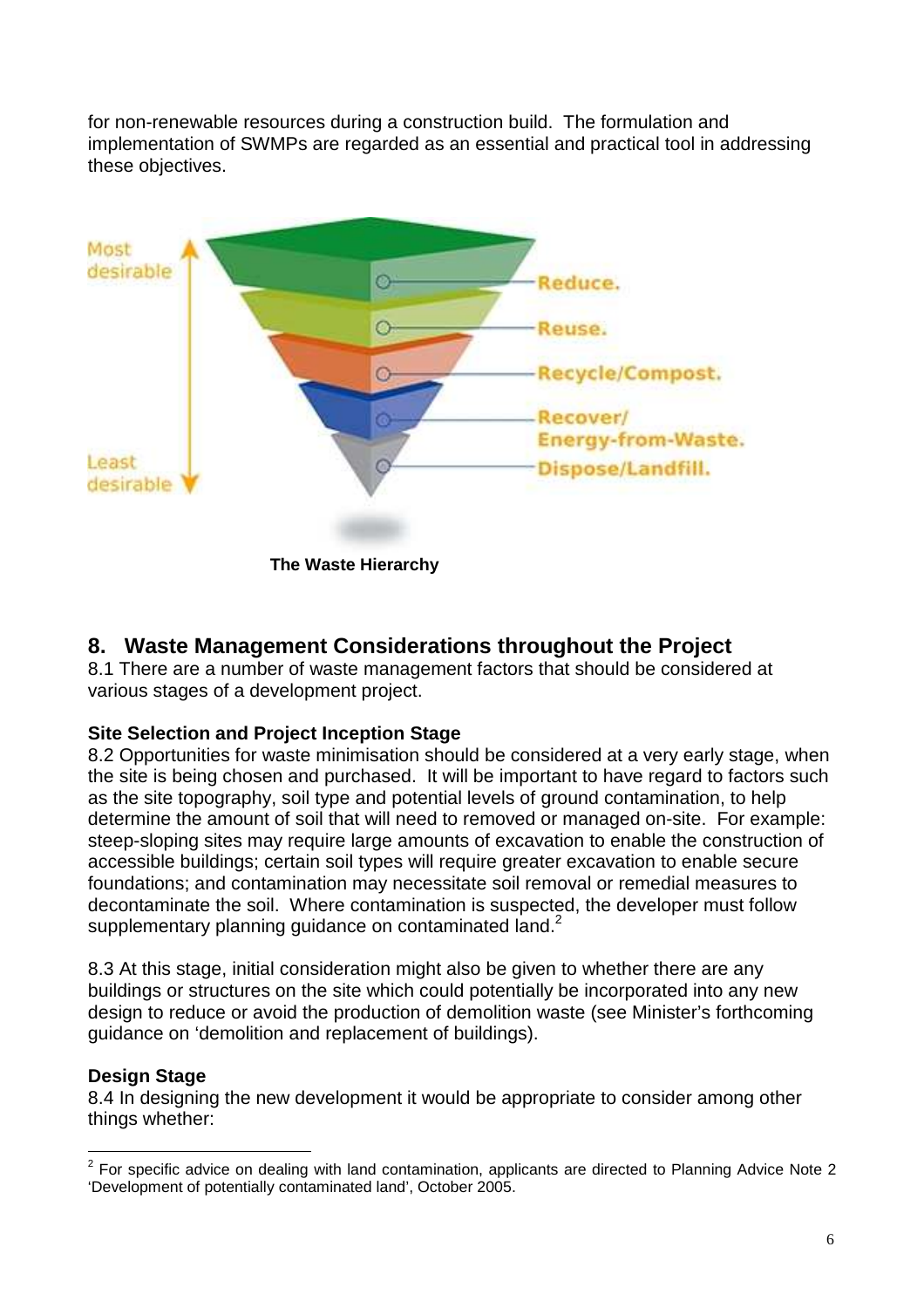- there are existing buildings that could be adapted and reused;
- there is scope to employ methods of construction that will minimise waste production (e.g. off-site prefabrication, or modular construction);
- waste materials can be re-used or recycled elsewhere on the development (e.g. in providing aggregate or material for ground level changes which are necessary as part of the development);
- existing trees and vegetation can be incorporated into the landscape design;
- the development can be designed to incorporate second hand, recycled or renewable materials; and/or
- room designs and sizes can be designed to correspond to standard dimensions for sheet materials and modules of components.

#### **Project Planning Stage**

8.5 For project planning purposes, developers should:

- allocate readily accessible space on site for the storage and recycling of waste materials;
- **EXECONS** consider modifications to the design to reduce the amount of waste produced;
- make provision for dedicated material recycling skips:
- allocate space for the storage of specialised equipment required to recycle materials on-site;
- identify and award contracts to suitable waste management contractors who will remove waste for recycling or disposal at authorised sites (i.e. sites which have a waste management licence or are exempt from the need to have a licence – see Section 10 on the Waste Management (Jersey) Law 2005);
- **EXTERN** make sure that any contracts awarded to other companies for carrying out work on site include provisions for waste minimisation;
- **EXECUTE:** introduce correct ordering to reduce surplus waste:
- consider introducing 'just-in-time' delivery of materials to reduce damage to materials;
- **EXECT** inspect materials delivered to site for damage prior to unloading;
- seek to reduce packaging waste from construction materials (e.g. by entering deals with suppliers to: send materials with minimal packaging; use re-usable and recyclable packaging; and/or take back packaging).

#### **The Planning Application Stage**

8.6 For development proposals which will generate a significant amount of waste and major new developments (see Section 2 and Island Plan Policy WM1 and Section 6 on when a SWMP is required), the application must include a detailed Site Waste Management Plan included with the application.

### **9. What is a Site Waste Management Plan?**

9.1 A Site Waste Management Plan is a written document which provides a structure for how waste materials are managed at all stages during a construction project. It should be signed by the client, principal contractor and, where appropriate, specified sub-contractors.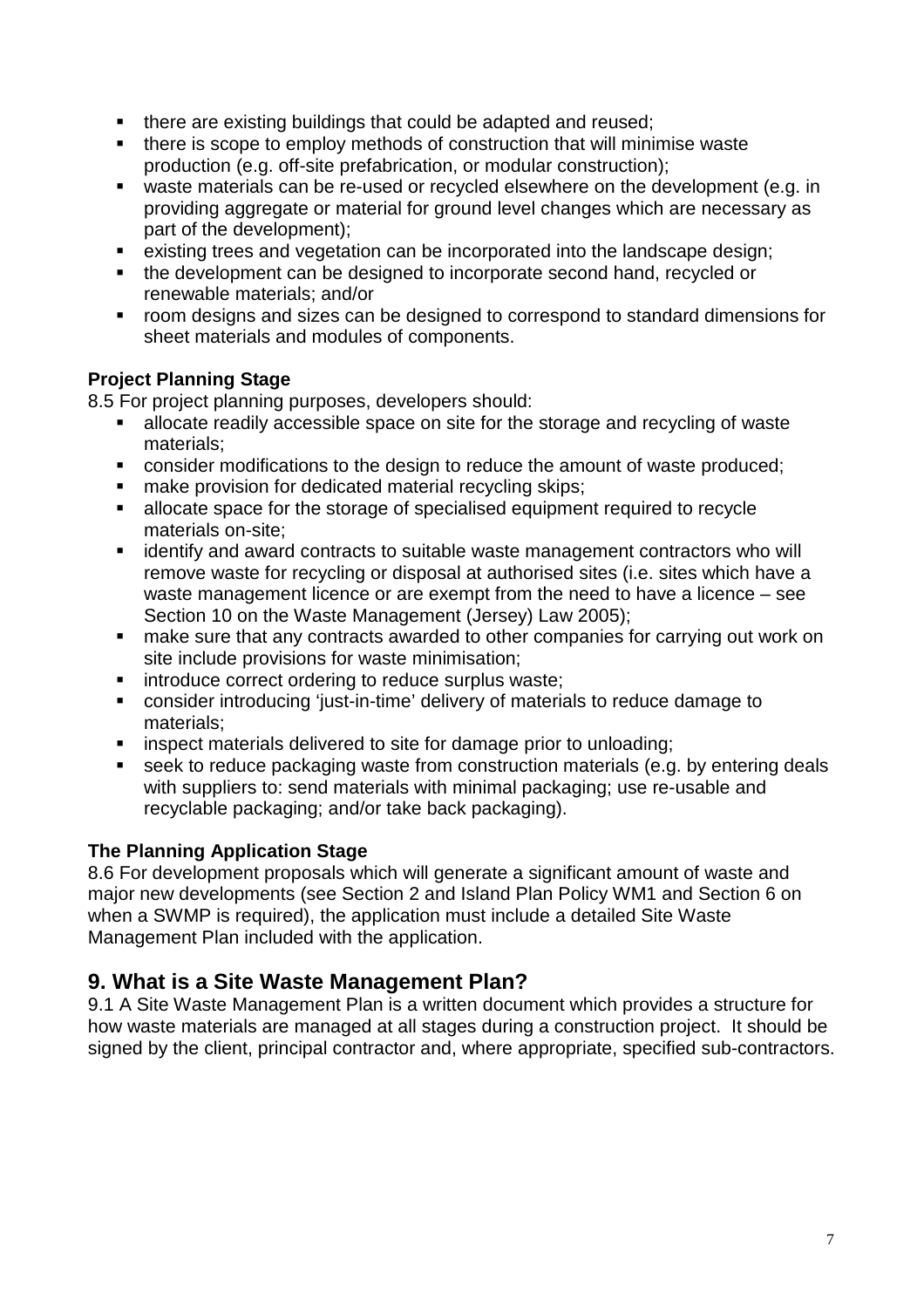9.2 Typically, such plans will record:

- the location of the site;
- a description of the construction works;
- waste minimisation proposals;
- who is responsible for preparing the plan;
- who is responsible for waste management;
- proposals for plan distribution, instruction and training;
- the estimated type and amount of waste likely to be generated throughout the project;
- details of how each waste type is to be managed (including priorities for larger developments and targets);
- the contractors to be used to help ensure that waste is correctly and efficiently managed (including the responsible and legal disposal of residual waste, see Section 10 on the Waste Management (Jersey) Law 2005);
- details of the quantities of waste estimated to be and following updates actually generated from the construction project;
- **•** proposals put in place for the separation and storage of waste materials.

9.3 SWMPs should also include undertakings that waste materials will be handled in compliance with them.

9.4 An example SWMP template is provided in Annex 3, to assist the writing process and help ensure the production of suitable plans. However, this is intended as a guide only, to be amended and modified as appropriate. SWMPs are site-specific and each plan must be carefully developed to suit the particular construction projects in question, to ensure that they work. Much will depend on the character of the site, the size and nature of the project and the procedures and practices adopted by the company in question (including existing methods used for keeping site management records). Whilst many elements in a Plan template will be common and transferable to a variety of projects, others will be of little relevance to specific projects. For example, where there are no demolition operations on a site, the sections relating to enabling works may be restricted and in some instances ignored.

9.5 In any event, whatever format is adopted, the plans must be clear, accurate and easy to follow by all users and easy to monitor and update. They must also be readily accessible at all times (either electronically or on paper) to those involved in implementing and updating the plan, or carrying out regulatory checks.

### **10. When is a Site Waste Management Plan required?**

10.1 The Minister will expect a SWMP to be submitted in support of any planning application for 'major development', or development which involves the demolition of major structures, or development that is likely to generate significant quantities of waste material. Major developments include developments of 10 or more dwellings, or with a floorspace of more than 1,000m², or which involve a site of more than 1 hectare.

10.2 Notwithstanding the above, in the interests of good practice and achieving sustainability objectives, the Minister would wish to encourage the application of site waste management planning to all development proposals that generate waste.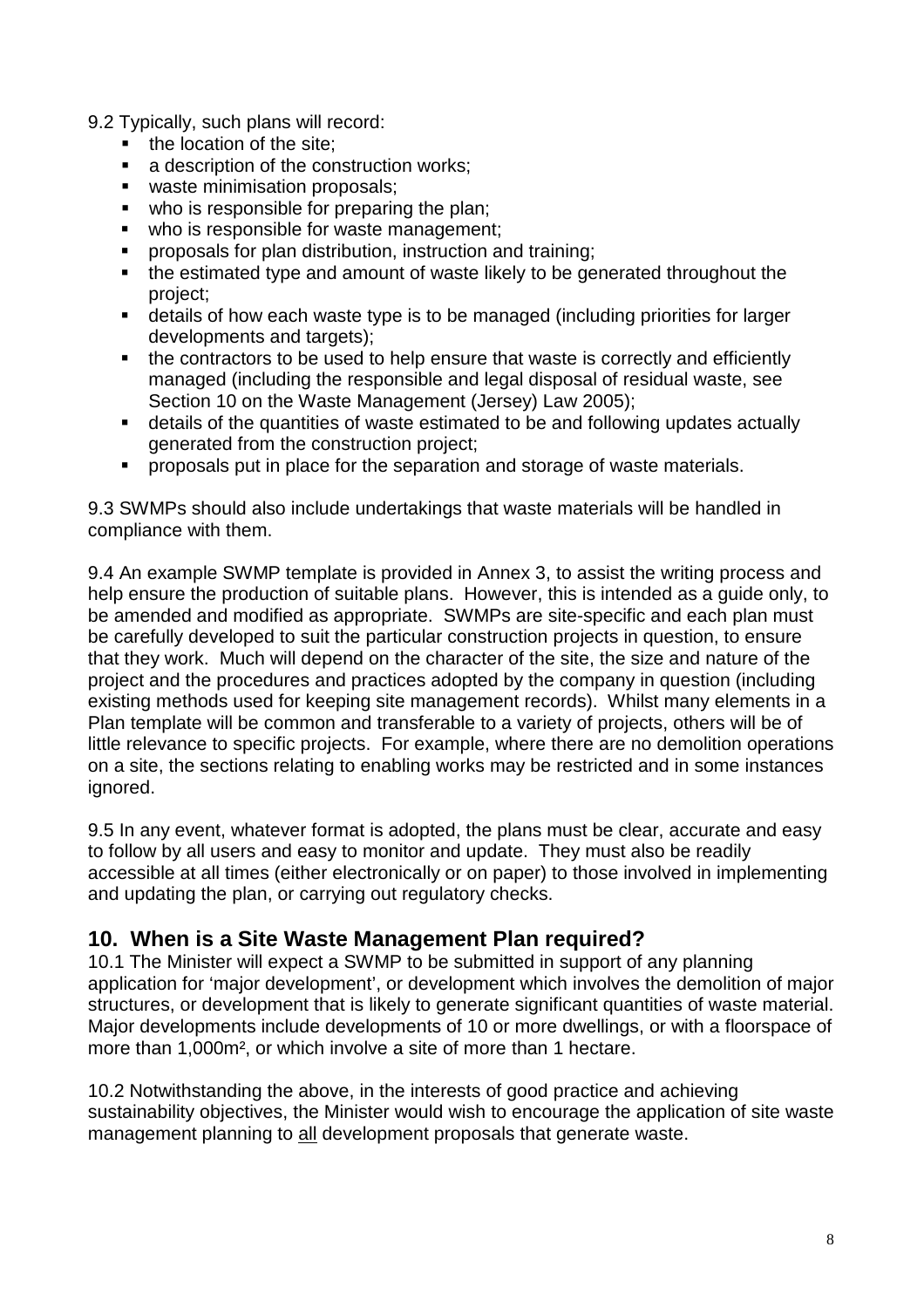### **11. The Benefits of a Site Waste Management Plan**

11.1 There are considerable environmental benefits to be gained for the Island from better construction waste management. A reduction in the amount of waste produced and greater take-up of recycled materials will mean less waste going to landfill, less quarrying, less transportation of materials, less energy consumption, less fly tipping and less harm to the environment.

11.2 There are also significant cost savings and other benefits to be had for the client and the construction industry by adopting site waste management plans, including:

- reductions in the amount of material used and subsequent saving on purchasing costs (e.g. primary aggregate);
- **I** lower waste disposal costs (e.g. skip hire, landfill charges);
- reductions in handling and transport costs (e.g. associated with lorry journeys for waste and primary materials);
- **potential revenues from materials that are able to be reused or recycled:**
- the provision of documentary evidence to answer queries from environmental regulators:
- avoiding potential prosecution, by making sure that waste leaving sites is responsibly managed;
- opportunities to enhance environmental credibility, public reputation and market position;
- providing evidence of compliance with contractual obligations (e.g. between the contractor and the client);
- the creation of a useful tool which shows how resources have been used and waste managed and which provides valuable information for future projects.

11.3 There is a wealth of information and guidance available on construction site waste management and SWMPs and some of the main sources are listed in Section 13 of this document.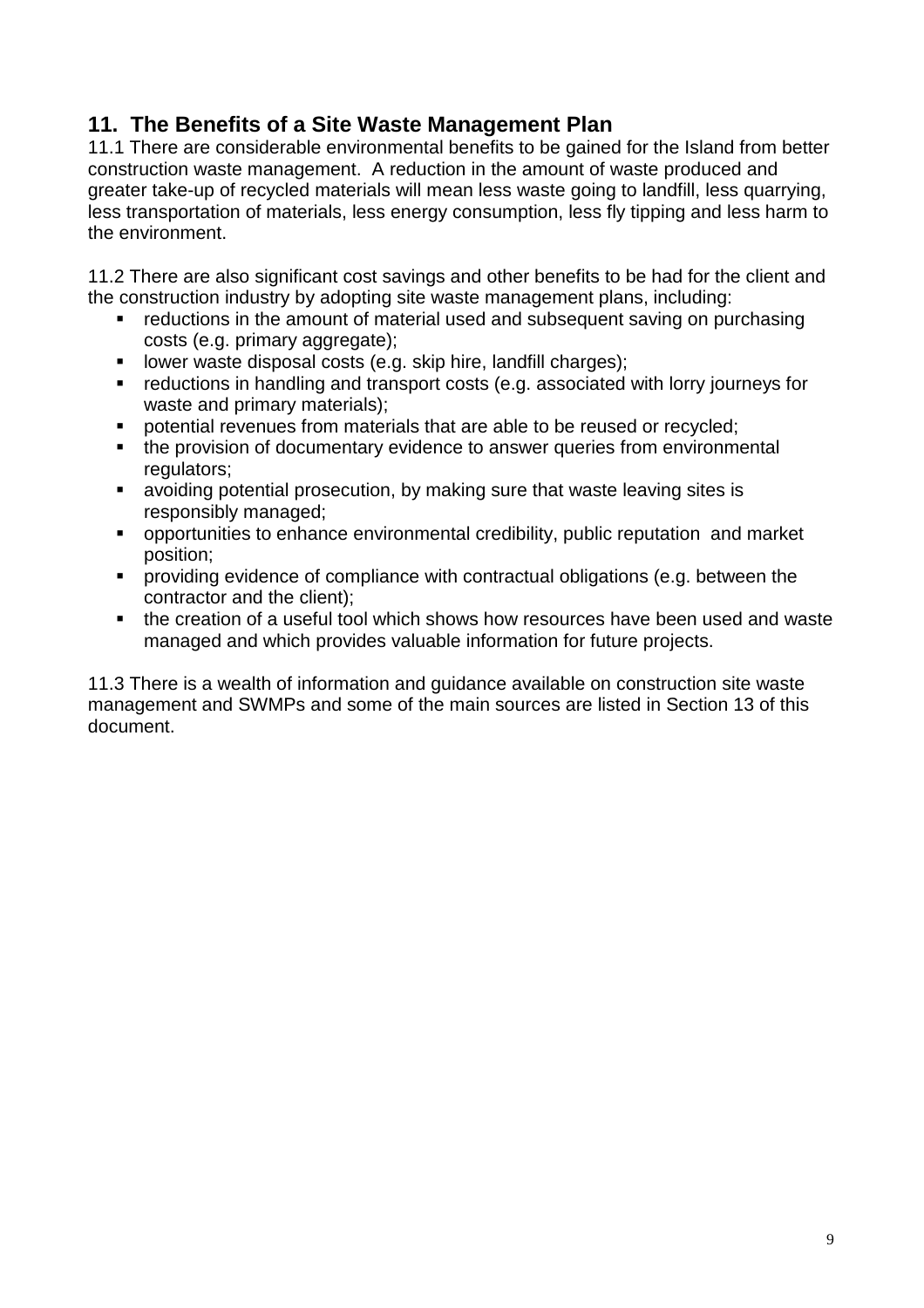### **12. Site Waste Management Plan Process**

12.1 Producing a successful SWMP requires careful planning and preparation from the outset, when the project is being planned. Typically this involves a number of basic steps, as set out in the following chart.



#### **Step 1: Identify who is responsible for producing the plan**

12.2 The client is ultimately responsible for ensuring that a SWMP is prepared and an individual/s should be made responsible for drafting it. Given that most Plans will be written at pre-planning stage for submission (and approval) with the planning application, it is likely that responsibility for writing will fall on the designer or his representative. (N.B. This may need to be developed further by the contractor when construction begins).

12.3 Preparing SWMPs at an early pre-planning stage will enable proper consideration of design and waste minimisation issues (including materials and methods of construction that minimise the production of waste) and opportunities for reusing, recycling and recovering waste materials.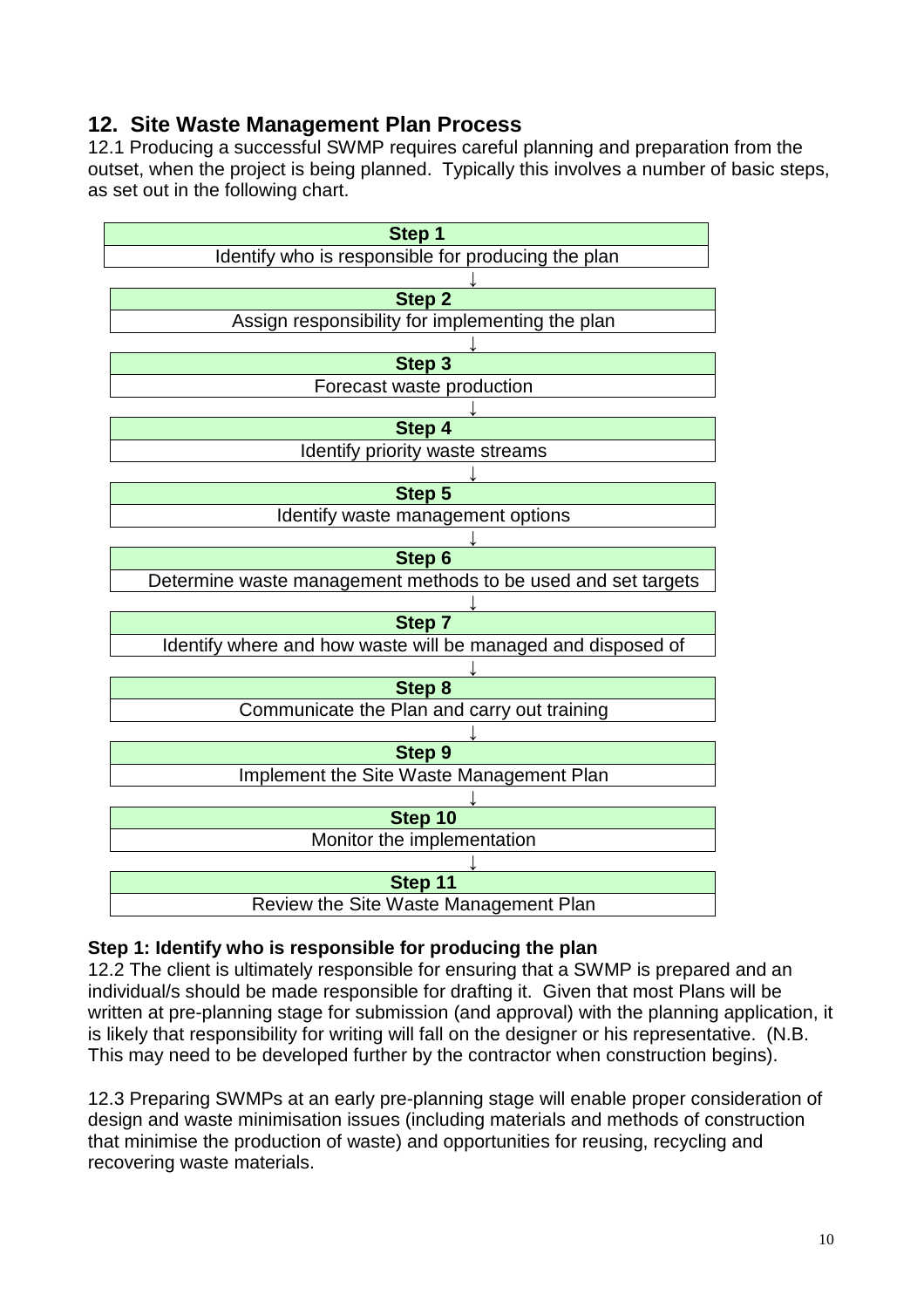12.4 The author/s of the Plan should be fully aware of with waste issues and the construction programme for the project. In formulating the Plan, he or she should engage with and gain the acceptance of the wider project team (e.g. client, designers, demolition contractors, other sub-contractors, supply chains).

#### **Step 2: Assign responsibility for implementing the Plan**

12.5 Responsibility for compliance with the SWMP will rest with the client or the principal contractor. To help in meeting this obligation, it is appropriate to appoint someone on-site to take overall responsibility for implementing the SWMP and updating it throughout the life of the project. This person must have sufficient authority to ensure that others co-operate and comply with the SWMP and might be, for example, the site manager or site foreman. He or she will need the skills and knowledge to:

- motivate everyone working on the site to follow the SWMP; and
- **EXECT** arrange for any necessary training or resource provision.

12.6 There may also be merit, particularly on larger sites, in appointing another person onsite to act as a 'waste champion'. This person should have an interest in and be knowledgeable about waste management issues and should report directly to the person responsible for the SWMP. His or her role would include: promoting awareness of the SWMP among the workforce; monitoring and reporting on waste generation, waste management activities and the effectiveness of the SWMP; ensuring everyone sticks to the plan; and collecting ideas for improved waste management.

12.7 Of course, if the SWMP is to be an effective tool for managing waste, it will need to be supported and embraced by management, the project team (including sub-contractors and waste management contractors) and everyone working on-site.

#### **Step 3: Forecast waste production**

12.8 The SWMP must identify the quantity of each type of waste material that is likely to be produced on-site throughout the project, during enabling works (including demolition) and the construction phase. The quantity of waste should usually be specified as m<sup>3</sup> or tonnes.

12.9 The waste materials should be divided into the following categories (in order of increasing environmental hazard):

- **Inert wastes** wastes which will not harm or cause adverse effects to the environment when disposed of, or do not decompose when buried (e.g. concrete, bricks, blocks, mortar, plaster (not plasterboard), tiles, aggregates, glass, uncontaminated soils, sand, gravel and rocks). These generally tend to be generated in the initial phases of a project.
- **Non-hazardous wastes** wastes that will break down / decompose when buried, resulting in the production of landfill gases such as methane and carbon dioxide (e.g. timber, paper, cardboard, plasterboard, green waste, food, metal and plastics). These may be generated throughout the project.
- **Hazardous wastes** wastes that are harmful to human health or the environment if improperly stored, contained, handled, treated or disposed of. It includes wastes which are corrosive, explosive, flammable, infectious, carcinogenic, teratogenic, mutagenic, ecotoxic and prone to releasing toxic gases of producing leachate after disposal (e.g. asbestos, contaminated soil, paint tins, mastic, surplus chemicals).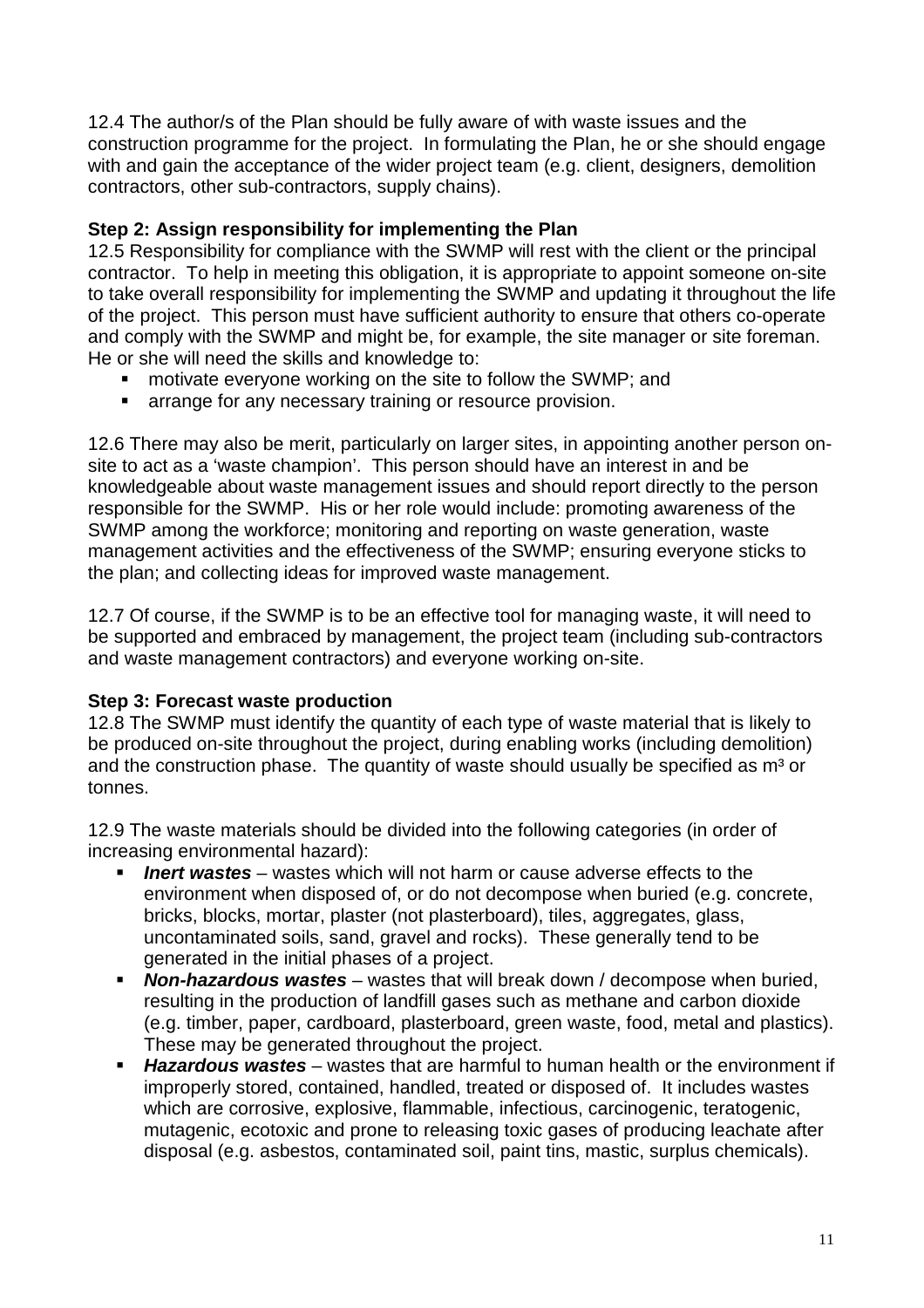12.10 Identifying the quantities of each waste type arising throughout the project will help site managers to determine:

- the number, type and size of containers needed for waste during the different phases of the project; and
- when or whether different waste streams should be segregated.

12.11 Where there is a lack of space on-site to undertake appropriate segregation, agreements will need to be reached with waste management operators to ensure that the waste is sorted for recycling off-site (e.g. at an authorised waste management facility).

#### **Step 4: Identify priority waste streams**

12.12 For larger developments it will be appropriate to prioritise the most significant waste streams generated (i.e. by volume, weight or cost) in order to focus the SWMP on those issues where there is most to be gained from effective waste management.

#### **Step 5: Identify waste management options**

12.13 Having estimated the quantity of different waste streams likely to be produced, it is then necessary to identify waste management options which might be available on- and off-site. For this purpose, reference should be made to the Waste Hierarchy. Examples of possible waste management options that might be considered are set out in tables 1, 2 and 3.

| <b>Waste</b><br><b>Material</b>     | <b>Onsite recycling/</b><br>reuse                                          | <b>Offsite recycling/reuse</b>                                                                                                                                                                                                                | <b>Incineration</b><br>and energy<br><b>recovery</b> | <b>Disposal</b> |
|-------------------------------------|----------------------------------------------------------------------------|-----------------------------------------------------------------------------------------------------------------------------------------------------------------------------------------------------------------------------------------------|------------------------------------------------------|-----------------|
| Aggregates                          | Reuse as hardcore and<br>fill.                                             | -Segregate and reuse as hardcore or fill<br>-Segregate and sell to building or waste<br>management contractor for recycling and<br>onward sale to the construction industry.                                                                  |                                                      | Final option    |
| <b>Blockwork</b><br>and<br>Concrete | &<br>Crush<br>reuse<br>as<br>hardcore and fill                             | -Segregate, reprocess and reuse as<br>hardcore or fill.<br>-Segregate and sell to building or waste<br>management contractor for recycling and<br>onward sale to the construction industry                                                    |                                                      | Final option    |
| Glass                               |                                                                            | -Segregate and send to waste management<br>contractor at La Collette for crushing and<br>recycling as an aggregate.<br>-Segregate and sell to concrete and road<br>surface asphalt providers for crushing to use<br>as aggregate replacement. |                                                      | Final option    |
| Sand                                | Reuse as fill                                                              | -Segregate and reuse as fill.<br>-Sell to building or waste management<br>contractor for recycling and onward sale to<br>the construction industry.                                                                                           |                                                      | Final option    |
| Soil<br>(uncontam-<br>inated)       | Set aside for reuse in<br>gardens and landscaped<br>areas, or as backfill. | -Segregate and reuse for landscaping and<br>as backfill.<br>-Sell to waste management contractor for<br>recycling.<br>-Sell to landscape gardener, or quarry<br>operator for reuse in landscaping and land<br>restoration.                    |                                                      | Final option    |

#### **Table 1: Waste management options for inert waste**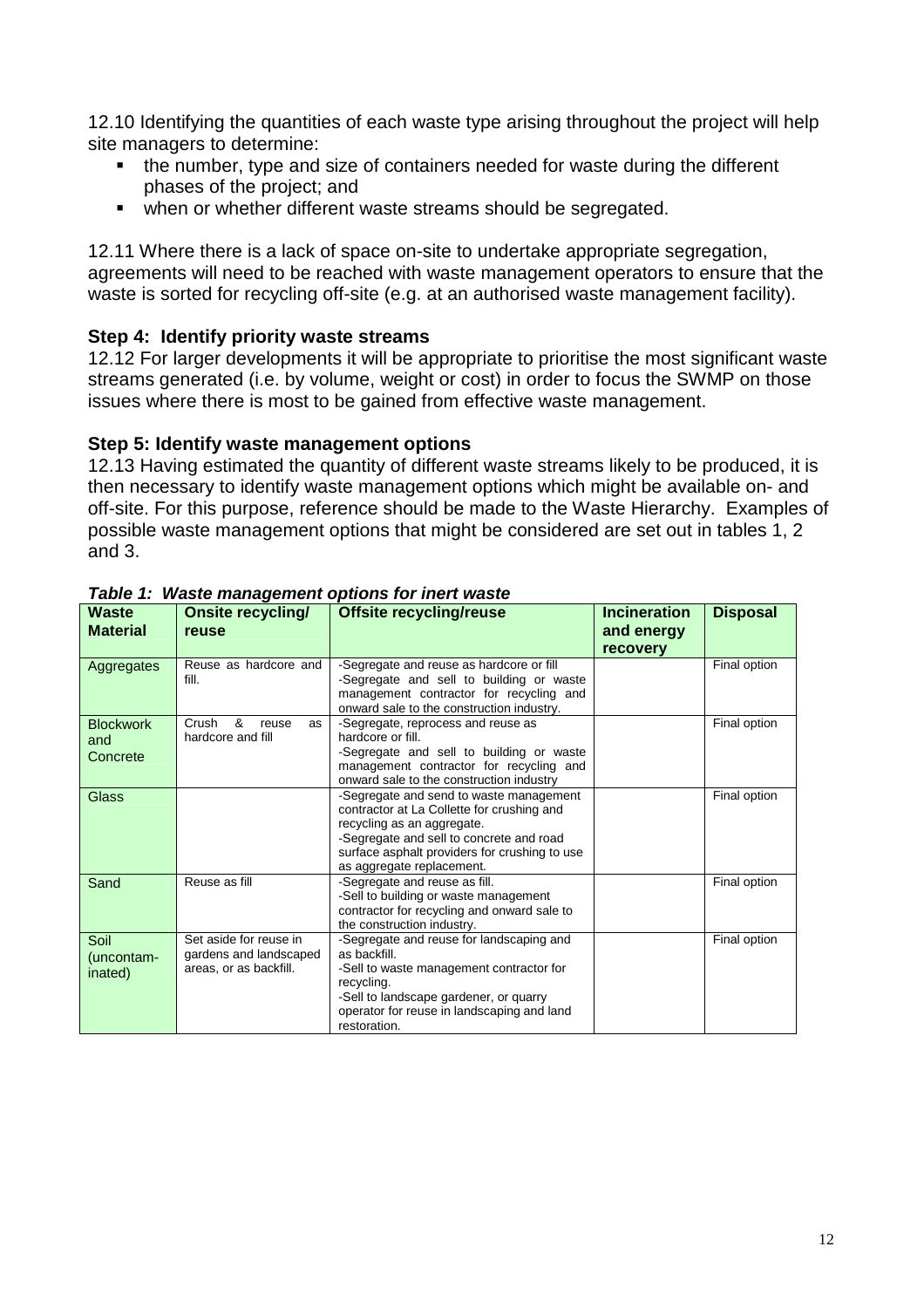| <b>Stone</b> | -Reuse in walls and<br>other built features.<br>-Crush and reuse as<br>hardcore | -Segregate and reuse in walls and built<br>features.<br>-Sell to building or waste management<br>contractor for recycling and reuse in<br>construction industry, or land restoration. | Final option |
|--------------|---------------------------------------------------------------------------------|---------------------------------------------------------------------------------------------------------------------------------------------------------------------------------------|--------------|
| Tarmac       | Use planings in new<br>tarmac                                                   | -Sell to building or waste management<br>contractor for recycling<br>- Sell to a road surface asphalt provider for<br>reuse in tarmac manufacture.                                    | Final option |

| Table 2: Waste management options for non-hazardous waste |
|-----------------------------------------------------------|
|-----------------------------------------------------------|

| <b>Waste</b>                 | <b>Onsite recycling/</b>                           | <b>Offsite recycling/reuse</b>                                                              | <b>Incineration</b>           | <b>Disposal</b>      |
|------------------------------|----------------------------------------------------|---------------------------------------------------------------------------------------------|-------------------------------|----------------------|
| Material                     | reuse                                              |                                                                                             | and energy                    |                      |
|                              |                                                    |                                                                                             | recovery                      |                      |
| Cable wiring                 |                                                    | Segregate and send for recycling to recover<br>high value metals.                           |                               | $\cdots$             |
| Canteen                      | Composting of food<br>waste - removal of meat      | Segregating and sending to farmers for<br>animal feed or to waste management                | Store food<br>waste in closed |                      |
| Waste                        | residues and                                       | contractor for composting.                                                                  | top bins and                  |                      |
|                              | composting on-site (in                             |                                                                                             | send to La                    |                      |
|                              | suitable composters) for<br>planting / landscaping |                                                                                             | Collette for<br>incineration. |                      |
| Cardboard                    |                                                    | Segregate (compacting and baling is                                                         | Final option                  |                      |
|                              |                                                    | advisable if there are large quantities) and                                                |                               |                      |
|                              |                                                    | send to waste recycling contractor.                                                         |                               |                      |
| <b>Metals</b>                | Reuse in temporary<br>works on-site.               | Segregate ferrous and non-ferrous metals<br>and send to scrap merchants for recycling.      |                               |                      |
| <b>Pallets</b>               | Re-use pallets for                                 | -Reuse pallets elsewhere                                                                    | Final option                  |                      |
|                              | storage and movement                               | -Sell to a pallet recovery operator to separate                                             |                               |                      |
|                              | of materials on-site.                              | out reusable pallets and break down others<br>into kindling wood                            |                               |                      |
|                              |                                                    | -Send for shredding and recycling.                                                          |                               |                      |
| Paper                        | Use for scrap notepaper                            | -Segregate and send to waste recycling<br>contractor.                                       | Final option                  |                      |
| Plasterboard                 | Provide dedicated                                  | -Return waste to supplier                                                                   |                               | Final option         |
|                              | space for off-cuts and<br>reuse                    | -Possible future options for sending to waste<br>management operator for recycling (i.e. by |                               |                      |
|                              |                                                    | removing nails, screws and paper from the                                                   |                               |                      |
|                              |                                                    | gypsum core, crushing the gypsum to a fine                                                  |                               |                      |
|                              |                                                    | powder and using it as a substitute for virgin<br>gypsum).                                  |                               |                      |
| Timber (also                 | -Salvage more valuable                             | -Segregate and send to a centralised reuse                                                  | Final option                  |                      |
| see pallets)                 | timber for reuse (e.g.                             | and recycling centre.                                                                       |                               |                      |
|                              | roof and floor joists,<br>floorboards).            | -De-nail more valuable timber and sell to<br>builders for reuse.                            |                               |                      |
|                              | -reuse onsite for                                  | -Sell to waste management contractor for                                                    |                               |                      |
| Not tanalised                | shuttering, shoring,                               | recycling or onward sale of reclaimed timber.                                               |                               |                      |
|                              | framing, temporary<br>hoardings etc.               |                                                                                             |                               |                      |
| &<br><b>Trees</b>            | -Shred / chip onsite for                           | -Send to La Collette for shredding and                                                      |                               |                      |
| vegetation                   | landscaping (e.g. mulch                            | composting (for soil improver).                                                             |                               |                      |
|                              | for planting areas)<br>-Compost on site for        |                                                                                             |                               |                      |
|                              | landscaping                                        |                                                                                             |                               |                      |
| Re-useable                   |                                                    | - Sell to second-hand dealers                                                               | Final option,                 | Final option,        |
| items<br>and                 |                                                    | - Organise "giveaway" event before any<br>buildings are demolished.*1                       | depending on<br>item          | depending<br>on item |
| furnishings                  |                                                    |                                                                                             |                               |                      |
| soft<br>(e.g.<br>furnishings |                                                    |                                                                                             |                               |                      |
| radiators,                   |                                                    |                                                                                             |                               |                      |
| sanitaryware)                |                                                    |                                                                                             |                               |                      |

**Notes:** \*1 The waste recycling team at Transport and Technical Services organised a successful 'giveaway' event at the former Ann Court in 2011. An ad was placed in the paper and the demolition contractor was required to:<br>include time for removing radiators, baths etc before the building was demolished; and

**Fall make provision for a Saturday morning giveaway session.**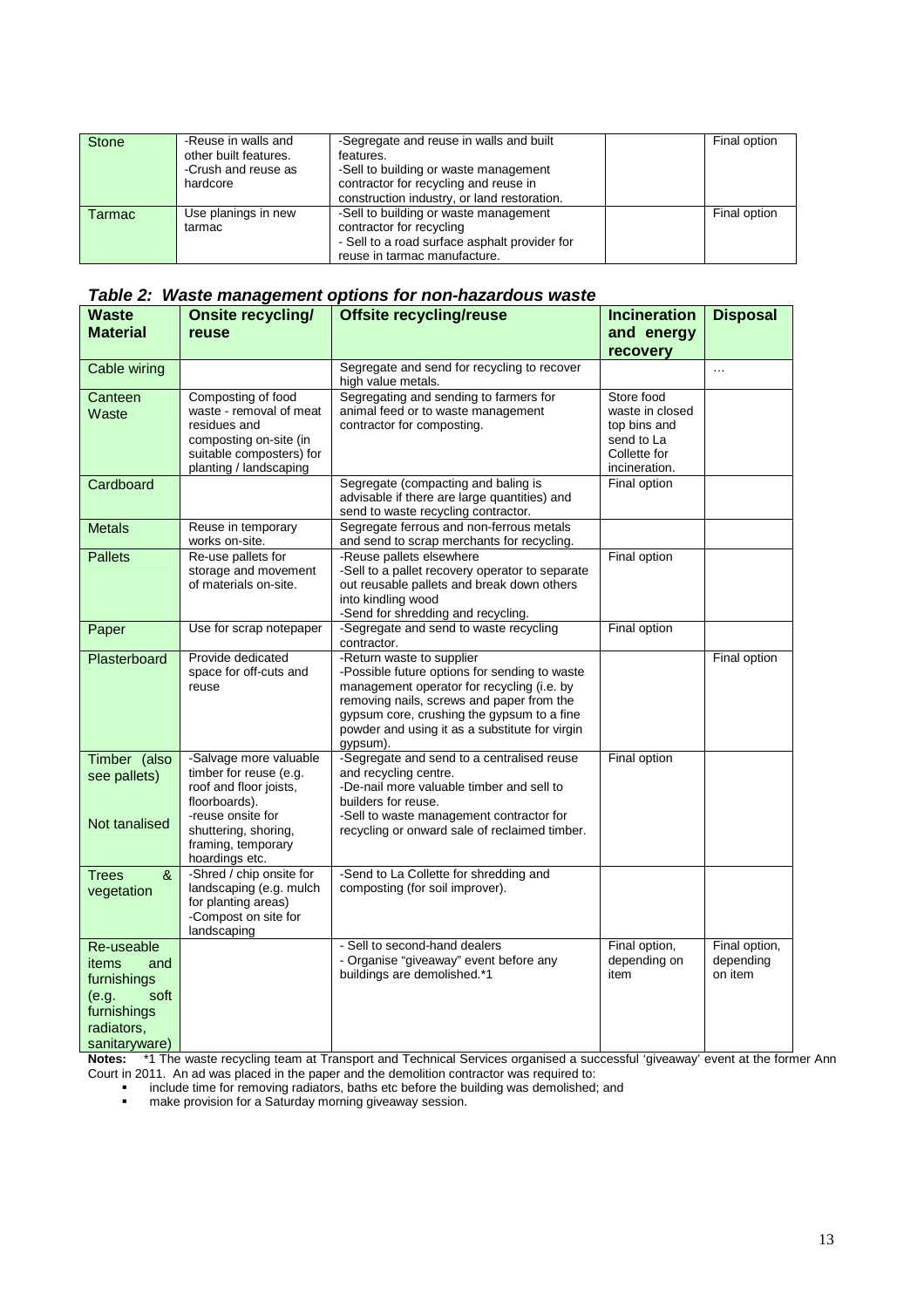| <b>Waste</b><br><b>Material</b> | <b>Onsite recycling/</b><br>reuse | <b>Offsite recycling/reuse</b>                                                  | Inciner-<br>ation and<br>energy<br><b>recovery</b> | <b>Disposal</b>                                       |
|---------------------------------|-----------------------------------|---------------------------------------------------------------------------------|----------------------------------------------------|-------------------------------------------------------|
| Asbestos                        | N/A                               | N/A                                                                             |                                                    | Landfill in<br>specially<br>lined and<br>sealed pits. |
| Contaminated                    | Remediate onsite and              | Segregate and send off-Island to a licensed                                     |                                                    | Controlled                                            |
| soil                            | reuse material                    | waste management contractor to                                                  |                                                    | landfill, off-                                        |
|                                 |                                   | remediate.*1                                                                    |                                                    | Island                                                |
| Flammable                       |                                   | Original producer's responsibility to provide details on the treatment required |                                                    |                                                       |
| Toxic                           |                                   | Original producer's responsibility to provide details on the treatment required |                                                    |                                                       |
| <b>Hazardous</b>                |                                   |                                                                                 | Segregate and                                      |                                                       |
| paints<br>and                   |                                   |                                                                                 | send to secure                                     |                                                       |
| redundant                       |                                   |                                                                                 | compound at                                        |                                                       |
| chemicals                       |                                   |                                                                                 | Bellozanne for                                     |                                                       |
|                                 |                                   |                                                                                 | shipping to UK                                     |                                                       |
|                                 |                                   |                                                                                 | for safe                                           |                                                       |
|                                 |                                   |                                                                                 | disposal e.g.                                      |                                                       |
|                                 |                                   |                                                                                 | specialised                                        |                                                       |
|                                 |                                   |                                                                                 | incineration                                       |                                                       |

**Table 3: Waste management options for hazardous waste**

**Notes:** \*1 There are currently no contractors licensed in Jersey to remediate or dispose of contaminated soil.

#### **Step 6: Determine waste management methods to be used and set targets**

12.14 Once the options have been examined, the best routes can be chosen as waste management actions for each waste stream. These should be as close as possible to the top of the Waste Hierarchy.

12.15 Starting with the most beneficial and preferred waste management options, ways should be looked at to avoid or minimise waste through the design and procurement processes. After that, consideration should be given in turn to reuse and recycling of the waste that cannot be avoided (on- and off-site). Where appropriate, any remaining value should then be recovered from the residual waste. This might include, for example: physical sorting of waste to recover one of the components; composting; remedial treatment of soil; or incineration to recover energy, using the Island's Energy from Waste Plant. Off-site disposal to landfill should be considered as the last option.

12.16 At this stage, it would be appropriate to set and record indicative / realistic targets for managing each waste stream (e.g. to recycle 90% of concrete waste on-site, or to reuse 100% of soil waste off-site).

12.17 The determination of waste management solutions will assist in ensuring that appropriate provision is made for a waste compound, waste containers, specialised equipment (e.g. mobile crushers for recycling aggregates) and waste materials requiring licensed sites and/or registered waste carriers.

12.18 In considering waste management actions on-site, particular care will be needed to avoid the creation of nuisance issues, such as noise, vibration, fumes, odour, dust and contaminated dust. Nuisance issues might arise, for example, where a site is close to existing residential property and it is proposed to crush rock, or remediate contaminated material on-site.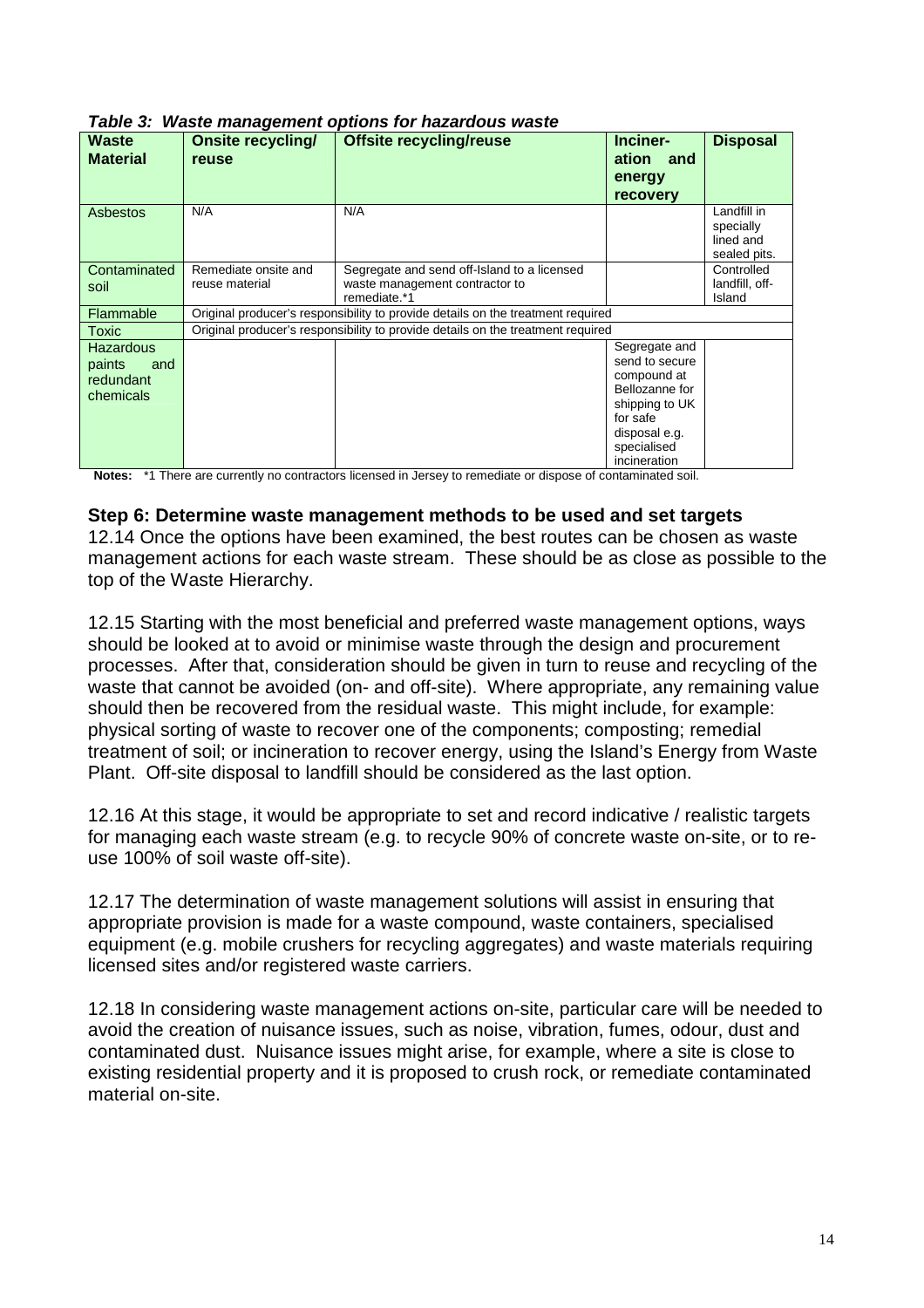#### **Stage 7: Identify where and how waste will be managed and disposed of**

12.19 The client or principal contractor should assign responsibility for waste management of the various waste streams to ensure delivery of the Plan. This may include a variety of appropriate parties involved in the project (e.g. the principal contractor, trade contractors and waste management contractors). These responsibilities should be acknowledged as part of the tendering process and written into the terms of contracts.

12.20 It is the role of the client or principal contractor to take reasonable steps to ensure that all waste from the site is managed responsibly and legally. Particularly important, is the need to prevent unauthorised handling or disposal of wastes by others. Under Article 23 of the Waste Management (Jersey) Law 2005 $3$  those carrying out waste management activities (e.g. depositing, keeping, treating, recovering or disposing of controlled waste) must do so in accordance with a waste management licence issued by the Minister for Planning and Environment, unless the activity is specifically exempt from the requirement for a licence. This law also makes provision for the registration of waste carriers involved in transport of hazardous (or health care) wastes on roads and a movement control system for such wastes (see further detail in Section 10 on the Waste Management (Jersey) Law 2005).

12.21 Where wastes are to be managed or disposed of off-site, therefore, the client or principal contractor should identify contractors for removing the wastes and ensure that they will be delivered to a suitable site / facility, which is licensed (or exempt from the need for a licence) to accept the wastes (i.e. by verifying licence numbers and making enquiries with Environmental Protection). In the case of hazardous waste such as asbestos, chemicals, oils or contaminated soils, checks should be carried out to ensure that the waste carrier is registered for the purpose. It is especially important to ensure that the amounts of contaminated material managed in this way is accurately monitored and recorded. Contracts should be put in place accordingly.

12.22 The client or principal contractor should also make provision for:

- an on-site waste compound where containers for segregated and mixed use waste can be located without giving rise to pollution (including materials suitable for reuse and recycling and non-recyclable materials);
- other suitable areas for storing specific waste materials, where appropriate;
- **EXEDENT** monitoring general site conditions in terms of waste management; and
- addressing problems resulting in unexpectedly large volumes of waste.

12.23 The responsibilities of waste management contractors might typically include:

- **•** providing skips and containers and weighing systems at the waste compound;
- managing the compound;
- **EXECUTE:** ensuring proper segregation of waste;
- **number 1** monitoring waste streams to ensure the reuse and recycling potential is maximised:
- **transport arrangements for skips; and**
- **•** reporting on the quantities of waste and recycled materials generated each week/month.

12.24 The main responsibilities of trade contractors will be to:

■ maintain a tidy work area;

<sup>&</sup>lt;u>.</u><br><sup>3</sup> See full law online at: <u>www.jerseylaw.je/</u>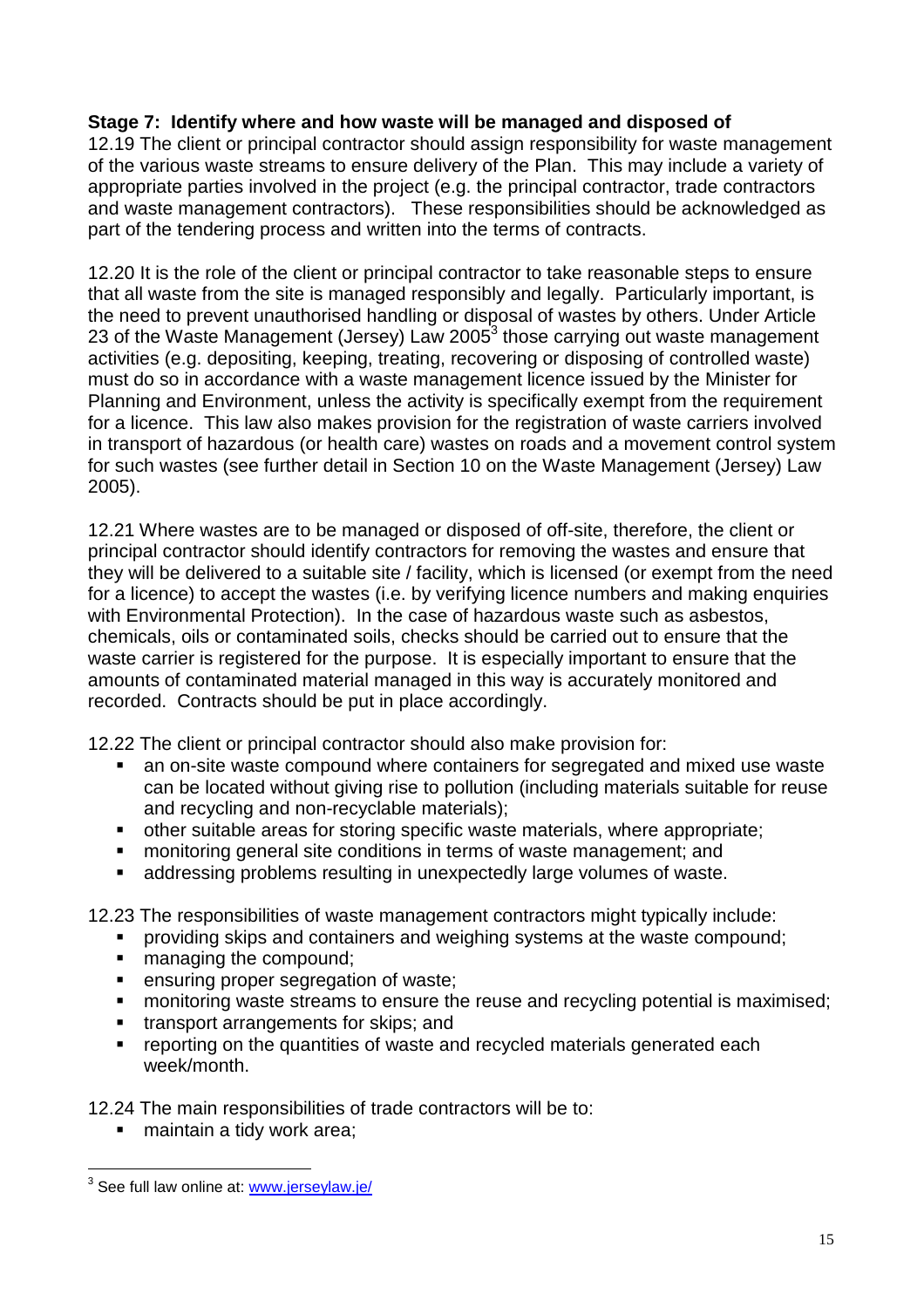- **numise waste production;**
- undertake required waste material segregation on-site; and
- **minimise pollution to land, water and air.**

#### **Stage 8: Communicate the plan and carry out training**

12.25 Once the SWMP has been formulated, it is necessary to let all relevant parties (including in-house and sub-contract staff) know about it and explain its requirements, why it is important and what the benefits will be. In addition to using induction programmes, talks, meetings, posters and signage to raise awareness of the SWMP and develop the required level of knowledge, there may also be a requirement to develop a training programme to ensure that everyone understands how to report the use of waste and materials.

#### **Stage 9: Implement the Site Waste Management Plan**

12.26 Implementation of the SWMP should begin as soon as work commences on-site. This is key to the process and critical to ensuring that the SWMP is a 'living document', as required by Island Plan Policy WM1. Effective implementation will involve updating the plan as often as necessary to give a current picture of how work is progressing, using appropriate data sheets.

12.27 For waste that is re-used or recycled on-site, the updates should record how much of the estimated amount for each waste type has been processed. For waste that is removed from the site, the up-dates should record the date waste is removed, the type and quantity of waste removed, the person / company removing the waste, the site the waste is being taken to and whether it is licensed or exempt from the need for such a licence. Waste should only be handled or dealt with by individuals or businesses that are authorised to deal with it.

12.28 During the implementation stage, the evolving SWMP must be kept somewhere accessible on the site to allow for periodic checks and audits by the developer and officials carrying out compliance checks.

#### **Stage 10: Monitor the implementation**

12.29 The implementation of the SWMP should be regularly monitored by an appropriate person to measure the progress being made and establish how this compares with:

- waste estimates contained in the plan; and
- waste management actions and targets.

12.30 This will help flag up where any significant waste management changes are made / occur during the course of the project, the effectiveness of the SWMP and whether other remedial actions need to be taken to ensure compliance with the SWMP. There may be unforeseen circumstances which make it difficult to comply with the approved SWMP and, in some cases, this might warrant a substantial revision to the plan. Any proposals for substantial changes to a SWMP during the construction process should be submitted to and approved by, or on behalf of, the Minister for Planning and Environment.

#### **Step 11: Review the site waste management plan.**

12.31 At the end of the project, there should be a review of how waste has been managed throughout the construction and how the SWMP has performed. The completed SWMP and the records of all waste management actions should be reconciled with what was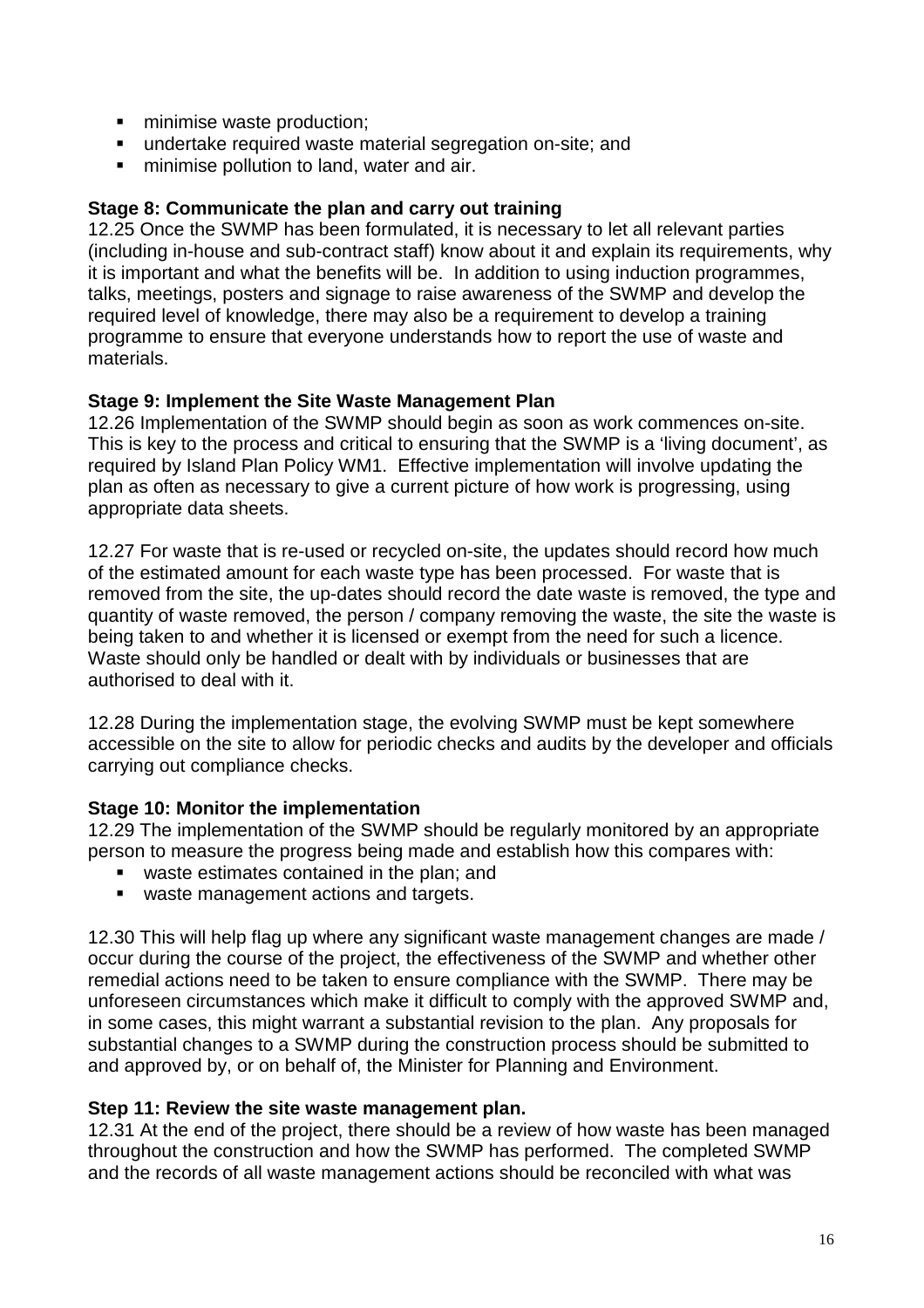planned before work commenced. This will enable the construction company to identify where there have been deviations from waste forecasts, waste targets and planned waste management arrangements. Companies can use the information and any lessons learnt in planning their next project.

12.32 In accordance with Island Plan Policy WM1, at this post-construction stage (within 3 months of completion), the final version of the SWMP must be made available for review and the Minister for Planning and Environment must be provided with:

- evidence that the plan has been satisfactorily monitored;
- the reasons for any revisions made to the plan: and
- an explanation of the differences between the initially approved plan and actual performance (e.g. where and why initial forecasts were exceeded or missed).

12.33 This will enable the Minister to monitor and review the performance of Policy WM1 and the effectiveness of SWMPs in helping to meet waste management objectives. It should also highlight issues that might require changes to the current policy and associated guidance.

### **13. Planning conditions and enforcement**

13.1 Ensuring that requirements for proper waste management are carried out is a key concern for the Minister for Planning and Environment. Planning conditions will be attached to planning permits requiring approval of SWMPs prior to commencement on site, regular updating to demonstrate progress and overall compliance with SWMPs. The following draft standard condition is proposed:

#### **Condition - Site waste management plan**

No development hereby approved shall take place until a satisfactory Site Waste Management Plan (SWMP), confirming the steps to be taken to minimise and manage waste generation both on and off site during construction, has been submitted to and approved by the Minister for Planning and Environment. The approved SWMP and/or any substantive revision agreed by or on behalf of the Minister shall be implemented in full to the satisfaction of the Minister.

During the construction process, the approved SWMP shall be updated as often as is necessary to give a current picture of how work is progressing against the waste estimates contained in the plan.

Within three months of completion of the project, the developer shall submit to the Minister a copy of the completed SWMP, together with:

- (1) confirmation that the plan has been monitored on a regular basis to ensure that work was progressing according to the plan and that the plan was updated appropriately;
- (2) the reasons for any revisions made to the plan; and
- (3) an explanation of any differences between the approved plan and actual performance.

**Reason:** To ensure that the proposed development minimises waste production and optimises the reuse, recycling and recovery of waste resources generated during construction, in accordance with Policy WM1 of the Jersey Island Plan 2011.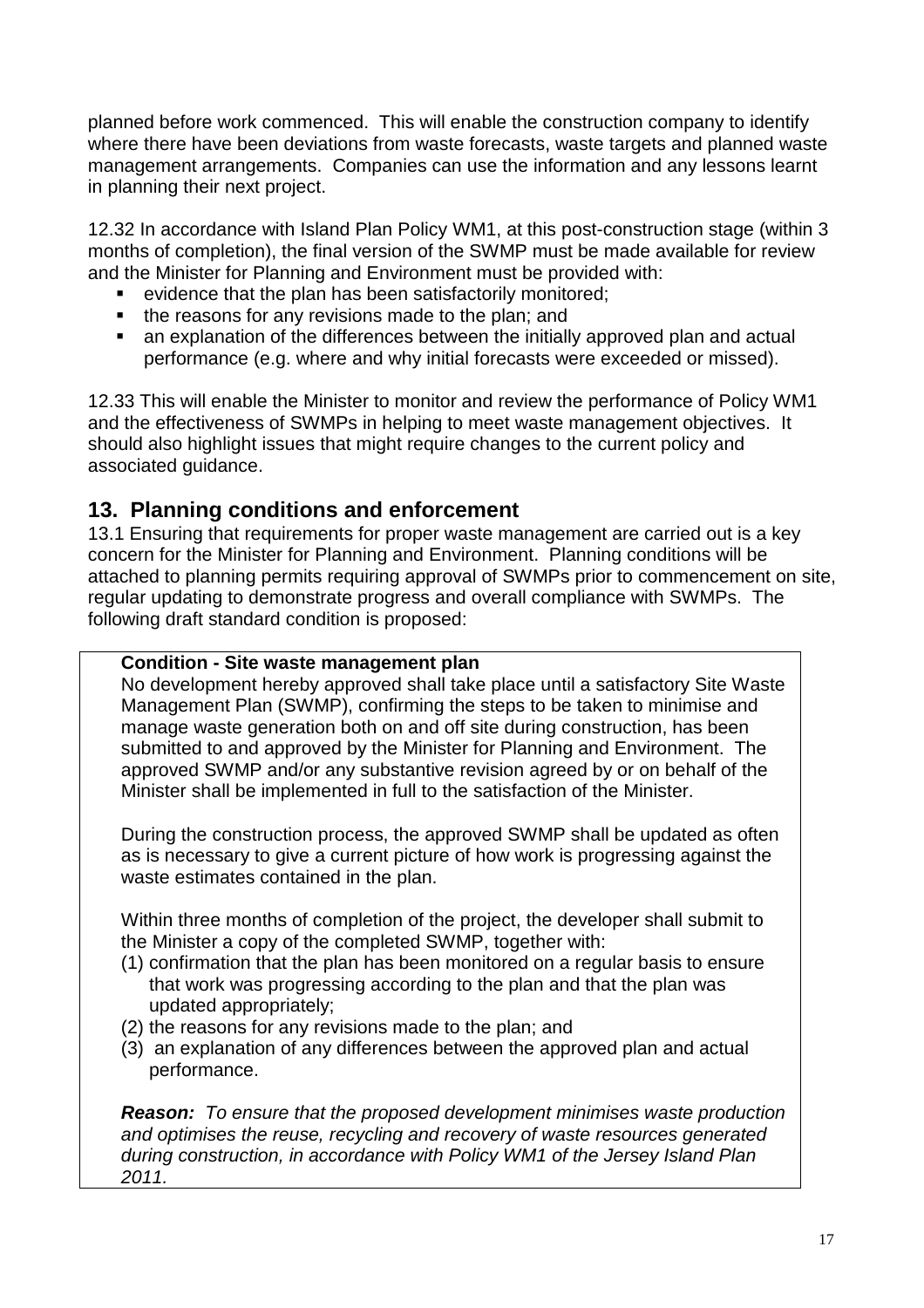13.2 In some cases, it may also be appropriate to use planning conditions to control individual waste management activities in developments, where they might have an impact on neighbouring land use and amenities (e.g. crushing of waste materials to form aggregates). These conditions might be used, for example, in respect of hours of operation, transport modes and movement, timescale of operations, and impacts such as noise, vibrations, odour and dust.

13.3 The control of construction work is also undertaken by Environmental Health, which has powers under the Statutory Nuisance (Jersey) Law 1999<sup>4</sup> to address construction and demolition activities that can result in nuisance type complaints. It has also published a document covering best practice on building sites<sup>5</sup>. Any requirements of Environmental Health in this regard may be added to a planning permit, either as a planning condition or as an 'informative comment'.

13.4 Where appropriate, in the interests of amenity, planning conditions may be attached to permits, requiring the submission of a 'Construction Environmental Management Plan' (CEMP) detailing measures proposed to minimise noise, dust, and vibration etc during site preparation and construction phases of the proposed development. A CEMP is only likely to be required for large scale developments which are in close proximity to residential premises and may also involve the remediation/removal of contaminated land. Typically, a planning condition will require a CEMP to be submitted to and approved by the Minister for Planning and Environment (following consultation with Environmental Health) prior to the commencement of development. It will also require implementation of the CEMP in full until completion of the development.

13.5 The Minister for Planning and Environment has a number of powers available to him to enforce planning control, under Part 5 of the Planning and Building (Jersey) Law 2002. These powers apply equally to non-compliance with conditional requirements relating directly or indirectly to waste management in new developments.

13.6 Island Plan Policy WM1 makes it clear that the use of enforcement powers will be considered in appropriate circumstances where it becomes clear that the planning controls associated with SWMPs are being breached and there is intentional non-compliance with the SWMP or any required remedial action.

13.7 Depending on the circumstances, enforcement action could also be taken under separate legislation, including the Waste Management (Jersey) Law 2005 (see Annex 1).

 $\overline{a}$ <sup>4</sup> The Statutory Nuisance (Jersey) Law deals with complaints from occupiers of domestic housing who are seriously affected by nuisance, such as noise, dust, fumes, odour and smoke, which can originate from construction site activities. Further information can be found at www.gov.je/healthprotection .

<sup>&</sup>lt;sup>5</sup> Draft Guidance on information to be provided in a Construction Environmental Management Plan for Health Protection (CEMP), Version 2, 2011.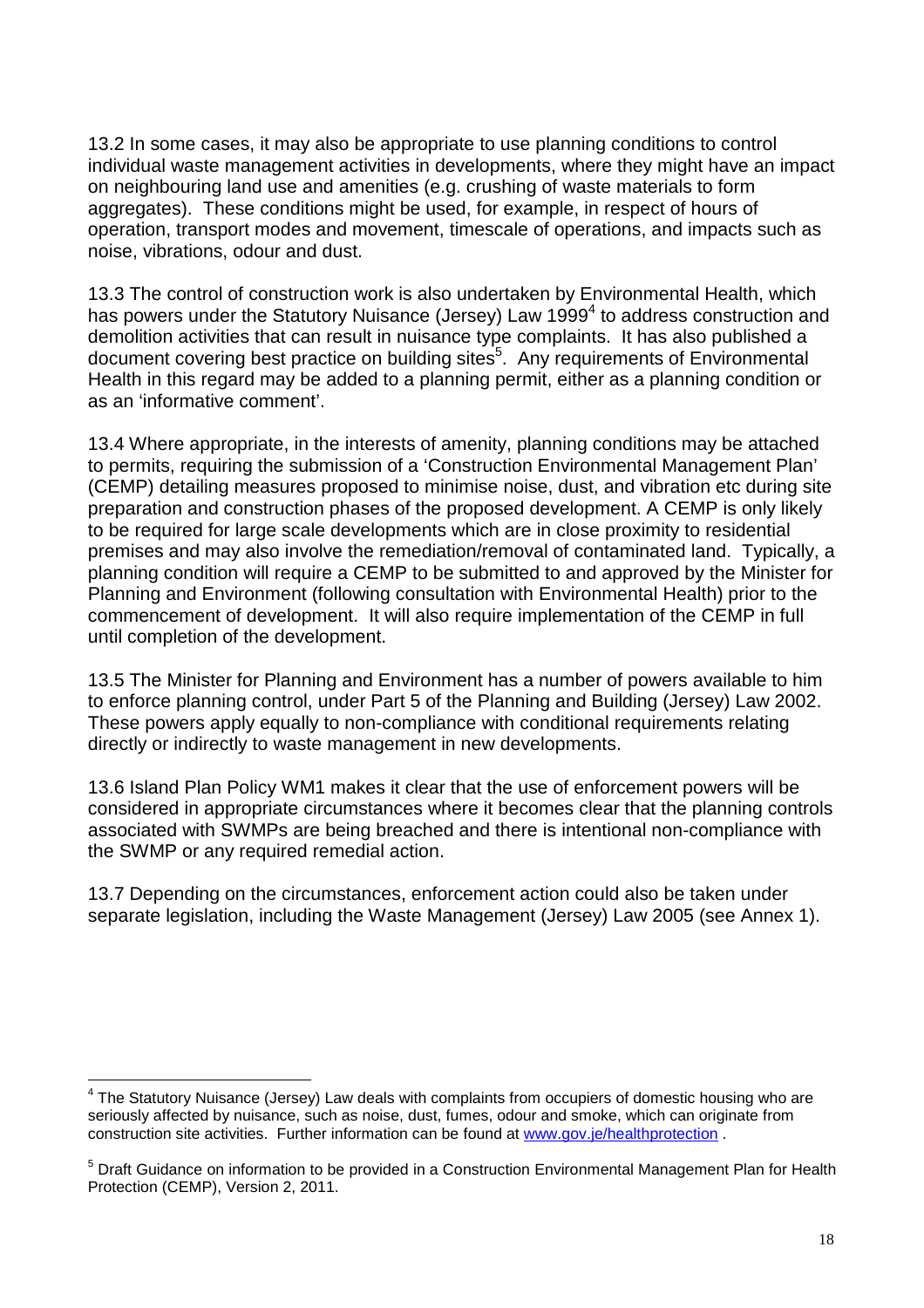### **14. Glossary of Terms**

**Aggregates –** Sand, gravel and crushed rock and other bulk materials which are suitable for use in the construction industry as concrete, mortar, finishes, or roadstone, or for use as a construction fill. **Controlled Waste** – as defined in the Waste Management (Jersey) Law 2005, means hazardous waste, health care waste and municipal waste.

**Disposal –** The eventual disposal of all waste that cannot be reused or recycled.

**Energy from Waste –** the combustion of waste under controlled conditions in which the heat released is recovered usually in the form of electricity generation.

**Hazardous Waste –** Waste that is harmful to human health or the environment if improperly contained, handled, treated, or disposed of. This includes wastes which are corrosive, explosive, flammable, infectious, carcinogenic, teratogenic, mutagenic, ecotoxic and prone to releasing toxic gases or producing leachate after disposal. Examples include asbestos, bulk chemicals, contaminated soil and paint tins. **Incineration –** the controlled burning of waste to reduce volume.

**Inert Waste –** Waste which is stable in the presence of normal biological and chemical agents. As such, it will not undergo any significant physical, chemical or biological transformation, nor will it harm or cause adverse effects to the environment. Examples include sub-soils, concrete, brick and stone.

**Landfill –** The deposit of waste material onto or into land in order to dispose of it.

**Leachate –** Contaminated liquid which can seep from a landfill site.

**Licensed Site –** A waste disposal or treatment facility which is licensed under the Waste Management (Jersey) Law 2005.

**Non-Hazardous Waste –** Waste which will break down / decompose when buried, resulting in the production of landfill gases such as methane and carbon dioxide. Examples include timber, paper and cardboard.

**Non-inert waste –** Waste which is not considered inert, consisting of bio-degradable and combustible waste and other waste material such as plastic, grit and dust.

**Re-Use -** When reclaimed materials can be used again in the same form with minimal reprocessing (e.g. denailing timber joists for re-use as timber joists).

**Recycling –** Recovering re-usable materials from waste or using waste material for a positive purpose. **Recovery –** When reclaimed waste materials are processed or disposed of in a way that creates reusable by-products that replace other materials which would have to be used for that purpose, thereby conserving natural resources (e.g. composting green waste, or incinerating waste to extract usable energy).

**Registered Waste Carrier –** A person who has a valid letter of registration issued under Article 43 of the Waste Management (Jersey) Law 2005, which permits him or her to move hazardous or health care waste within Jersey.

**Residual Waste –** In common usage it means the fraction of collected waste remaining after a treatment step, which generally requires further treatment or disposal. In the context of this guidance it can also mean the left over waste which cannot be prevented, reused, reclaimed or recovered and should be disposed of into the environment by controlled landfilling.

**Spoil –** Soil, rock or other ground materials excavated.

**Statutory Nuisance –** a nuisance is a state of affairs written in statute that seriously affects the enjoyment of someone's home or land (e.g. noise, dust, odour, smoke etc). The Statutory Nuisances (Jersey) Law 1999 is enforced by Environmental Health.

**Waste –** A wide-ranging term encompassing most material which is no longer wanted and requires to be disposed of (e.g. because it is broken, worn out, contaminated, or otherwise spoiled). It is defined in the Waste Management (Jersey) Law 2005 as: "any substance or object that is discarded; any substance or object in a person's possession or control that the person intends to discard; or any substance or object in a person's possession or control that the person is required by national law to discard.

**Waste hierarchy –** The waste hierarchy ranks the main waste management options in order of "environmental friendliness" as follows: Minimise waste; Re-use; Recycle; Recover; and Disposal to landfill as a last resort.

**Waste minimisation –** measures and/or techniques that reduce the amount of wastes generated.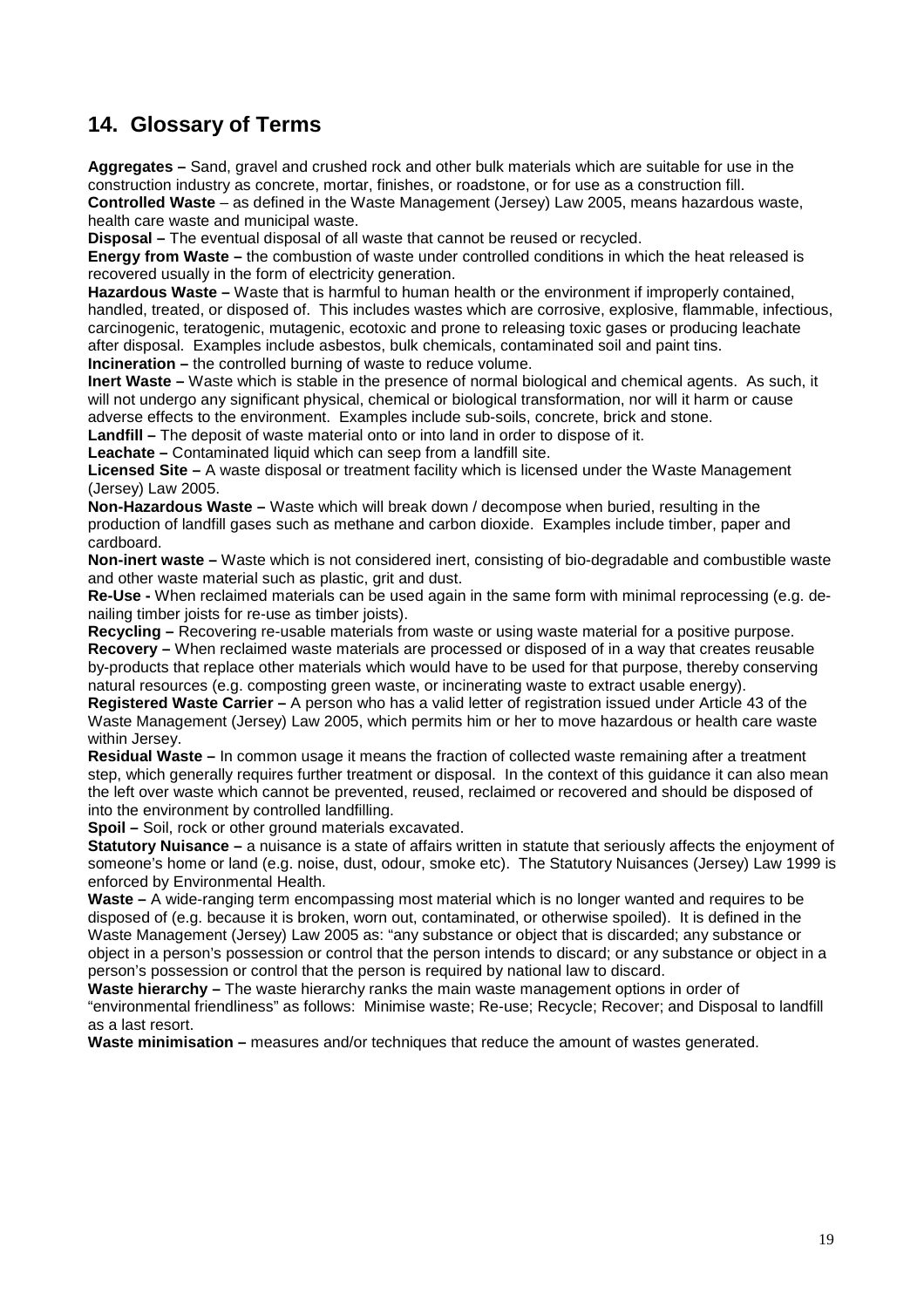### **15. Selected Sources**

#### **Websites**

14.1 There are a number of organisations which provide information and guidance on best practice in the preparation of SWMPs, including the following:

**Building Research Establishment** (BRE)

www.bre.co.uk

**Carillion**  www.carillionplc.com

**The Construction Industry Research and Information** (CIRIA) www.ciria.org.uk

**Constructing Excellence (in the built environment)**  www.constructingexcellence.org.uk

**Construction Industry Environment Forum**  www.cief.org.uk

**Department for Business, Innovation and Skills** (BIS) – created June 2009 www.bis.gov.uk

**Department of Environment, Food and Rural Affairs** (Defra) www.defra.gov.uk/environment (+ issue covered)

#### **Environment Agency**  www.environment-agency.gov.uk

**Envirowise**  www.envirowise.gov.uk

**NetRegs** (Plain English guidance on environmental regulations for business) www.netregs.gov.uk

**SMARTWaste**  www.smartwaste.co.uk

**Waste and Resources Action Plan** (WRAP) www.wrap.org.uk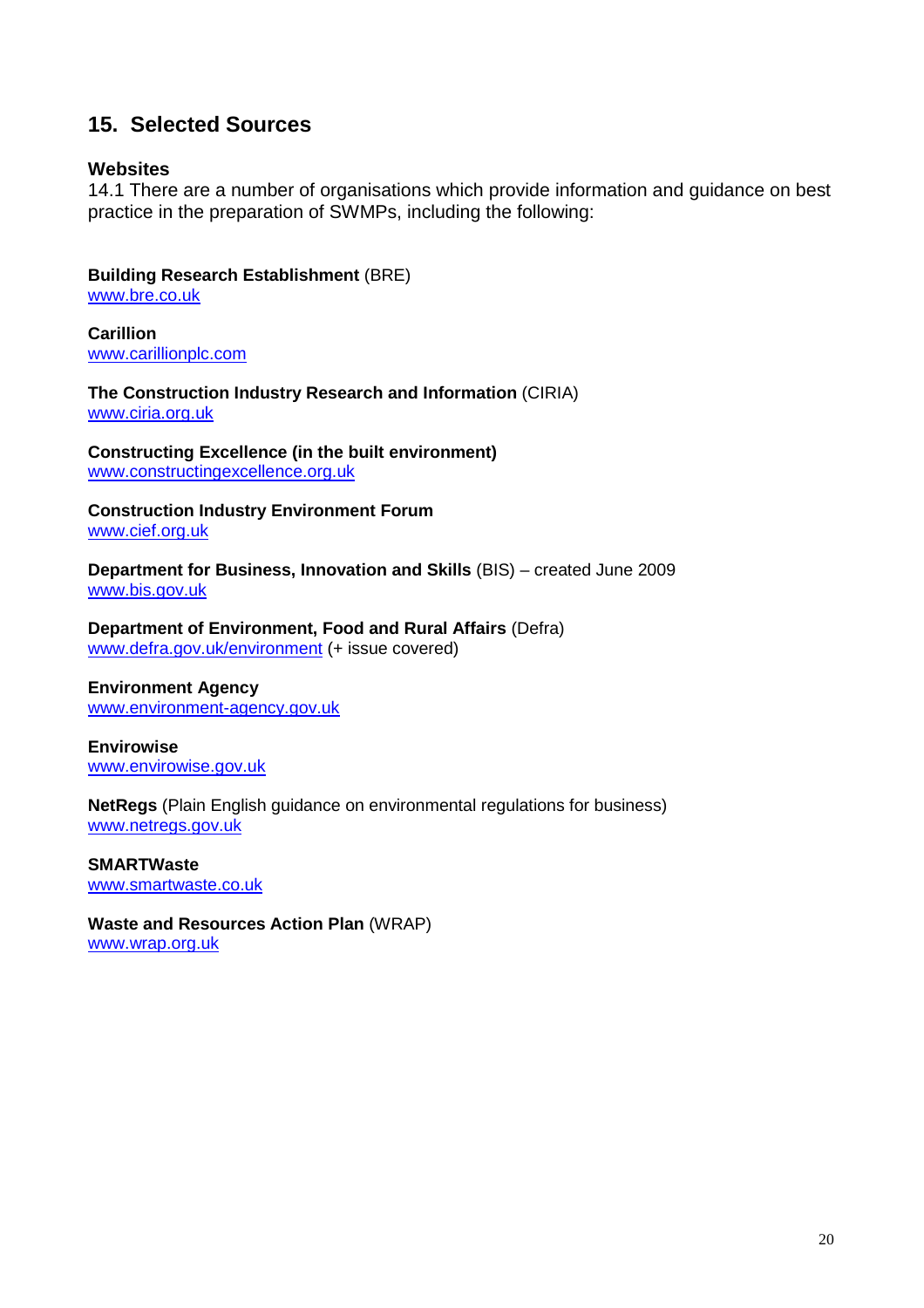#### **States of Jersey – Publications**

### **The Jersey Island Plan** (2011),

States of Jersey – Department of the Environment (available on-line, www.consult.gov.je/portal/ipr/rdp)

#### **Solid Waste Strategy** (2005), Former Environment and Public Services Committee, (available on-line, www.gov.je/)

**Waste Management (Jersey) Law** (2005) (available on-line, www.jerseylaw.je/ )

**Statutory Nuisances (Jersey) Law** (1999) (available on-line, www.jerseylaw.je/ )

**Planning Advice Note 2: 'Development of potentially contaminated land'** (2005) (available on-line, www.govje/PlanningBuilding/LawsRegs/SPG/AdviceNotes/)

**DRAFT Guidance on information to be provided in a Construction Environmental Management Plan for Health Protection** (2011) (available on-line, www.gov.je/Industry/Construction/Pages/ConstructionSite.aspx )

#### **Other Useful Publications**

**An introduction to Site Waste Management Plans** (2007), Envirowise (available on-line, www.envirowise.gov.uk)

**Non-Statutory Guidance for Site Waste Management Plans** (2008), Department of Environment, Food and Rural Affairs (Defra). (available on-line www.defra.gov.uk)

**Site Waste – It's Criminal – A simple guide to site waste management plans, NetRegs** (available on-line www.netregs.gov.uk)

**Site Waste Management – Guidance and templates for effective site waste management plans** (2008), NHBC Foundation (available on-line www.nhbcfoundation.org)

#### **Site Waste Management Plans – Guidance for Construction Contractors and Clients** (2004),

Department of Trade and Industry (available on-line, www.constructingexcellence.org.uk//resources/publications/view.jsp?id=25).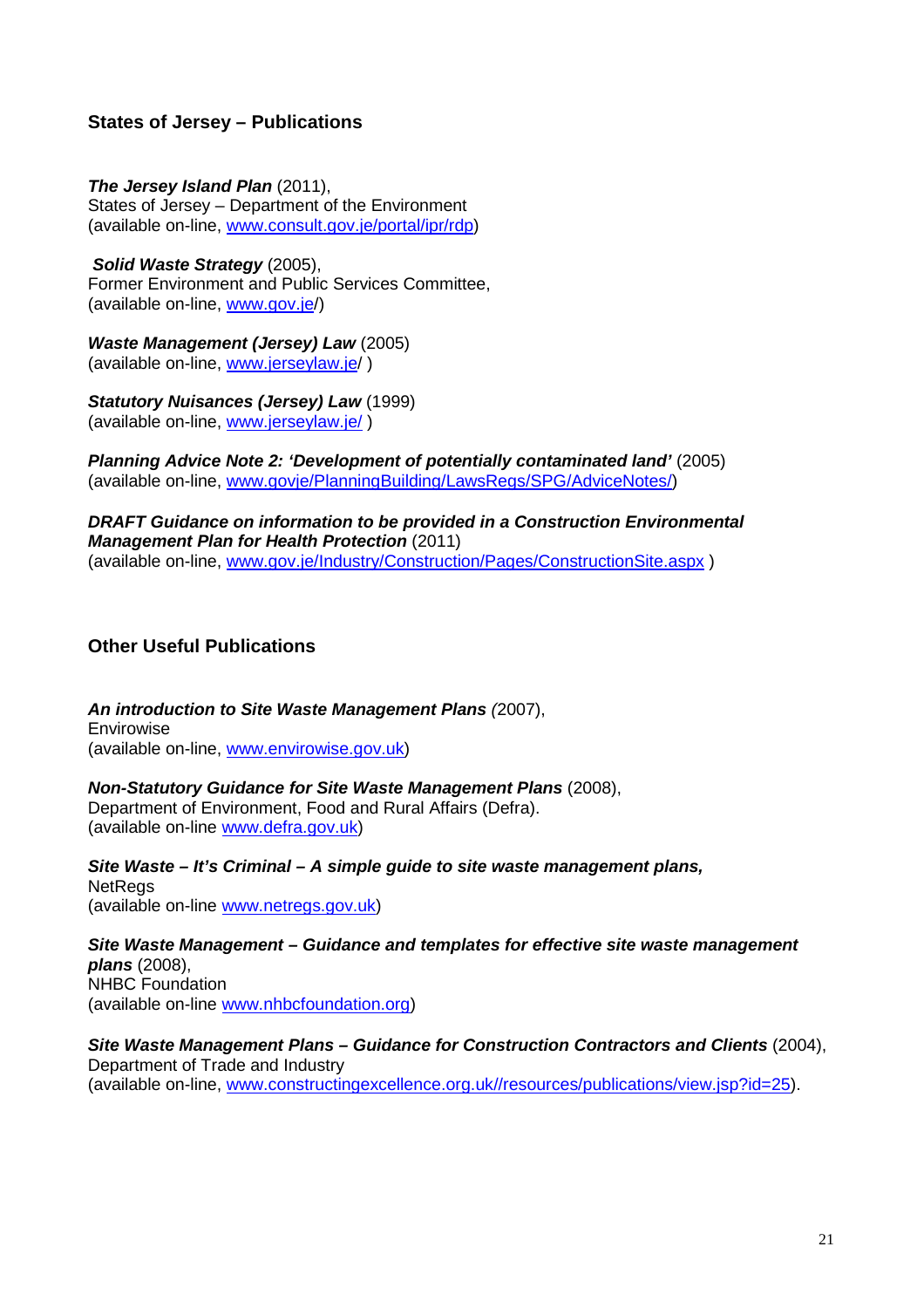### **16. Useful contacts**

#### **Planning and Building Services**

Department of the Environment, South Hill, St. Helier, Jersey JE2 4US t: .01534 445508 f: 01534 445528 e: planning@gov.je w: www.gov.je/planningbuilding

#### **Environmental Protection**

Environment Division, Department of the Environment, Howard Davis Farm, Trinity, Jersey JE3 5SF t: 01534 441600 f: 01534 441601 w: www.gov.je/Environment/ProtectingEnvironment

> **Head of Waste Regulation** t: 01534 441616

 **Head of Water Resources** t: 01534 441621

#### **Environmental Health**

Maison Le Pape, The Parade, St. Helier, Jersey JE2 3PU t: 01544 443712 f: 01534 445772 w: www.gov.je/environmentalhealth

#### **Transport and Technical Services Department**

PO Box 412, States Offices, South Hill, St. Helier, Jersey JE4 8UY t: 01534 445509 f: 01534 445529 e: tts@gov.je w: www.gov.je/GOVERNMENT/DEPARTMENTS/TRANSPORTTECHNICALSERVICES/

 **Assistant Director – Solid Waste**  t. 01534 448586

 **Recycling Manager**  t. 01534 448589 e: recycle@gov.je w: www.gov.je/recycling

 **Manager – Materials recycling**  t: 01534 448555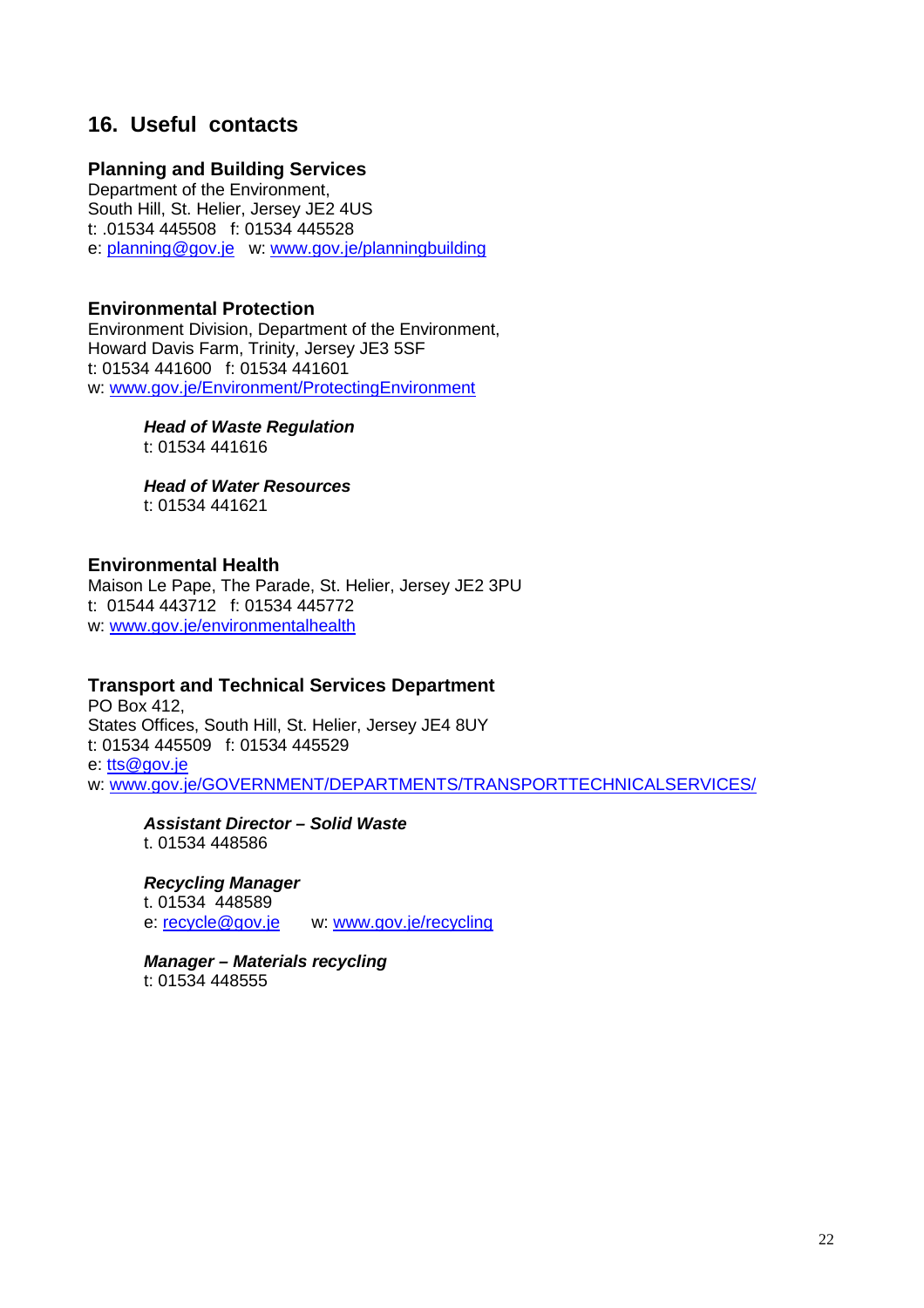### **ANNEX 1: WASTE MANAGEMENT (JERSEY) LAW, 2005 AND THE LINKS WITH THE PLANNING APPLICATION PROCESS**

The Waste Management (Jersey) Law 2005 is the primary legislation governing the control and management of waste operations within Jersey. Its broad aims are:

- to protect the environment and people from the harmful effects of waste management operations; and
- to ensure that the Island has legislation to regulate international waste movements.

The law is administered by Environmental Protection at the Department of the Environment and its waste regulatory functions include:

- issuing of waste management licences to permit waste management activities and prevent any potential negative impacts on the environment and human health;
- undertaking inspections of licensed, exempt and unlicensed waste activities (including fly tipping), to ensure compliance with licence conditions and the waste legislation:
- **taking enforcement action where necessary;**
- registering persons who transport hazardous or healthcare wastes on roads;
- administering and advising on the system of movement control procedures for the transport of hazardous or healthcare wastes;
- responding and advising to consultations on planning applications.

It is an offence under the law for a person to cause or knowingly permit the deposit, keeping, treating, disposal or recovery of controlled waste on any land, unless it is in accordance with a valid waste management licence, or is specifically exempt from the need for a licence. It is also an offence for a person to carry out such activities in a manner that is likely to cause pollution.

Environmental Protection, as a consultee in the development planning process, will normally only support large scale development proposals which are in close proximity to residential areas or involve removal of contaminated land, where SWMP proposals are to be supported by adequate environmental management plans, in the form of a CEMP.

For the purposes of the Waste Law "Waste" means any substance or object, that is discarded, or any substance or object, in a person's possession or control, that the person intends to discard or is required by a national law to discard.

"Controlled waste" means hazardous, healthcare and municipal wastes. It includes waste from any business or trade and ashes/residues from incineration. It also covers construction and demolition wastes, including excavated sub-soils and made ground/infill, concrete, bricks, stones, rubble, blocks, plaster and tarmac.

Where excavated ground or demolition gives rise to waste which is contaminated with other substances (from past industrial use of the land or leaking underground fuel tanks for example) then special consideration is needed for the re-development of these sites and the management of wastes arising on them. Separate supplementary planning guidance is available for the development of contaminated land (see Planning Advice Note 2: 'Development of potentially contaminated land', October 2005.

The Waste Law defines which waste activities: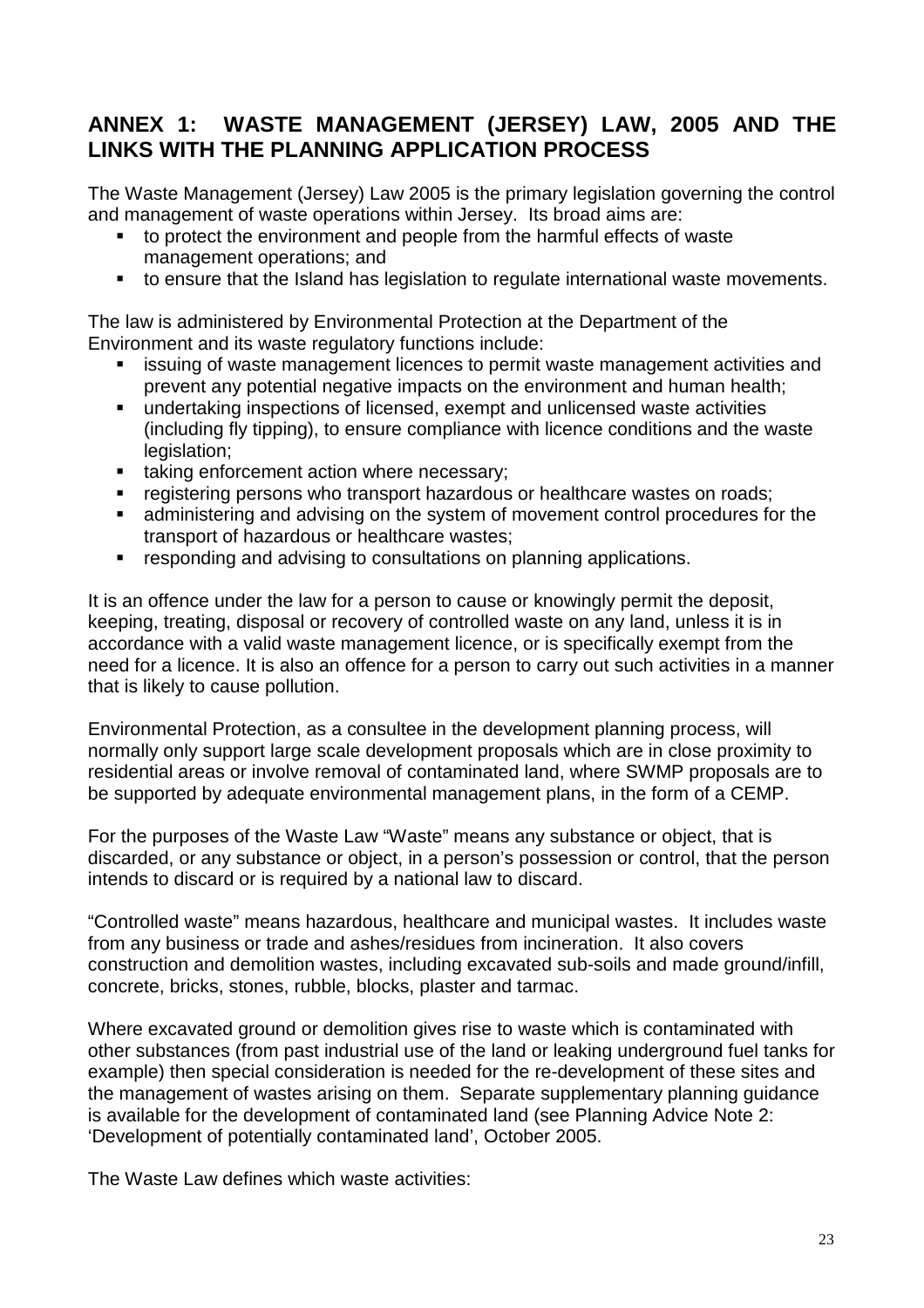- **EXECT** must be authorised by a waste management licence;
- **are exempt from the requirement for a licence.**

#### **Crushing suitable wastes to create recycled aggregate**

One such exemption from licensing is crushing as specified in the Exemption Order (the Waste Management (Exemptions from Licensing) (Jersey) Order, 2006). The activity is exempt from requiring a licence under Article 23, as follows:

"Exempt activity – paragraph 10 (1) Any crushing, grinding or other size reduction process, when applied to controlled waste that consists of bricks, tiles, concrete, stone or similar materials. (2) The storage of such waste at a place where an activity described in sub-paragraph (1) is to be carried out, if  $-$ (a) the waste is to be used in that activity; and (b) the total quantity of all wastes specified in sub-paragraph (1) that are for the time being at that place does not exceed 5,000 tonnes. (3) In this paragraph, "controlled waste" does not include hazardous waste or health care waste."

The crushing on a development site of suitable waste (e.g. bricks, tiles, concrete, stone or similar materials) either produced at the site by demolition, or imported to the site, is exempt from the need to be authorised by a licence.

Developers who are seeking to minimise offsite disposal of demolition waste by **crushing suitable demolition waste for use as aggregate** either on site or as part of the development or for export and re-use off site, should ensure that these proposals are included as part of both the planning application details and the SWMP. The environmental controls which are necessary can then be considered as part of the planning application process. Developers may be required to produce a CEMP through the planning permit conditions, in order to manage emissions of dust and noise and minimise the environmental impact of crushing plant activity.

Developers who are seeking to minimise the use of primary aggregates by the **importation of suitable waste (e.g. bricks, tiles, concrete, stone or similar materials) to be crushed on site for use as recycled aggregate** should ensure that these proposals are included as part of the planning application and the SWMP. The environmental controls which are necessary can again be considered as a part of the planning application process.

The use of crushing plant to produce aggregates will, by necessity, involve a certain amount of associated screening to grade and size the material which has been crushed (i.e. the recycled aggregate) for a particular application or use.

Where the **material imported to a development site is mixed construction and demolition and excavation wastes** which needs pre-screening to extract the "bricks, tiles, concrete, stone or similar materials" from soils and fine particle size materials so that it can be crushed, then this activity is not exempt and will require a waste management licence. Such activity on a development site effectively makes it a waste treatment site and a waste transfer station if processed and segregated wastes are then re-exported from the site.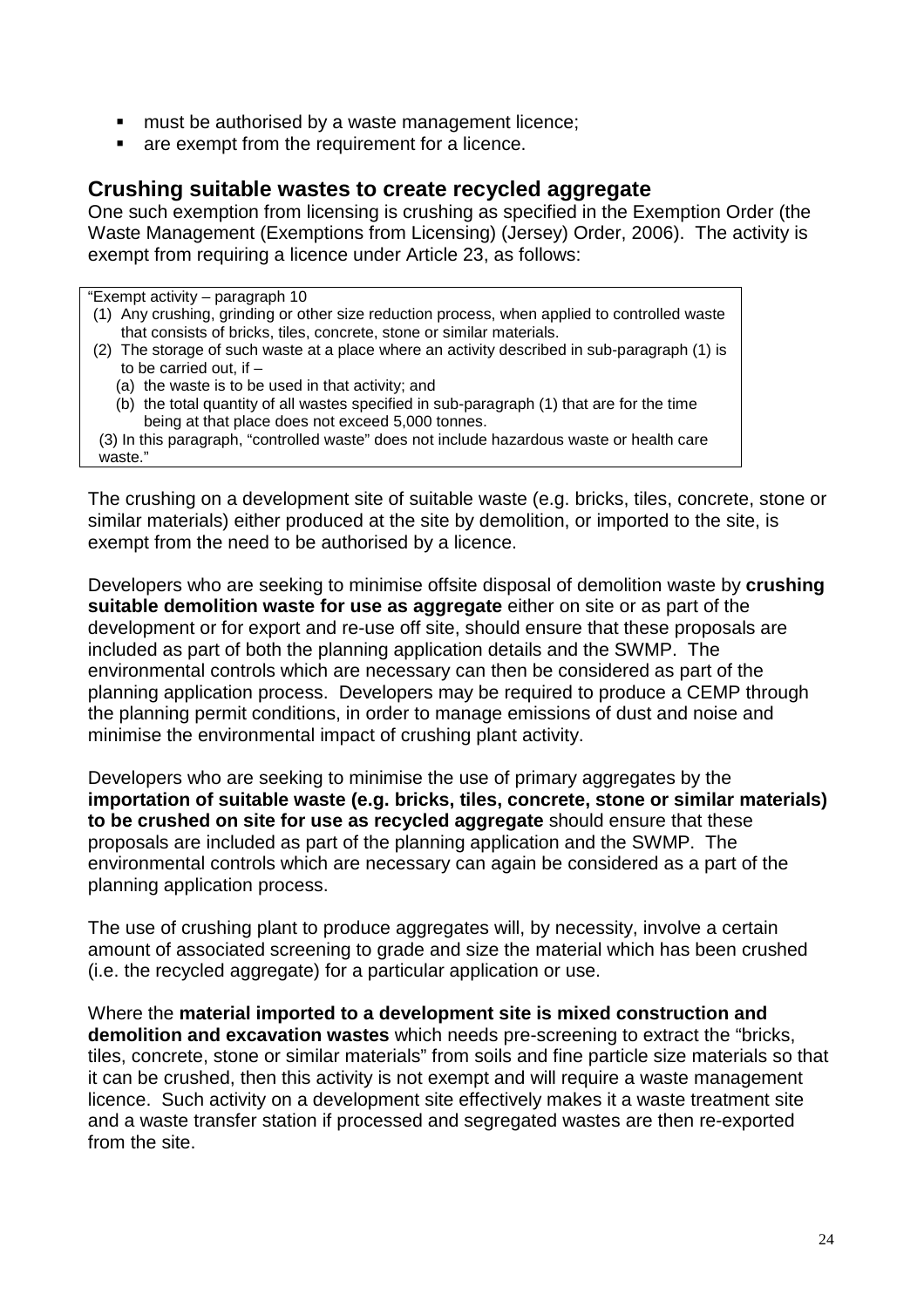Where **material is produced on a development site as mixed construction and demolition and excavation wastes** which needs pre-screening to extract the "bricks, tiles, concrete, stone or similar materials" from soils and fine particle size materials so that it can be crushed, then such activity will need to be considered in the planning process and be controlled through the planning process.

### **The use of waste soils and aggregates for site level changes and landscaping**

Development may require the re-use of waste soils or other inert materials generated on site or require imported waste materials for landscaping or changing levels and ground profiles on site. If this is necessary for the development and the deposit and use of the material will be or is authorised through the planning permit and associated development plans, then the deposit and use of the waste materials will be exempt from the licensing requirements of the Waste Management (Jersey) Law 2005.

Such a use would be exempt from licensing under paragraph 5 as specified in the Exemptions Order (the Waste Management (Exemptions from Licensing) (Jersey) Order, 2006). The activity is exempt from requiring a licence under Article 23, as follows:

"Exempt activity – paragraph 5 (1) The use of a controlled waste in a way that is beneficial to the environment, if  $-$ (a) it is put to use without further treatment; and (b) the use does not amount to disposal. (2) The storage of a controlled waste at any place, if  $-$ (a) the waste is to be beneficially used in accordance with subparagraph (1); and (b) the quantity that is for the time being stored at that place does not exceed 100 tonnes. (3) In this paragraph, "controlled waste" does not include health care waste."

This exemption can be relied upon where the use of waste material is demonstrated to be necessary for a particular development site through the planning application. If the purpose of depositing material arising from a development site at the same development site is purely to **dispose** of it and avoid having to export it, then the exemption would not apply and a waste management licence would be required.

Where it is necessary to import material, auditable records should be kept of the sources of such material and verification of its clean, uncontaminated and inert nature. In consultation with Environmental Health through the planning application process, a risk assessment of the hydrogeological setting in which the material is to be deposited may be necessary, in order to protect the environment (e.g. nearby groundwater, abstraction boreholes, surface water courses).

If a development has a planning permit and the importation of material is necessary for the development, then it should be controlled through the planning permit and not have to be licensed as a waste management site.

In order to comply with the Waste Management (Jersey) Law 2005, there is an important point to remember for developers seeking to reduce off site waste disposal by leaving materials on site. There must be a reason for the deposit of the material on site and this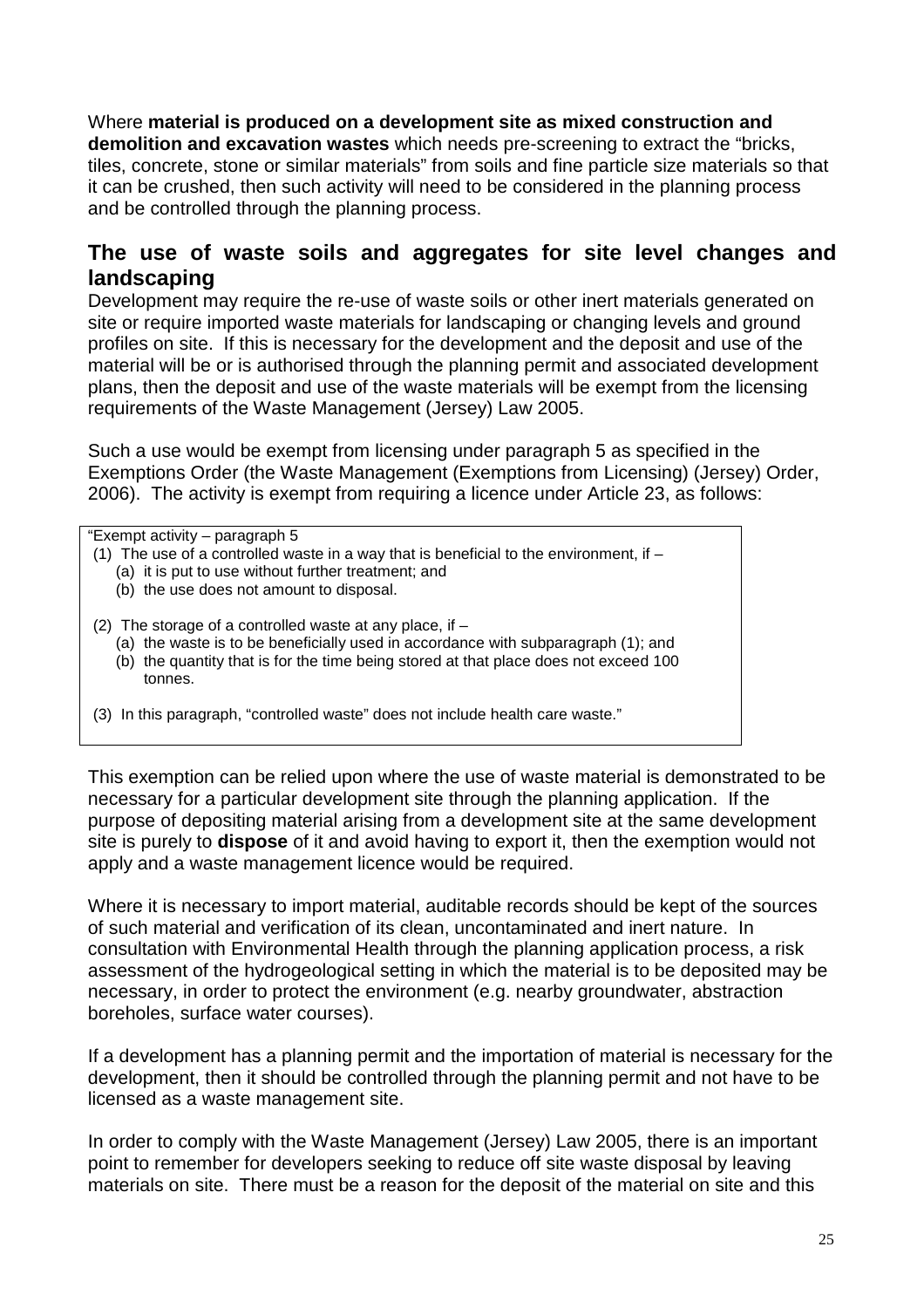should form part of the development proposal and be permitted by the planning permit (i.e. by reference to the application plans and subsequently agreed development details). It is not acceptable for disposal of on site waste to take place – for this a waste management licence must be in force permitting the disposal.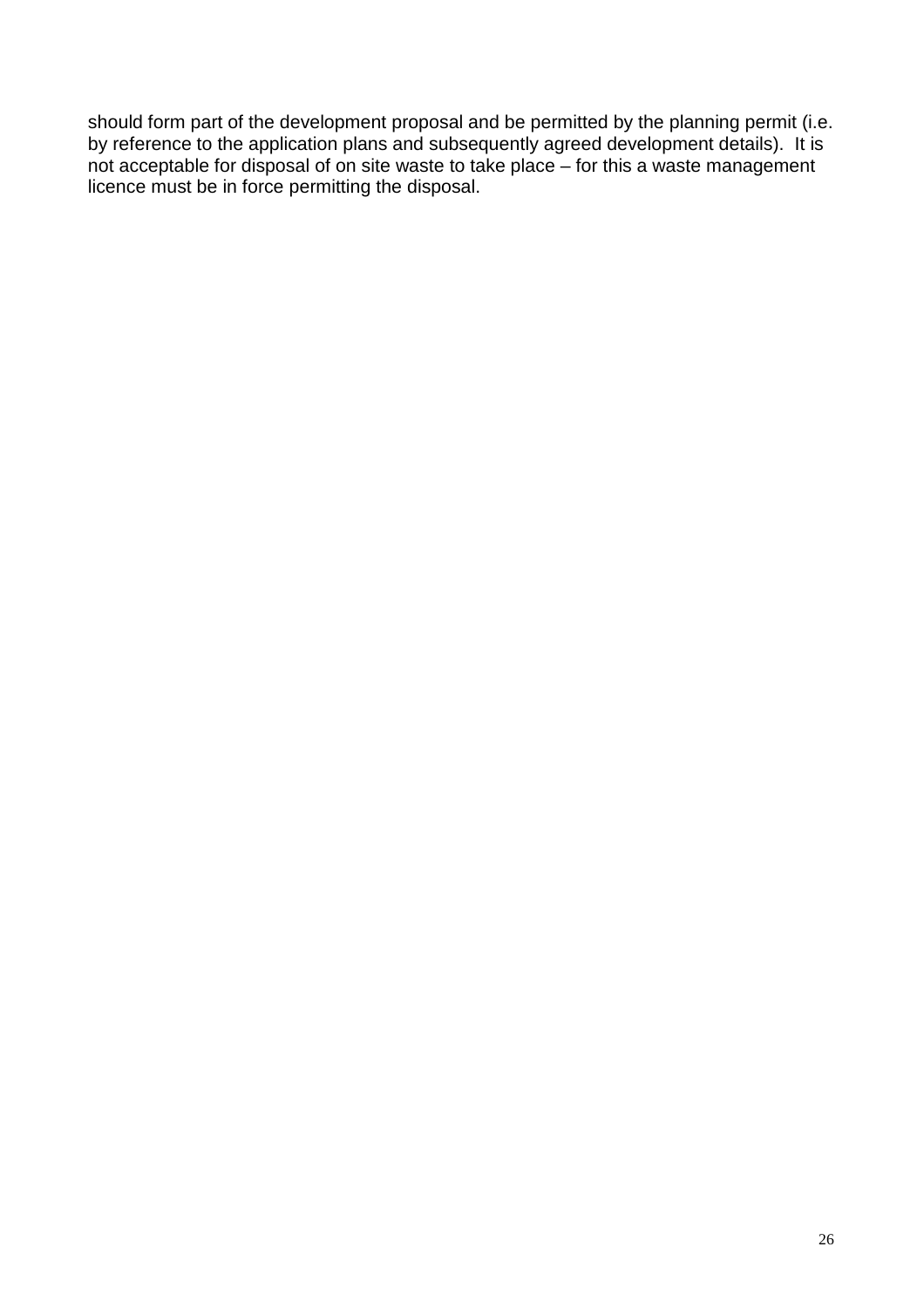### **ANNEX 2: CHECKLIST**

This checklist is provided to assist all those involved in waste management planning to help ensure compliance with Island Plan Policy WM1 and the principles set out in this supplementary guidance.

| <b>Questions to consider</b>                                                                                                                                                                                                            | <b>Tick</b><br>if.<br>'Yes'<br>$\checkmark$ | If 'no', why<br>not? |
|-----------------------------------------------------------------------------------------------------------------------------------------------------------------------------------------------------------------------------------------|---------------------------------------------|----------------------|
|                                                                                                                                                                                                                                         |                                             |                      |
| <b>Responsibility, Planning and Preparation for the SWMP</b>                                                                                                                                                                            |                                             |                      |
| Has someone been made responsible for writing the SWMP?<br>$(\rightarrow 12.2)$                                                                                                                                                         |                                             |                      |
| Has adequate time been set aside from the outset to plan and prepare the<br>SWMP?                                                                                                                                                       |                                             |                      |
| Has someone been assigned overall responsibility for implementing the<br>SWMP? $(\rightarrow 12.5)$                                                                                                                                     |                                             |                      |
| Has any one else been appointed to act as a 'waste champion', where<br>appropriate? $(\rightarrow$ 12.6)                                                                                                                                |                                             |                      |
| <b>Design, Procurement and Waste Minimisation</b>                                                                                                                                                                                       |                                             |                      |
| Has consideration been given during the conception, design and specification<br>phases of the project to methods for reducing the amount of waste arising?<br>$\rightarrow$ 8.2 to 8.5)                                                 |                                             |                      |
| Where there are buildings and structures on the site, has consideration been<br>given to the potential for adapting, rehabilitating and incorporating them into<br>the design (in-situ) to reduce demolition waste? $(\rightarrow 8.4)$ |                                             |                      |
| Does the design provide for the use of second hand, recycled or renewable<br>materials? $(\rightarrow 8.4)$                                                                                                                             |                                             |                      |
| Has consideration been given in the design to the use of construction methods<br>that will minimise waste, such as off-site pre-fabrication and modular<br>construction? $(\rightarrow 8.4)$                                            |                                             |                      |
| Have room sizes been designed to sizes that correspond to standard<br>dimensions for sheet materials to reduce the need for off cuts? $(\rightarrow 8.4)$                                                                               |                                             |                      |
| Has a careful evaluation of materials requirements been made so that over-<br>ordering and site wastage is reduced? $(\rightarrow 8.5)$                                                                                                 |                                             |                      |
| Have you thought about ordering materials that have less or reusable<br>packaging? $(\rightarrow 8.5)$                                                                                                                                  |                                             |                      |
| Is unwanted packaging to be returned to the supplier for recycling or re-use?<br>$(\rightarrow 8.5)$                                                                                                                                    |                                             |                      |
| Are unused materials to be returned to the supplier or used on another job?<br>$(\rightarrow 8.5)$                                                                                                                                      |                                             |                      |
| Has consideration been made to introducing 'just-in-time' delivery of materials<br>to reduce the potential for damage? $(\rightarrow 8.5)$                                                                                              |                                             |                      |
| <b>Project Planning</b>                                                                                                                                                                                                                 |                                             |                      |
| Has a thorough assessment taken place to identify the waste that is likely to<br>be produced throughout the project – how much, when and what types? $\rightarrow$<br>12.8)                                                             |                                             |                      |
| As part of the above assessment, has the waste (e.g. soil) been tested to<br>determine if it is contaminated? $(\rightarrow 12.9)$                                                                                                      |                                             |                      |
| Have the most significant waste streams been prioritised?<br>$(\rightarrow 12.12)$                                                                                                                                                      |                                             |                      |
| Have targets been set for the different types of waste likely to arise from the<br>project? $(\rightarrow 12.16)$                                                                                                                       |                                             |                      |
| Has a suitable accessible area of the site been set aside for waste<br>management, including segregation of waste and provisions for collection?<br>$(\rightarrow 8.5$ and 12.21)                                                       |                                             |                      |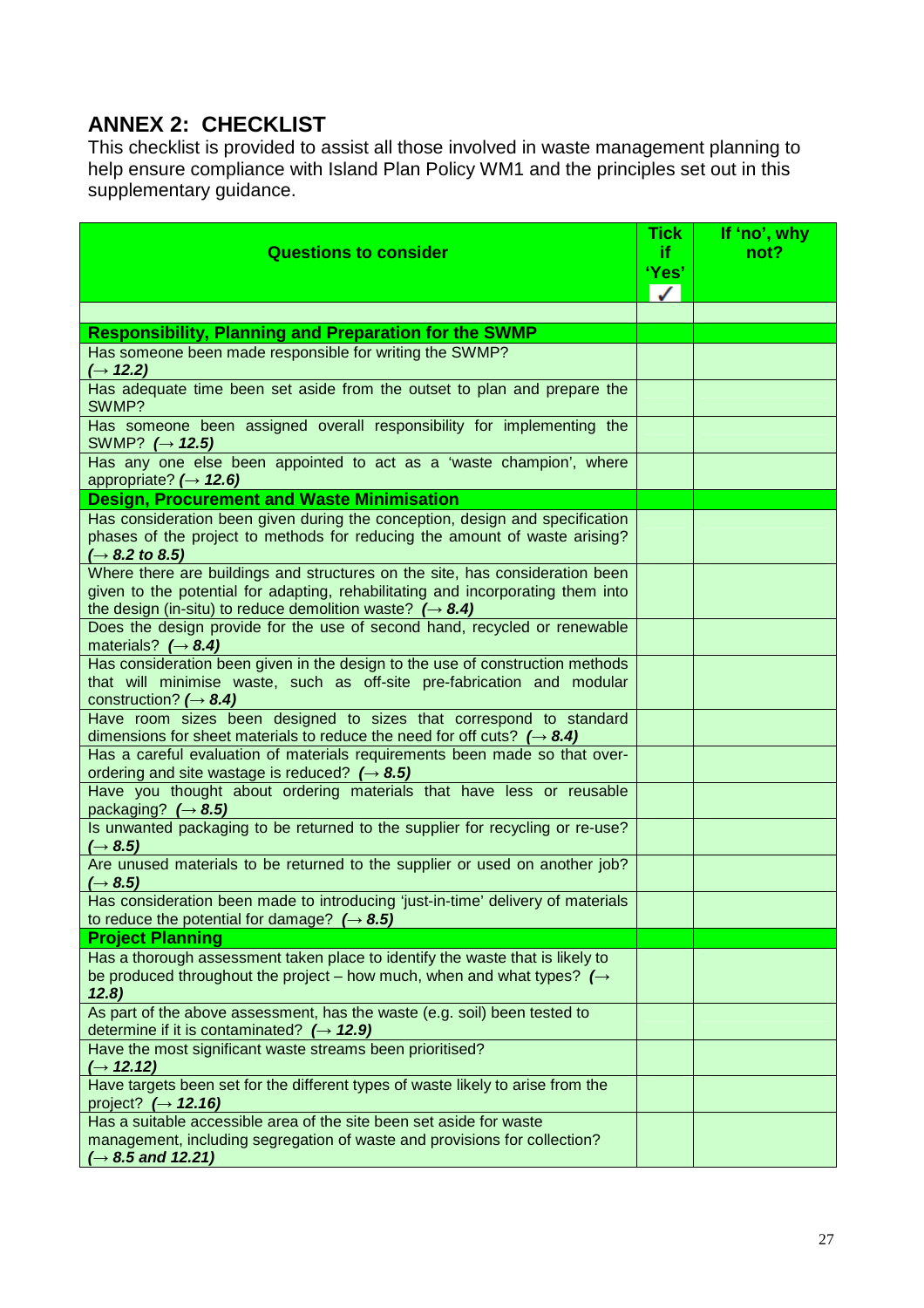| Has consideration been given to modifying the development design, to reduce<br>the amount of waste? $(\rightarrow 8.5)$                                                                                                           |  |
|-----------------------------------------------------------------------------------------------------------------------------------------------------------------------------------------------------------------------------------|--|
| Have opportunities been considered for the reuse of materials on-site and off-<br>site? $(\rightarrow 12.15)$                                                                                                                     |  |
| Have opportunities been considered for the recycling of materials on-site and<br>off-site? $(\rightarrow 12.15)$                                                                                                                  |  |
| Have opportunities been considered for recovering value from residual waste?<br>$(\rightarrow 12.15)$                                                                                                                             |  |
| Have you evaluated the options available before determining the waste<br>management methods to be used for each waste stream?<br>$( \rightarrow 12.13)$                                                                           |  |
| Have you considered where the most appropriate sites / facilities are (licensed<br>or exempt) for the planned off-site management and disposal of waste<br>materials from the project?<br>$(\rightarrow 12.20$ and 12.21)         |  |
| Have measures been put in place to ensure that hazardous waste is<br>transported from the site by registered waste carriers?<br>$(\rightarrow 12.20$ and 12.21)                                                                   |  |
| <b>Communicating the SWMP</b>                                                                                                                                                                                                     |  |
| Are there plans to use an induction programme to explain waste management<br>on-site? $(\rightarrow 12.25)$                                                                                                                       |  |
| Have talks been planned for all site personnel about the requirements for<br>waste management on-site? $(\rightarrow 12.25)$                                                                                                      |  |
| Are site personnel, contractors and sub-contractors sufficiently trained and<br>aware of their responsibilities and will additional training be provided as<br>necessary? $(\rightarrow 12.25)$                                   |  |
| Have the contractors and sub-contractors understood and agreed the SWMP?<br>$(\rightarrow 12.19)$                                                                                                                                 |  |
| Are the relevant requirements of the SWMP built into contracts?<br>$(\rightarrow 12.19)$                                                                                                                                          |  |
| Has the area set aside for waste management been adequately signposted?                                                                                                                                                           |  |
| <b>Waste Handling</b>                                                                                                                                                                                                             |  |
| Have arrangements been made for selected waste materials to be segregated                                                                                                                                                         |  |
| to help get best value from good waste management practices? $(\rightarrow 12.22$ to<br>12.24)                                                                                                                                    |  |
| Are containers/skips for waste materials to be clearly labelled to avoid<br>confusion?                                                                                                                                            |  |
| Has everyone who will be handling waste been told about the requirements of<br>the SWMP? $(\rightarrow 12.25)$                                                                                                                    |  |
| Will systems be in place to check that waste materials are removed from the<br>site by authorised / registered carriers and are received at the intended<br>licensed or exempt waste management facilities? $(\rightarrow 12.21)$ |  |
| <b>Measuring and Monitoring Waste</b>                                                                                                                                                                                             |  |
| Have data reporting procedures, document controls and filing / recording<br>procedures been set up? $(\rightarrow 12.26$ and 12.27)                                                                                               |  |
| Are there plans to check and monitor the implementation of agreed waste<br>management procedures on a regular basis?<br>$(\rightarrow 12.26$ and 12.27)                                                                           |  |
| Are plans in place to regularly update the SWMP by recording the quantities of<br>waste generated and managed throughout the project? $(\rightarrow$ 12.26 and 12.27)                                                             |  |
| Are there plans in place to note and record any problems which occur? $\rightarrow$<br>12.29 and 12.30)                                                                                                                           |  |
| Are regular checks to be made to ensure that waste management actions and<br>targets are being achieved? $(\rightarrow 12.29$ and 12.30)                                                                                          |  |
| Are there plans in place to regularly report on / review waste quantities and<br>treatment/disposal routes and any problems arising which present barriers to                                                                     |  |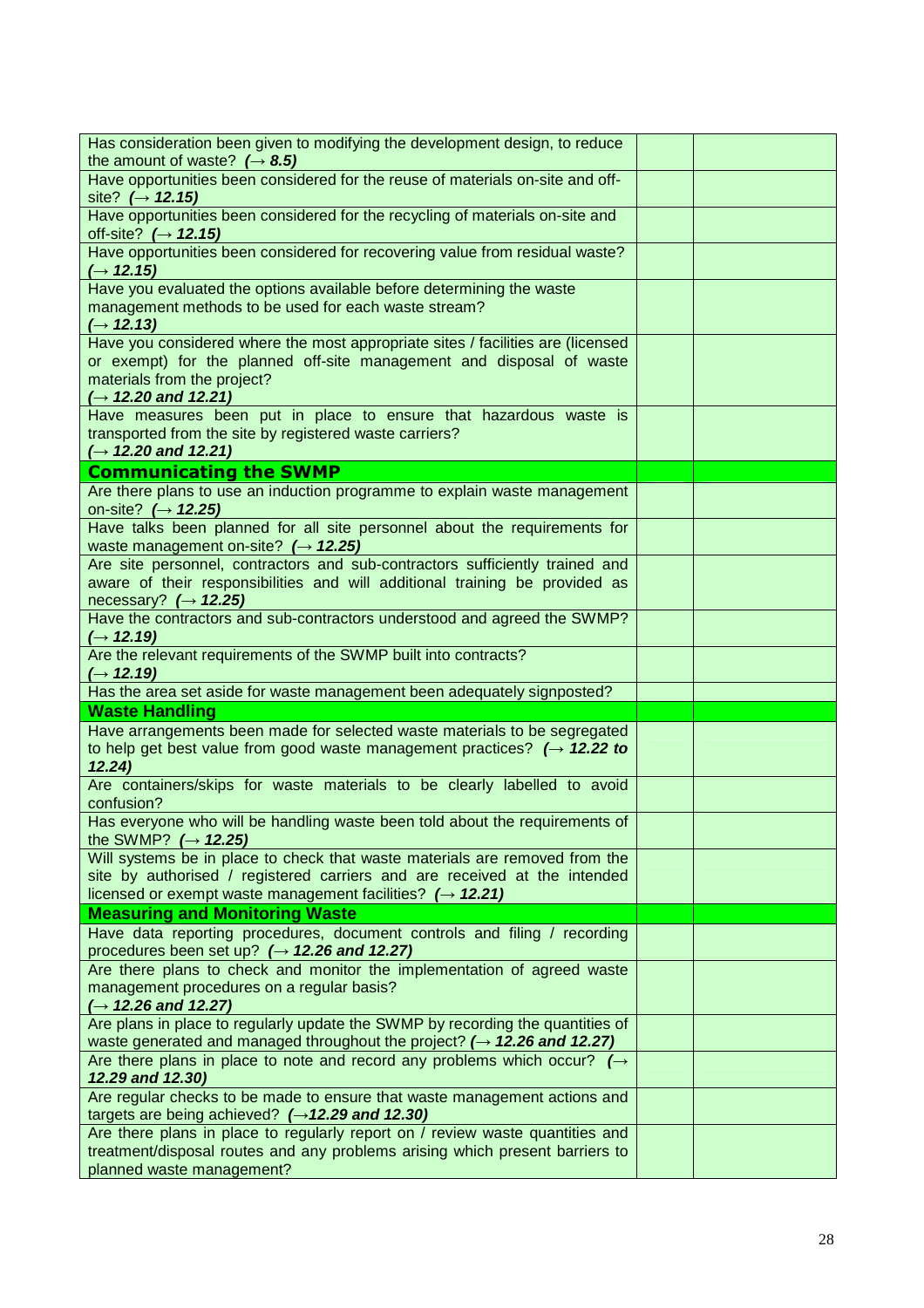| Are plans in place to ensure the evolving up-to-date SWMP is kept in an<br>accessible location on-site to allow for periodic checks and audits? $(\rightarrow 12.28)$ |  |
|-----------------------------------------------------------------------------------------------------------------------------------------------------------------------|--|
| <b>Planning Application</b>                                                                                                                                           |  |
| Has the SWMP been submitted with the application?                                                                                                                     |  |
| $(\rightarrow 10.1$ and 10.2)                                                                                                                                         |  |
| Has the SWMP been signed by the client, principal contractor and, where                                                                                               |  |
| appropriate, specified sub-contractors? $(\rightarrow 9.1)$                                                                                                           |  |
| Does the submitted SWMP include forecasts of each type of waste that will be                                                                                          |  |
| produced on site at all stages throughout the project and how it will be                                                                                              |  |
| managed? $(\rightarrow 9.2)$<br>Does the submitted SWMP also include:                                                                                                 |  |
| the site location?<br>٠                                                                                                                                               |  |
| a description of the works?<br>٠                                                                                                                                      |  |
| the individuals responsible for preparing and implementing the plan?<br>٠                                                                                             |  |
| a declaration / undertaking that waste materials will be handled in<br>٠                                                                                              |  |
| compliance with the plan?                                                                                                                                             |  |
| details of the intended distribution of the plan and proposals for<br>٠                                                                                               |  |
| training and instruction?                                                                                                                                             |  |
| a description of each waste type expected to be produced during the<br>٠<br>project and estimated quantities?                                                         |  |
| a prioritised list of the most significant waste streams requiring waste<br>٠                                                                                         |  |
| management, where appropriate?                                                                                                                                        |  |
| a statement on waste minimisation decisions taken before the SWMP                                                                                                     |  |
| was drafted and planned through procurement etc, to reduce the                                                                                                        |  |
| quantity of waste produced on site?                                                                                                                                   |  |
| targets for the managing key waste materials $-$ i.e. percentage to be<br>٠                                                                                           |  |
| reused, recycled and recovered?                                                                                                                                       |  |
| details of the waste management actions proposed for each waste                                                                                                       |  |
| type - i.e. quantities to be reused, recycled and recovered (and<br>whether on or off-site) or sent to landfill?                                                      |  |
| a statement of the plans to be put in place for the separation and                                                                                                    |  |
| storage of waste materials?                                                                                                                                           |  |
| $(\rightarrow 9.2 \text{ to } 9.5)$                                                                                                                                   |  |
| <b>Post-Project Reporting and Review</b>                                                                                                                              |  |
| Are plans in place to complete a final version of the SWMP for submission to                                                                                          |  |
| the Minister for Planning and Environment within three months of project                                                                                              |  |
| completion? $(\rightarrow$ 12.31 and 12.33)                                                                                                                           |  |
| Will this final version of the SWMP include:<br>confirmation that the plan has been satisfactorily monitored and                                                      |  |
| updated on a regular basis?                                                                                                                                           |  |
| accurate records of the types and quantities of waste materials that                                                                                                  |  |
| have actually been generated and managed?                                                                                                                             |  |
| between actual waste<br>comparisons<br>generation<br>and<br>waste                                                                                                     |  |
| management performance and what was originally planned before                                                                                                         |  |
| work began?                                                                                                                                                           |  |
| an explanation of any significant deviations from the planned                                                                                                         |  |
| arrangements?                                                                                                                                                         |  |
| the signatures of the client, principal contractor and, where<br>appropriate, specified sub-contractors?                                                              |  |
| $(\rightarrow 12.31$ and 12.33)                                                                                                                                       |  |
| Are there plans in place to review the performance of the SWMP and consider                                                                                           |  |
| the key waste management issues arising for action at future projects? $(\rightarrow$                                                                                 |  |
| 12.31)                                                                                                                                                                |  |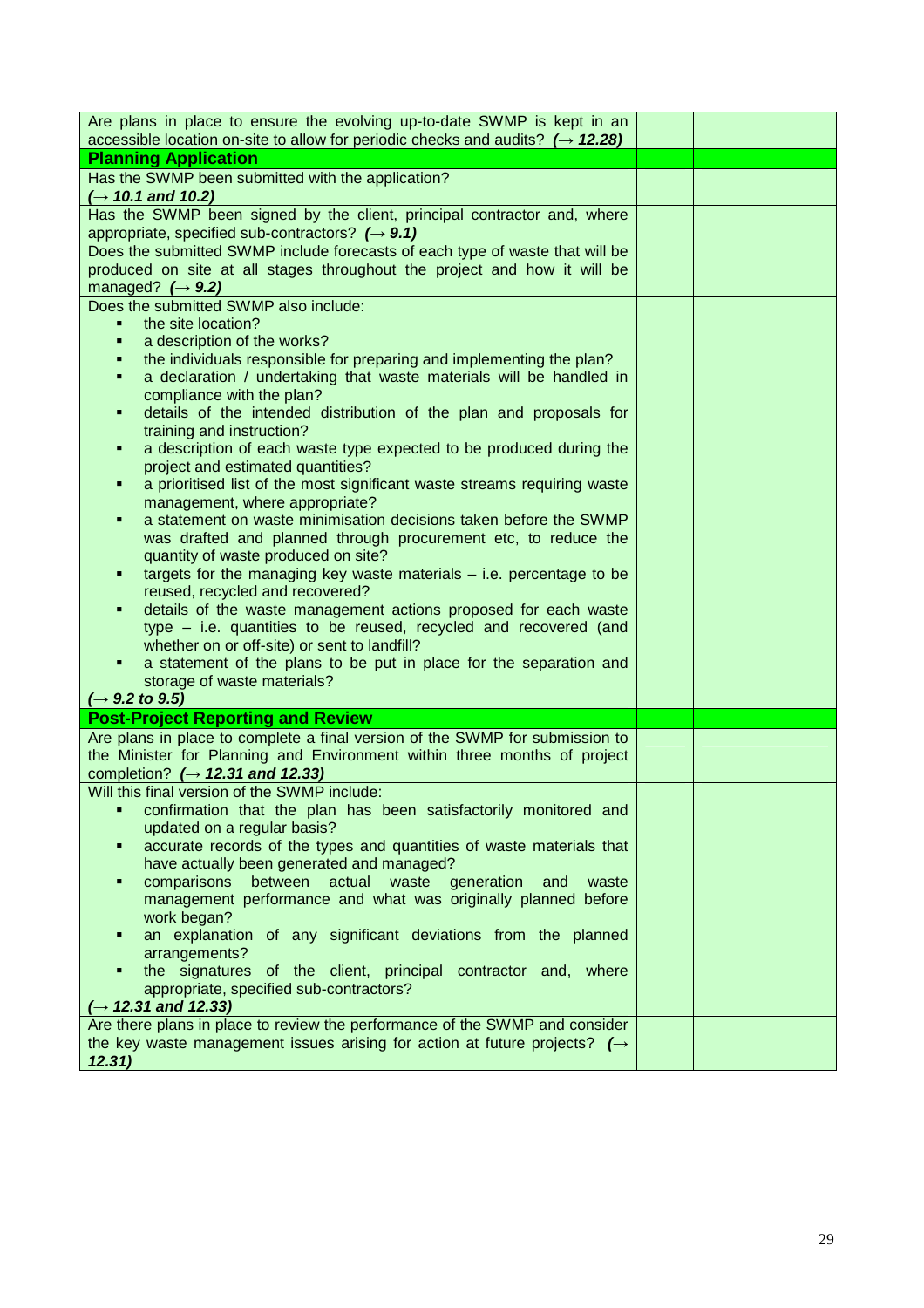### **ANNEX 3: EXAMPLE PROFORMA FOR SITE WASTE MANAGEMENT PLAN**

#### **SITE WASTE MANAGEMENT PLAN**

| <b>Version Number</b> | Date |  |
|-----------------------|------|--|
|                       |      |  |
| Author                |      |  |

#### **SUMMARY OF CONSTRUCTION PROJECT**

| Project<br><b>Name</b>         |                |  |              |                         |      |  |
|--------------------------------|----------------|--|--------------|-------------------------|------|--|
| Reference:                     |                |  |              |                         |      |  |
| <b>Address</b><br>Project      |                |  |              |                         |      |  |
| Location:                      |                |  |              |                         |      |  |
| <b>Description of Project:</b> |                |  |              |                         |      |  |
| <b>Estimated Project Cost:</b> |                |  |              |                         |      |  |
| Contract<br>Assumed            |                |  |              |                         |      |  |
| Period (months):               |                |  |              |                         |      |  |
| <b>Start Date:</b>             | Day            |  | <b>Month</b> |                         | Year |  |
| <b>Completion Date:</b>        | Day            |  | <b>Month</b> |                         | Year |  |
| Project scope                  | Demolition     |  |              | <b>Block and render</b> |      |  |
| (please tick) $\checkmark$     | Timber frame   |  |              | Modern methods          |      |  |
|                                | construction   |  |              | of construction         |      |  |
|                                | Concrete frame |  |              | Other                   |      |  |
|                                | construction   |  |              | (describe)              |      |  |
| Notes, amendments              |                |  |              |                         |      |  |
|                                |                |  |              |                         |      |  |
|                                |                |  |              |                         |      |  |

#### **MANAGEMENT RESPONSIBILITY**

| <b>Position</b>                                     | <b>Name</b> | <b>Contact Details</b> |
|-----------------------------------------------------|-------------|------------------------|
| Client:                                             |             |                        |
| <b>Principal Contractor:</b>                        |             |                        |
| <b>Project Manager:</b>                             |             |                        |
| Waste Management Co-                                |             |                        |
| ordinator<br>(i.e.<br>person                        |             |                        |
| responsible<br>for<br>waste<br>management on-site): |             |                        |
| Waste<br>Champion<br>(if                            |             |                        |
| applicable):                                        |             |                        |
| <b>Document Controller:</b>                         |             |                        |
| Notes, amendments                                   |             |                        |
|                                                     |             |                        |
|                                                     |             |                        |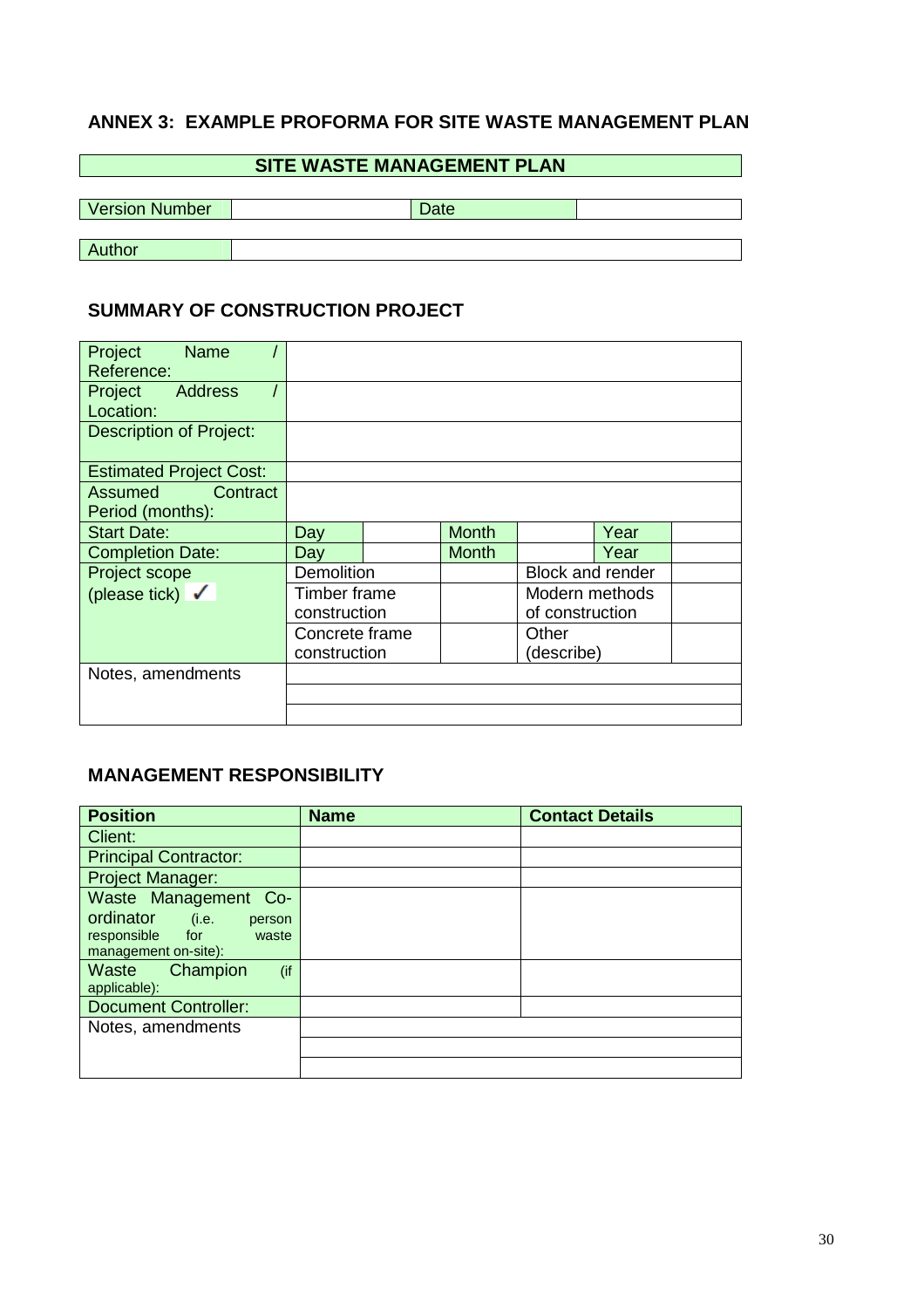#### **WASTE MANAGEMENT UNDERTAKING**

| <b>Declaration</b>                                                                 |
|------------------------------------------------------------------------------------|
| The client and principal contractor will take all reasonable steps to ensure that: |
| all waste from the site is dealt with in accordance with the 'Waste<br>(i)         |
| Management (Jersey) Law', 2005; and                                                |
| materials will be handled efficiently and waste managed appropriately in<br>(ii)   |
| accordance with this Site Waste Management Plan.                                   |
| <b>Signatures</b>                                                                  |
|                                                                                    |

#### **DISTRIBUTION STATEMENT**

e.g. The Principal Contractor shall distribute copies of this plan to the Client, the Project Manager, the Waste Management Co-ordinator, the Waste Champion and each Subcontractor. This will be undertaken every time the plan is updated.

#### **INSTRUCTION AND TRAINING STATEMENT**

e.g. The Principal Contractor will provide on-site instruction of appropriate waste separation, handling, recycling, reuse and return methods to be used by all parties at all appropriate stages of the project.

Toolbox talks will be carried out every month on waste issues and all subcontractors will be expected to attend. The SWMP will also be mentioned in the site induction process. This will ensure that everyone feels they are included and that their participation is meaningful.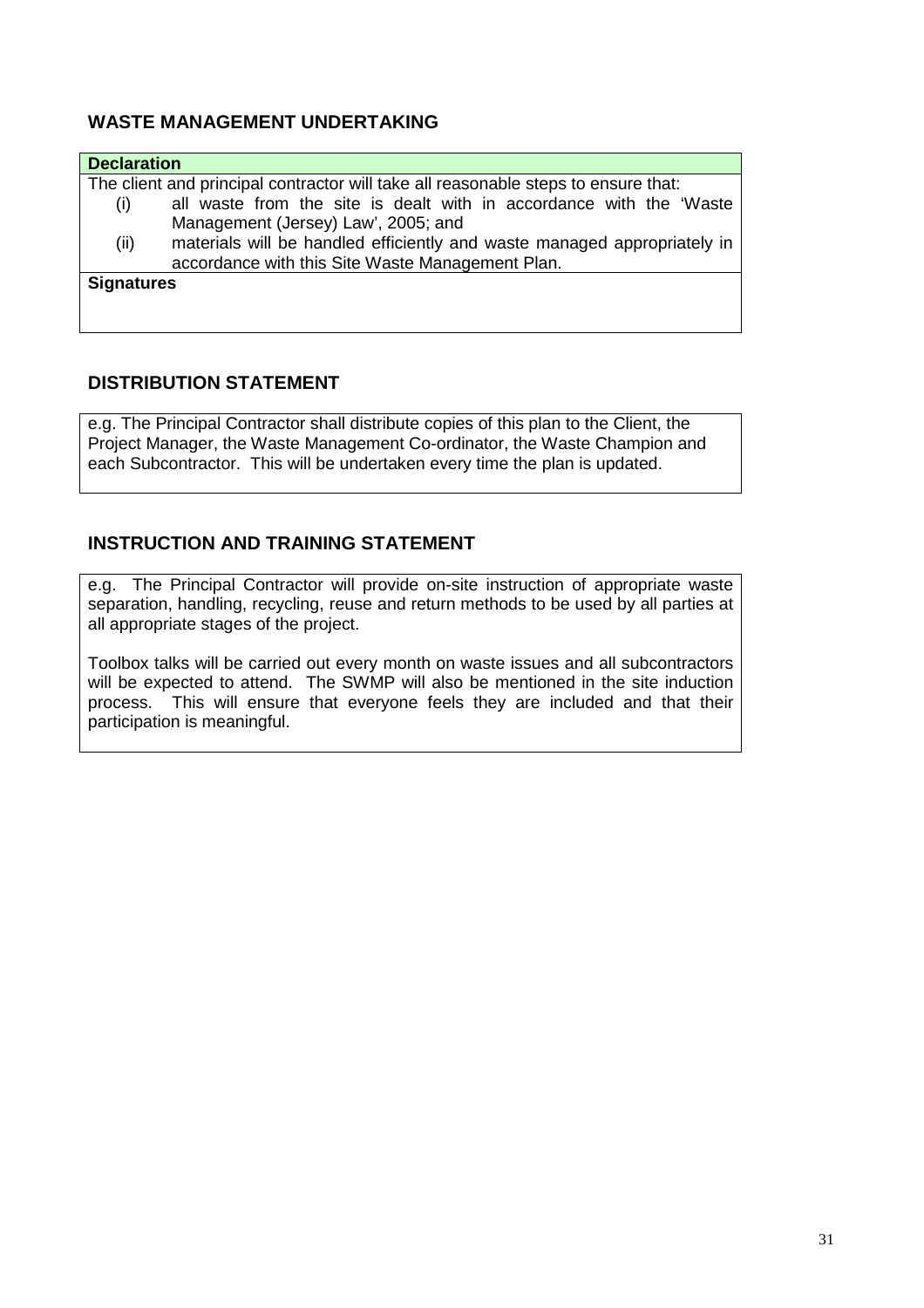### **FORECAST WASTE PRODUCTION CHECKLIST**

| <b>Waste Material</b>                |             | <b>Enabling Works</b>      | <b>Construction Works</b> |                            |  |
|--------------------------------------|-------------|----------------------------|---------------------------|----------------------------|--|
|                                      |             | (including demolition)     |                           |                            |  |
|                                      | <b>Tick</b> | <b>Estimated Quantity</b>  | <b>Tick</b>               | <b>Estimated Quantity</b>  |  |
|                                      | $\sqrt{2}$  | (m <sup>3</sup> or tonnes) | ✓                         | (m <sup>3</sup> or tonnes) |  |
|                                      |             |                            |                           |                            |  |
| <b>Inert</b>                         |             |                            |                           |                            |  |
| e.g.<br>Stone                        |             |                            |                           |                            |  |
|                                      |             |                            |                           |                            |  |
| Aggregates<br><b>Blocks / bricks</b> |             |                            |                           |                            |  |
| Concrete                             |             |                            |                           |                            |  |
| Glass                                |             |                            |                           |                            |  |
| Sand                                 |             |                            |                           |                            |  |
| Tarmac                               |             |                            |                           |                            |  |
| Top soil                             |             |                            |                           |                            |  |
| (uncontaminated)                     |             |                            |                           |                            |  |
| Sub soil                             |             |                            |                           |                            |  |
| (uncontaminated)                     |             |                            |                           |                            |  |
| <b>Bulk excavated</b>                |             |                            |                           |                            |  |
| (uncontaminated)                     |             |                            |                           |                            |  |
| Polystyrene                          |             |                            |                           |                            |  |
| Other                                |             |                            |                           |                            |  |
| Sub-total                            |             |                            |                           |                            |  |
| <b>Non - hazardous</b>               |             |                            |                           |                            |  |
|                                      |             |                            |                           |                            |  |
| e.g.<br>Cable wiring                 |             |                            |                           |                            |  |
| Canteen waste                        |             |                            |                           |                            |  |
| Cardboard                            |             |                            |                           |                            |  |
| Gypsum products                      |             |                            |                           |                            |  |
| Metals                               |             |                            |                           |                            |  |
| <b>Mixed Waste</b>                   |             |                            |                           |                            |  |
| <b>Pallets</b>                       |             |                            |                           |                            |  |
| Paper                                |             |                            |                           |                            |  |
| Plasterboard                         |             |                            |                           |                            |  |
| <b>Plastics</b>                      |             |                            |                           |                            |  |
| (biodegradable)                      |             |                            |                           |                            |  |
| Timber (not tanalised)               |             |                            |                           |                            |  |
| Trees & vegetation                   |             |                            |                           |                            |  |
| Other                                |             |                            |                           |                            |  |
| Sub-total                            |             |                            |                           |                            |  |
| <b>Hazardous</b>                     |             |                            |                           |                            |  |
| e.g.                                 |             |                            |                           |                            |  |
| Top soil                             |             |                            |                           |                            |  |
| (contaminated)                       |             |                            |                           |                            |  |
| Sub soil                             |             |                            |                           |                            |  |
| (contaminated)                       |             |                            |                           |                            |  |
| <b>Bulk excavated</b>                |             |                            |                           |                            |  |
| (contaminated)                       |             |                            |                           |                            |  |
| Asbestos                             |             |                            |                           |                            |  |
| Explosive                            |             |                            |                           |                            |  |
| Flammable                            |             |                            |                           |                            |  |
| Toxic                                |             |                            |                           |                            |  |
| Other                                |             |                            |                           |                            |  |
| Sub-total                            |             |                            |                           |                            |  |
| <b>TOTAL VOLUMES</b>                 |             |                            |                           |                            |  |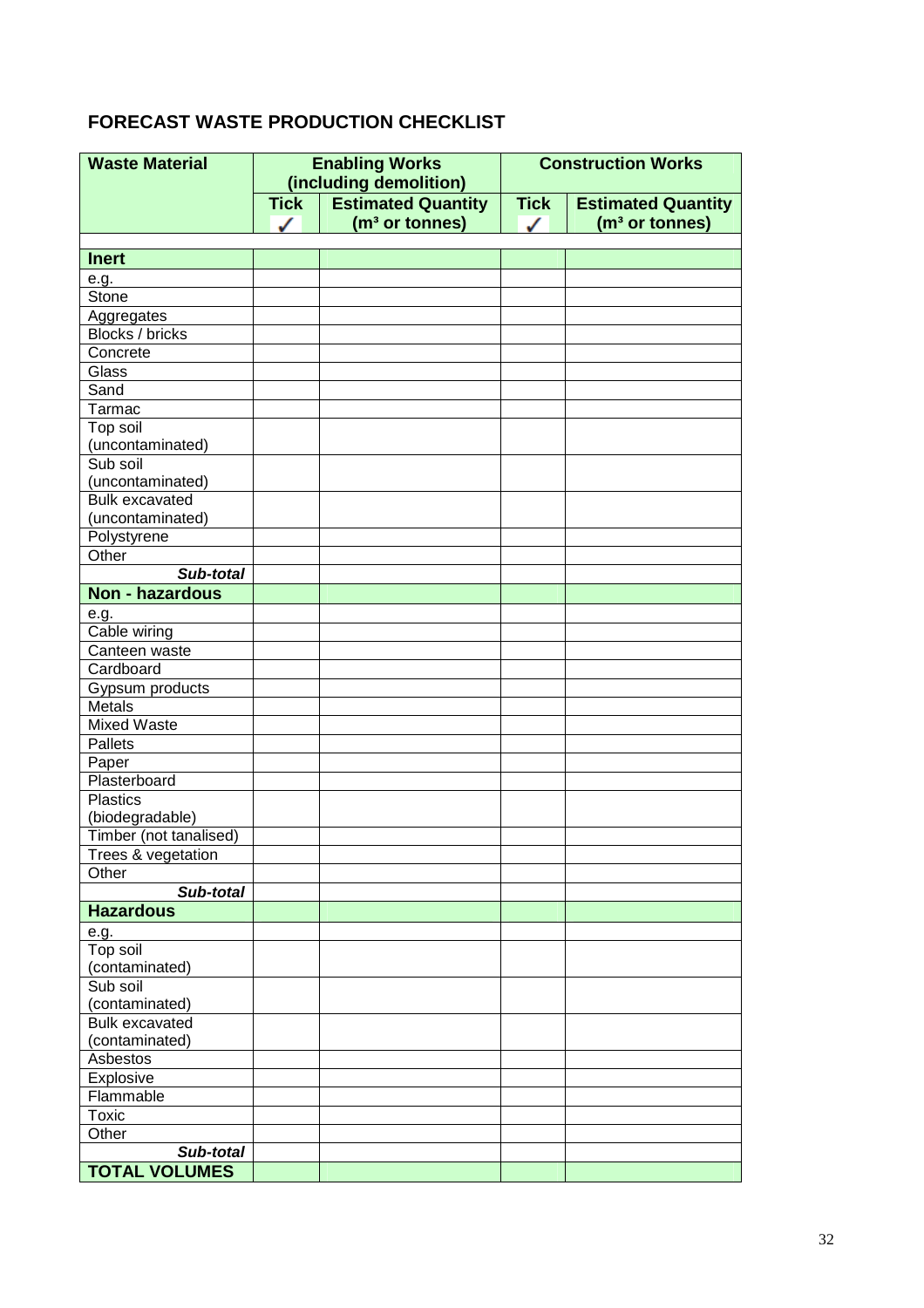#### **PRIORITISED WASTE REQUIRING MANAGEMENT – ENABLING WORKS (INCLUDING DEMOLITION)**

| <b>Waste Material</b> | <b>Waste Type</b> | <b>Origin of Waste</b>                   | Quantity<br>(m <sup>3</sup> or<br>tonnes) |
|-----------------------|-------------------|------------------------------------------|-------------------------------------------|
| e.g.                  |                   |                                          |                                           |
| Asbestos              | Hazardous         | <b>Demolition works</b>                  |                                           |
| Bricks/blocks         | Inert             | &<br>buildings<br>Demolition of<br>walls |                                           |
| Concrete              | Inert             | Site strip & demolition of<br>buildings  |                                           |
| <b>Metals</b>         | Non-              | Site strip & demolition of               |                                           |
|                       | hazardous         | buildings                                |                                           |
| Plasterboard          | Non-              | Demolition of buildings                  |                                           |
|                       | hazardous         |                                          |                                           |
| <b>Subsoils</b>       | Inert             | Site strip                               |                                           |
| (uncontaminated)      |                   |                                          |                                           |
| Tarmac                | Inert             | Site strip                               |                                           |
| and<br><b>Trees</b>   | Non-              | Site strip                               |                                           |
| Vegetation            | hazardous         |                                          |                                           |

#### **PRIORITISED WASTE REQUIRING MANAGEMENT – CONSTRUCTION WORKS**

| <b>Waste Material</b> | <b>Waste Type</b> | <b>Origin of Waste</b>   | Quantity<br>(m <sup>3</sup> or<br>tonnes) |
|-----------------------|-------------------|--------------------------|-------------------------------------------|
| e.g.                  |                   |                          |                                           |
| Bricks/blocks         | Inert             | <b>Blocklayers</b>       |                                           |
| Canteen               | Non-<br>hazardous | All contractors          |                                           |
| Cardboard             | Non-<br>hazardous | Fitting out              |                                           |
| Metal                 | Non-<br>hazardous | Superstructure           |                                           |
| Paints                | Hazardous         | <b>Painters</b>          |                                           |
| <b>Pallets</b>        | Non-<br>hazardous | <b>Product Suppliers</b> |                                           |
| Plasterboard          | Non-<br>hazardous | <b>Drylining</b>         |                                           |
| Timber                | Non-<br>hazardous | Joinery                  |                                           |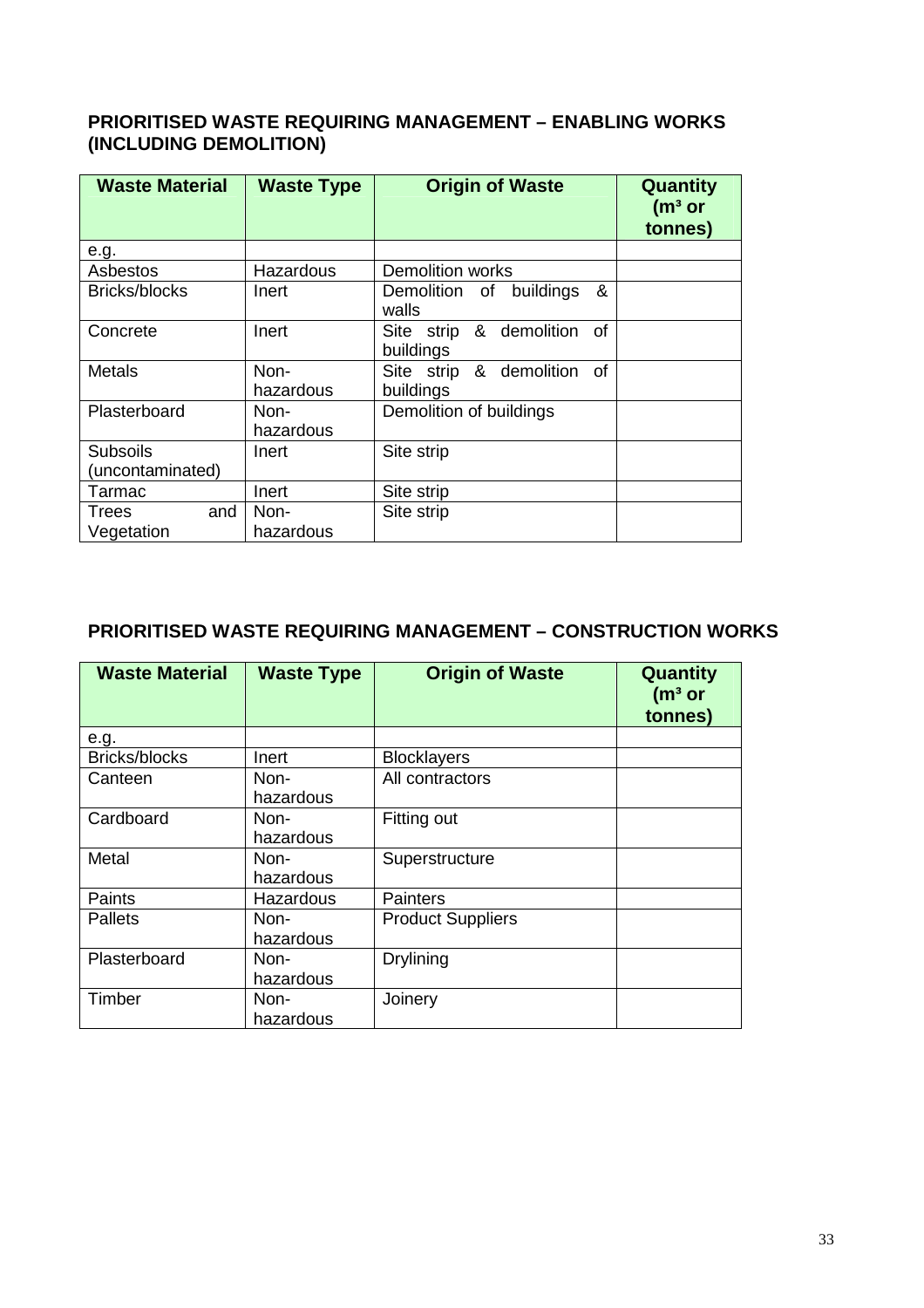#### **WASTE MINIMISATION STATEMENT AND RECORDED ACTIONS TO REDUCE THE AMOUNT OF WASTE ARISING.**

e.g. From the earliest stages of the project, consideration has been given to minimising the waste produced, in order to reduce the amount of waste that must be removed from the site. The Design Team, Subcontractors and Suppliers are all being encouraged to examine ways in which the amount of waste produced on the site can be minimised. Up-to-date actions are set out in the following table and this will be expanded as new waste minimisation actions are identified:

| <b>Actions</b>                                                        | <b>Responsibility</b> | <b>Date</b>    |
|-----------------------------------------------------------------------|-----------------------|----------------|
|                                                                       |                       | <b>Action</b>  |
|                                                                       |                       | <b>Started</b> |
| e.g.<br>Adapting and rehabilitating existing buildings and features   | Design Team           |                |
| as part of the overall design                                         |                       |                |
| Making use of off-site prefabrication / pre-assembly as part          | Design Team           |                |
| of the overall design                                                 |                       |                |
| Designing to sizes that correspond to standard dimensions             | Design Team           |                |
| for sheet materials (e.g. plasterboard) and modules of<br>components. |                       |                |
| Allowing specification of recycled materials in the design.           | Design Team           |                |
| Designing for future recycling and ease of disassembly.               | Design Team           |                |
| Reducing volumes of spoil by balancing the volume of any              | Design Team           |                |
| cut material (from foundations, service trenches, re-                 |                       |                |
| contouring) against the volume of reusable fill material (e.g.        |                       |                |
| for land re-profiling, visual / noise bunds etc).                     |                       |                |
| Incorporate existing trees and vegetation into landscape              | Design Team           |                |
| design.                                                               |                       |                |
| Containing and managing contaminated land in situ, where              | Design Team           |                |
| practicable.                                                          |                       |                |
| Segregate excavated contaminated soils to avoid cross                 | Site Foreman          |                |
| contamination.                                                        |                       |                |
| Using contract specifications for subcontractors that require         | Principal             |                |
| implementation of waste minimisation practices                        | Contractor            |                |
| Using staff induction to promote waste minimisation                   | Project Manager       |                |
| Storing pallets which arrive with imported materials until            | Site Foreman          |                |
| there are sufficient numbers to make collection or return to          |                       |                |
| supplier economical.                                                  |                       |                |
| Minimising timber waste by using re-useable steel                     | Project Manager       |                |
| shuttering for concrete work (or re-using timber for<br>shuttering).  |                       |                |
| Planning base excavations and concrete pours so that any              | Project Manager       |                |
| surplus concrete can be used as blinding.                             |                       |                |
| Reduce surplus / waste materials by correct ordering (i.e.            | Project Manager       |                |
| specifying correct volume, amount, size etc).                         |                       |                |
| Set up just-in-time delivery of materials arriving to site, to        | Project Manager       |                |
| help prevent damage through inadequate storage and                    |                       |                |
| weather conditions.                                                   |                       |                |
| Reduce packaging waste by asking suppliers to send                    | Project Manager       |                |
| product with minimal packaging                                        |                       |                |
| Reduce packaging waste by buying in bulk, rather than                 | Project Manager       |                |
| individually wrapped products.                                        |                       |                |
| Return packaging to suppliers.                                        | Site Foreman          |                |
| Procure sheet materials pre-cut to design specifications.             | Project Manager       |                |
| Return damaged products to suppliers.                                 | Site Foreman          |                |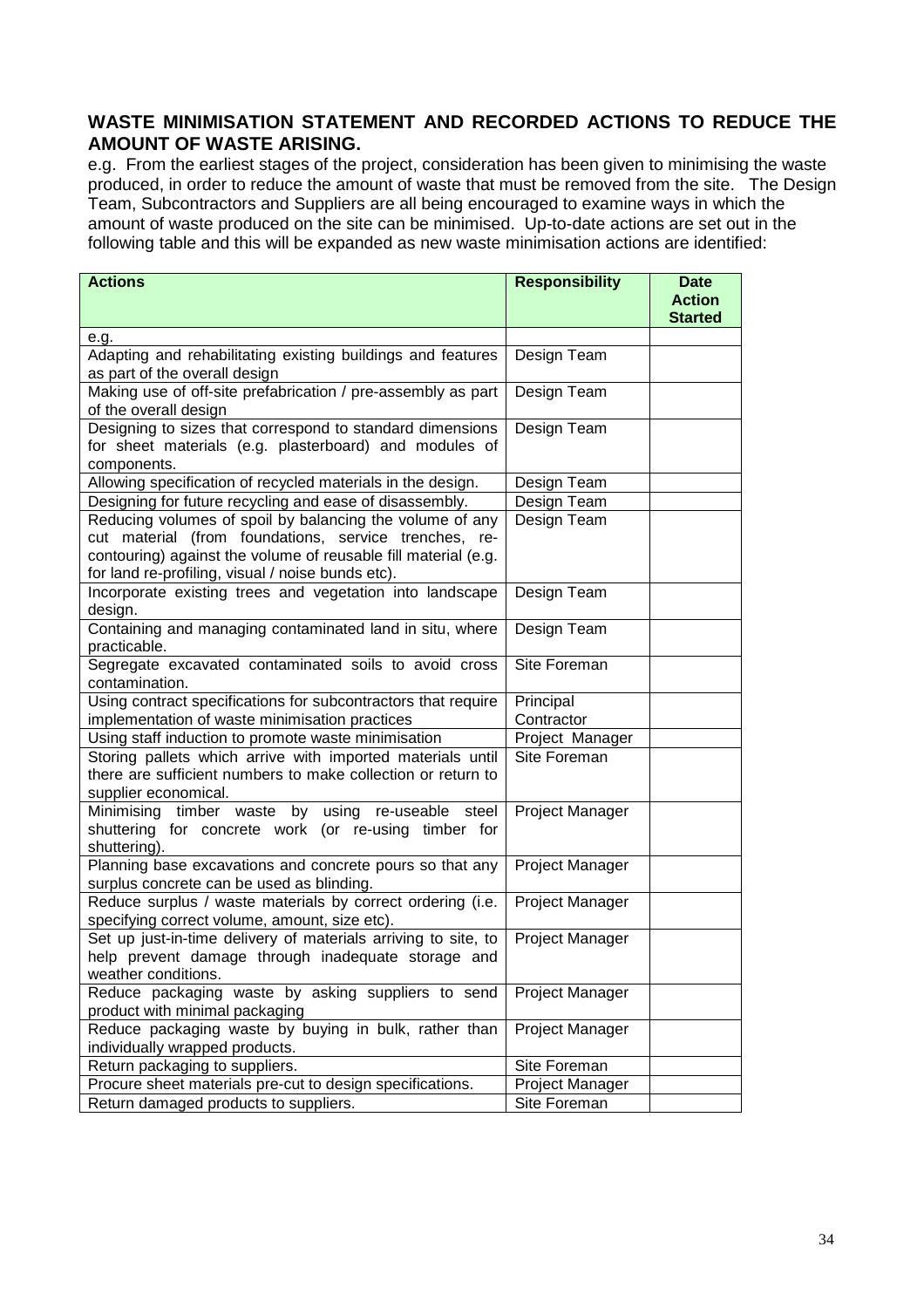#### **TARGET SETTING FOR RE-USE/ RECYCLING / RECOVERY – ENABLING WORKS**

| <b>Waste Material</b>  | Quantity<br>(m <sup>3</sup> or<br>tonnes) | <b>Target</b>                 |
|------------------------|-------------------------------------------|-------------------------------|
| e.g.                   |                                           |                               |
| Concrete               | 250 <sup>m3</sup>                         | Recycle on-site - 90%         |
| <b>Green Waste</b>     | 400 <sup>m</sup>                          | Recover off-site - 70%        |
| Bricks/blocks          | 500 <sup>m3</sup>                         | Recycle onsite - 90%          |
| Soils (uncontaminated) | 500 <sup>m3</sup>                         | Reuse on- and off-site - 100% |
| Other                  |                                           |                               |
| Other                  |                                           |                               |

#### **TARGET SETTING FOR RE-USE / RECYCLING / RECOVERY – CONSTRUCTION WORKS**

| <b>Waste Material</b> | Quantity<br>(m <sup>3</sup> or<br>tonnes) | <b>Target</b>                 |
|-----------------------|-------------------------------------------|-------------------------------|
| e.g.                  |                                           |                               |
| Cable Wiring          | 15 <sup>m3</sup>                          | Recycle $-90%$                |
| Metal                 | 40 <sup>m3</sup>                          | Recycle off-site - 100%       |
| Packaging             | 100 <sup>m3</sup>                         | Recycle $-50%$                |
| <b>Pallets</b>        | 25 <sup>m3</sup>                          | Reuse on- and off-site - 100% |
| Timber                | 200 <sup>m</sup>                          | Recycle offsite - 70%         |
| Other                 |                                           |                               |
| Other                 |                                           |                               |

#### **WASTE SEGREGATION STATEMENT**

e.g. An area of the site will be laid out to provide for the separation and storage of materials for reuse and recycling (on- and off-site) and for return. Recycling and waste containers will be kept clean, clearly labelled and emptied regularly to avoid cross-contamination of materials and prevent lack of space. Skips for segregation of waste currently identified include:

- Rubble
- **Timber**
- **-** Metal

As the development progresses additional skips will be placed in the designated area for other waste materials, including:

- Cardboard<br>Plasterboard
- Plasterboard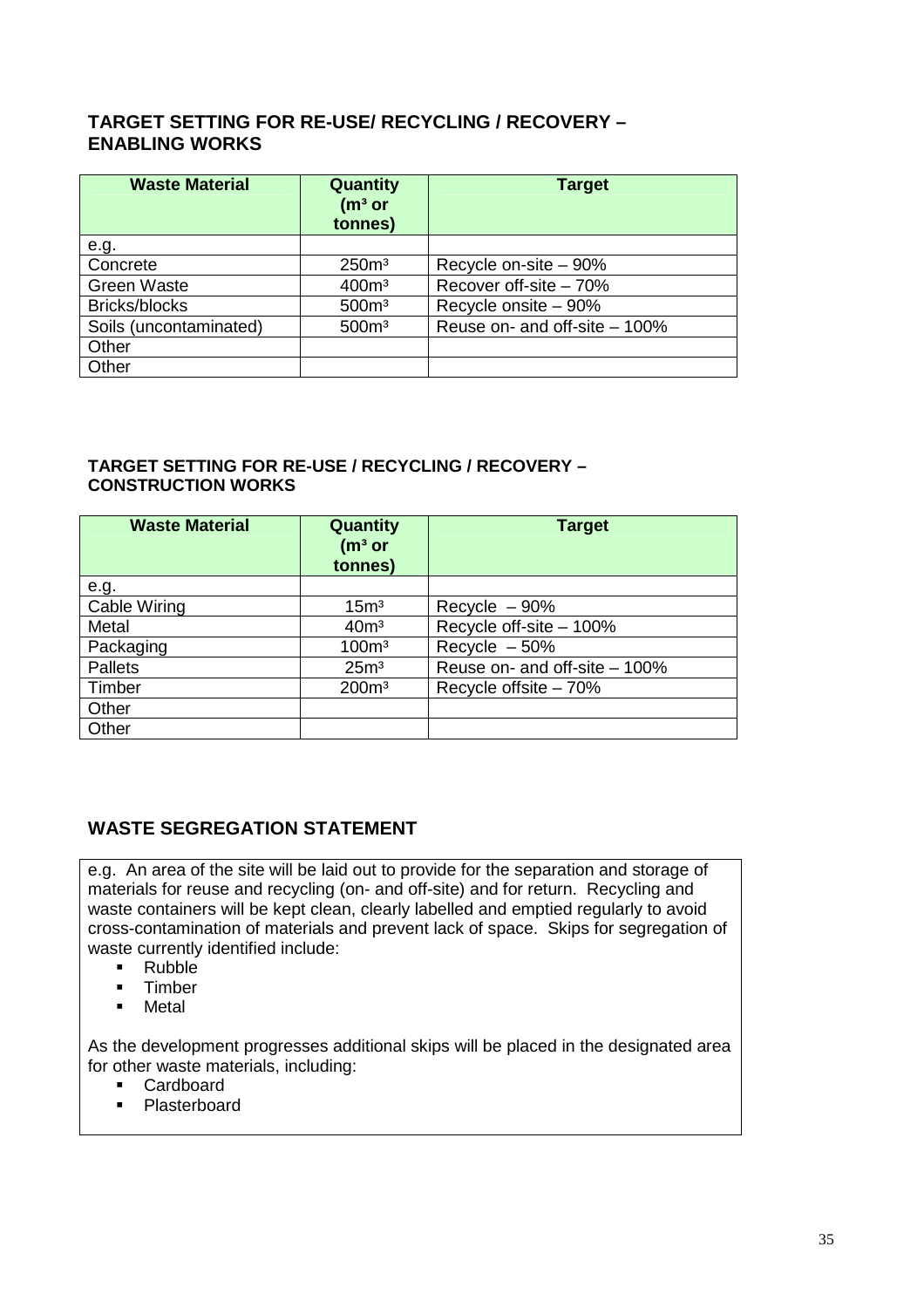### **PROPOSED WASTE MANAGEMENT ACTIONS - FOR ENABLING WORKS**

| <b>Waste</b>        | Quantity (in tonnes, m <sup>3</sup> ) |               |         |          |                 |                 |                   |
|---------------------|---------------------------------------|---------------|---------|----------|-----------------|-----------------|-------------------|
| <b>Material</b>     | <b>Re-use</b>                         | <b>Re-use</b> | Re-     | Re-      | <b>Other</b>    | <b>Other</b>    | <b>Sent</b><br>to |
| <b>Type</b>         | on-site                               | off-site      | cycled  | cycled   | form of         | of<br>form      | landfill          |
|                     |                                       |               | on-site | off-site | <b>Recovery</b> | <b>Recovery</b> | for               |
|                     |                                       |               |         |          | on-site         | off-site        | disposal          |
| <b>Estimates</b>    |                                       |               |         |          |                 |                 |                   |
| <b>Inert</b>        |                                       |               |         |          |                 |                 |                   |
| e.g.                |                                       |               |         |          |                 |                 |                   |
| Concrete            |                                       |               |         |          |                 |                 |                   |
| Rubble              |                                       |               |         |          |                 |                 |                   |
| Subsoil             |                                       |               |         |          |                 |                 |                   |
| (uncontam-          |                                       |               |         |          |                 |                 |                   |
| inated)             |                                       |               |         |          |                 |                 |                   |
| Tarmac              |                                       |               |         |          |                 |                 |                   |
| Other               |                                       |               |         |          |                 |                 |                   |
| Other               |                                       |               |         |          |                 |                 |                   |
| Other               |                                       |               |         |          |                 |                 |                   |
| Sub total           |                                       |               |         |          |                 |                 |                   |
| Non-                |                                       |               |         |          |                 |                 |                   |
| hazardous           |                                       |               |         |          |                 |                 |                   |
| e.g.                |                                       |               |         |          |                 |                 |                   |
| Cable<br>and        |                                       |               |         |          |                 |                 |                   |
| wiring              |                                       |               |         |          |                 |                 |                   |
| Metal               |                                       |               |         |          |                 |                 |                   |
| Mixed               |                                       |               |         |          |                 |                 |                   |
| waste               |                                       |               |         |          |                 |                 |                   |
| Plaster-            |                                       |               |         |          |                 |                 |                   |
| board               |                                       |               |         |          |                 |                 |                   |
| Timber              |                                       |               |         |          |                 |                 |                   |
| <b>Trees</b><br>and |                                       |               |         |          |                 |                 |                   |
| vegetation          |                                       |               |         |          |                 |                 |                   |
| Other               |                                       |               |         |          |                 |                 |                   |
| Other               |                                       |               |         |          |                 |                 |                   |
| Other               |                                       |               |         |          |                 |                 |                   |
| Sub total           |                                       |               |         |          |                 |                 |                   |
| <b>Hazardous</b>    |                                       |               |         |          |                 |                 |                   |
| e.g.                |                                       |               |         |          |                 |                 |                   |
| asbestos            |                                       |               |         |          |                 |                 |                   |
| Soil                |                                       |               |         |          |                 |                 |                   |
| (Contamin-          |                                       |               |         |          |                 |                 |                   |
| ated)               |                                       |               |         |          |                 |                 |                   |
| Other               |                                       |               |         |          |                 |                 |                   |
| Other               |                                       |               |         |          |                 |                 |                   |
| Other               |                                       |               |         |          |                 |                 |                   |
| Sub total           |                                       |               |         |          |                 |                 |                   |
| <b>TOTAL</b>        |                                       |               |         |          |                 |                 |                   |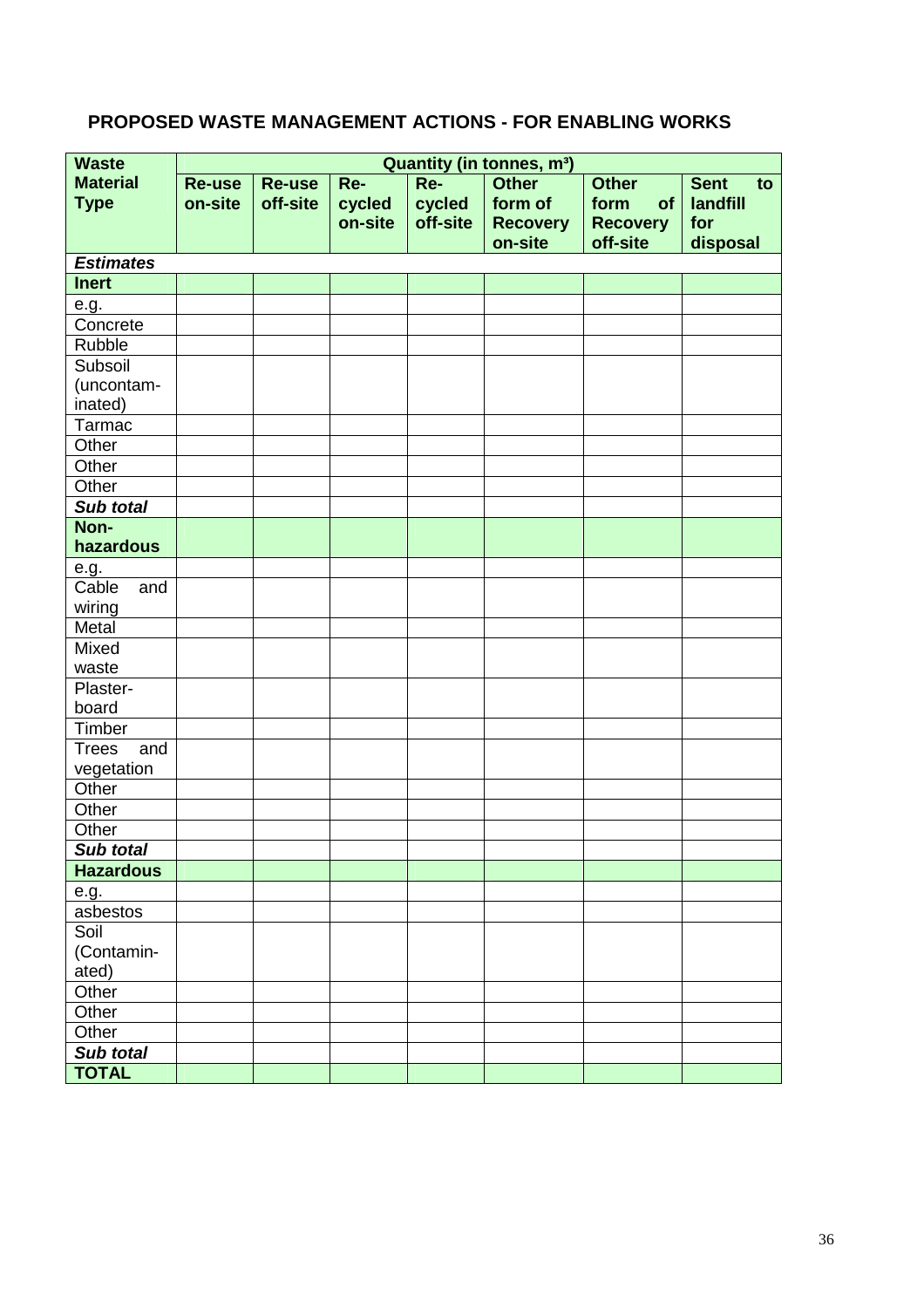### **PROPOSED WASTE MANAGEMENT ACTIONS - FOR CONSTRUCTION WORKS**

| <b>Material</b><br>$\prime$ | <b>Quantity (in tonnes, m<sup>3</sup>)</b> |          |               |          |                 |                 |                   |
|-----------------------------|--------------------------------------------|----------|---------------|----------|-----------------|-----------------|-------------------|
| <b>Waste type</b>           | Re-use                                     | Re-use   | <b>Recycl</b> | Recycl   | <b>Other</b>    | <b>Other</b>    | <b>Sent</b><br>to |
|                             | <b>On-site</b>                             | off-site | ed            | ed       | form of         | of<br>form      | landfill          |
|                             |                                            |          | on-site       | off-site | <b>Recovery</b> | <b>Recovery</b> | for               |
|                             |                                            |          |               |          | on-site         | off-site        | disposal          |
| <b>Estimates</b>            |                                            |          |               |          |                 |                 |                   |
| <b>Inert</b>                |                                            |          |               |          |                 |                 |                   |
| e.g.                        |                                            |          |               |          |                 |                 |                   |
| Concrete                    |                                            |          |               |          |                 |                 |                   |
| <b>Blocks</b>               |                                            |          |               |          |                 |                 |                   |
| Subsoil                     |                                            |          |               |          |                 |                 |                   |
| (uncontam-                  |                                            |          |               |          |                 |                 |                   |
| inated)                     |                                            |          |               |          |                 |                 |                   |
| Tarmac                      |                                            |          |               |          |                 |                 |                   |
| Other                       |                                            |          |               |          |                 |                 |                   |
| Other                       |                                            |          |               |          |                 |                 |                   |
| Other                       |                                            |          |               |          |                 |                 |                   |
| Sub total                   |                                            |          |               |          |                 |                 |                   |
| Non-                        |                                            |          |               |          |                 |                 |                   |
| hazardous                   |                                            |          |               |          |                 |                 |                   |
| e.g.                        |                                            |          |               |          |                 |                 |                   |
| Cable<br>&                  |                                            |          |               |          |                 |                 |                   |
| wiring                      |                                            |          |               |          |                 |                 |                   |
| Metal                       |                                            |          |               |          |                 |                 |                   |
| Mixed                       |                                            |          |               |          |                 |                 |                   |
| waste                       |                                            |          |               |          |                 |                 |                   |
| Plaster-                    |                                            |          |               |          |                 |                 |                   |
| board                       |                                            |          |               |          |                 |                 |                   |
| Timber                      |                                            |          |               |          |                 |                 |                   |
| <b>Trees</b><br>and         |                                            |          |               |          |                 |                 |                   |
| vegetation                  |                                            |          |               |          |                 |                 |                   |
| Other                       |                                            |          |               |          |                 |                 |                   |
| Other                       |                                            |          |               |          |                 |                 |                   |
| Other                       |                                            |          |               |          |                 |                 |                   |
| Sub total                   |                                            |          |               |          |                 |                 |                   |
| <b>Hazardous</b>            |                                            |          |               |          |                 |                 |                   |
| e.g.                        |                                            |          |               |          |                 |                 |                   |
| asbestos                    |                                            |          |               |          |                 |                 |                   |
| Soil                        |                                            |          |               |          |                 |                 |                   |
| (Contamin-                  |                                            |          |               |          |                 |                 |                   |
| ated)                       |                                            |          |               |          |                 |                 |                   |
| Other                       |                                            |          |               |          |                 |                 |                   |
| Other                       |                                            |          |               |          |                 |                 |                   |
| Other                       |                                            |          |               |          |                 |                 |                   |
| Sub total                   |                                            |          |               |          |                 |                 |                   |
| <b>TOTAL</b>                |                                            |          |               |          |                 |                 |                   |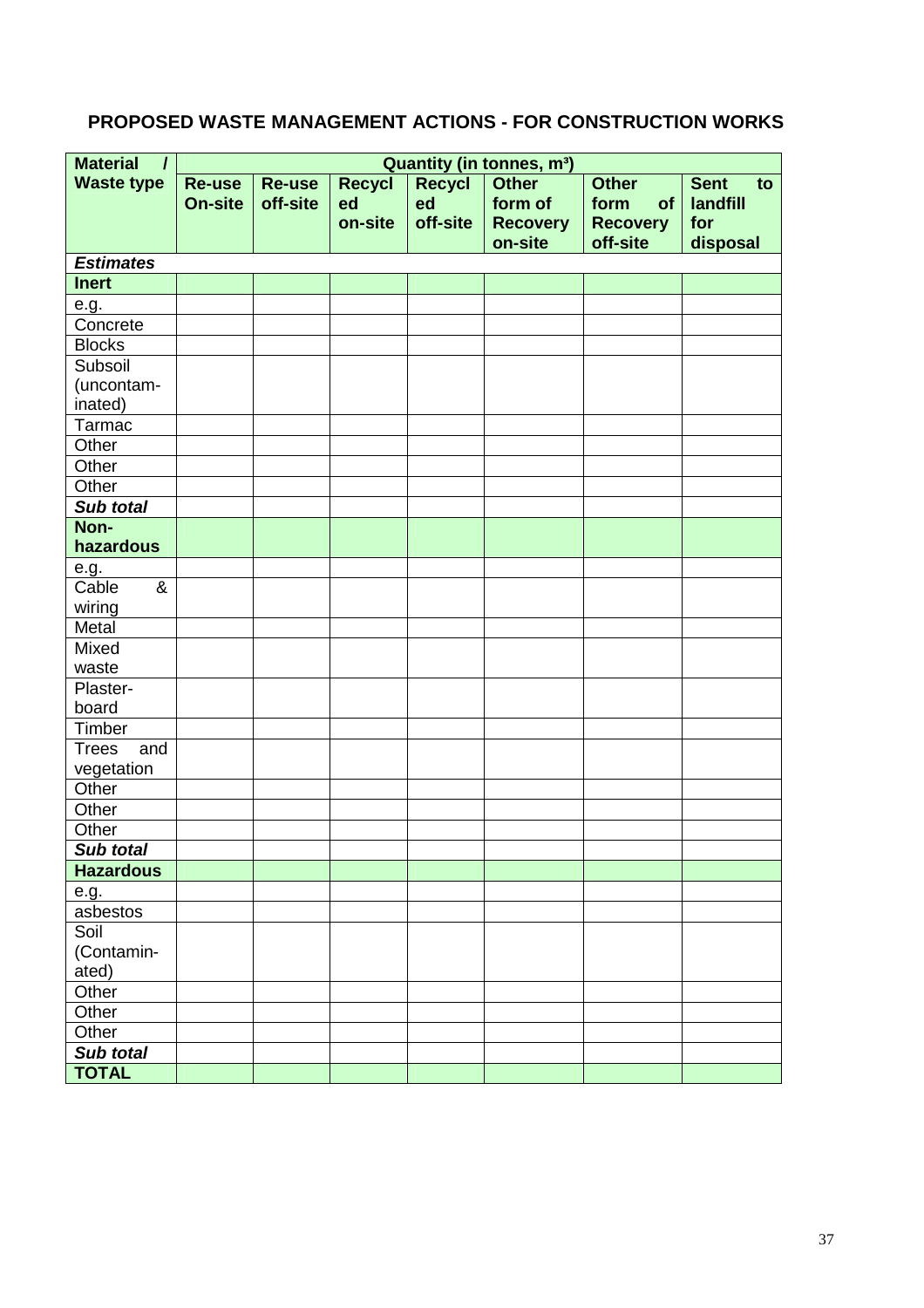### **MONITORING - WASTE MOVEMENT RECORDS**

| <b>Date</b><br>removed | <b>Waste</b><br><b>Material</b><br>٠<br>(Type) | Quantity<br>$m3$ or<br>tonnes | <b>Site the</b><br>waste is<br>being taken<br>to & whether<br>licensed / | <b>Waste</b><br><b>Carrier</b><br>٠<br>(Licence<br><b>No.)*</b> | <b>Waste Management</b><br><b>Route</b>                                                                                |
|------------------------|------------------------------------------------|-------------------------------|--------------------------------------------------------------------------|-----------------------------------------------------------------|------------------------------------------------------------------------------------------------------------------------|
|                        |                                                |                               | exempt                                                                   |                                                                 |                                                                                                                        |
| e.g.<br>05/05/12       | Vegetation<br>$(non-$<br>hazardous)            | $\frac{1}{2}$ tonne           | Collette<br>La<br>Composting<br>Facility<br>(licensed)                   | <b>Waste Ltd</b>                                                | Recovery - Shredded<br>composted<br>and<br>for<br>use as soil improver.                                                |
| 11/06/12               | Concrete<br>(inert)                            | 9 tonnes                      | Collette<br>La<br>Waste<br>Inert<br>Recycling<br>Centre<br>(licensed)    | <b>Waste Ltd</b>                                                | Recycled as hardcore<br>offsite.                                                                                       |
| 20/06/12               | Asbestos<br>(hazardous)                        | 1 tonne                       | Collette<br>La<br>Reclamation<br><b>Site</b><br>(licensed)               | <b>Waste Ltd</b><br>(L77777)                                    | Disposal - Sent to<br>Landfill.                                                                                        |
| 23/06/12               | Mixed<br>Waste<br>(non-<br>hazardous)          | 4 tonnes                      | <b>Waste Ltd</b><br>(licensed)                                           | <b>Waste Ltd</b>                                                | Recovery - sorted off-<br>site by waste<br>management<br>contractor.                                                   |
| 04/07/12               | Scrap<br>timber<br>(non-<br>hazardous)         | 1⁄4 tonne                     | EfW<br>Plant,<br>La Collette<br>(licensed)                               | <b>Waste Ltd</b>                                                | Recovery-<br>Energy from waste.                                                                                        |
| 10/07/12               | Roof tiles<br>(inert)                          | 3 tonnes                      | Collette<br>La<br>Reclamation<br><b>Site</b><br>(licensed)               | <b>Waste Ltd</b>                                                | Disposal - Sent to<br>Landfill                                                                                         |
| 17/09/12               | Iron<br>and<br>steel<br>(non-<br>hazardous)    | $\frac{1}{2}$ tonne           | Bellozanne<br>Scrap Yard<br>(licensed)                                   | <b>Waste Ltd</b>                                                | Recycled off-site -<br>sorted, separated into<br>ferrous and non-<br>ferrous metals, cut up<br>and sold for recycling. |
|                        |                                                |                               |                                                                          |                                                                 |                                                                                                                        |
|                        |                                                |                               |                                                                          |                                                                 |                                                                                                                        |
|                        |                                                |                               |                                                                          |                                                                 |                                                                                                                        |
|                        |                                                |                               |                                                                          |                                                                 |                                                                                                                        |
|                        |                                                |                               |                                                                          |                                                                 |                                                                                                                        |

\* if hazardous waste is being transported.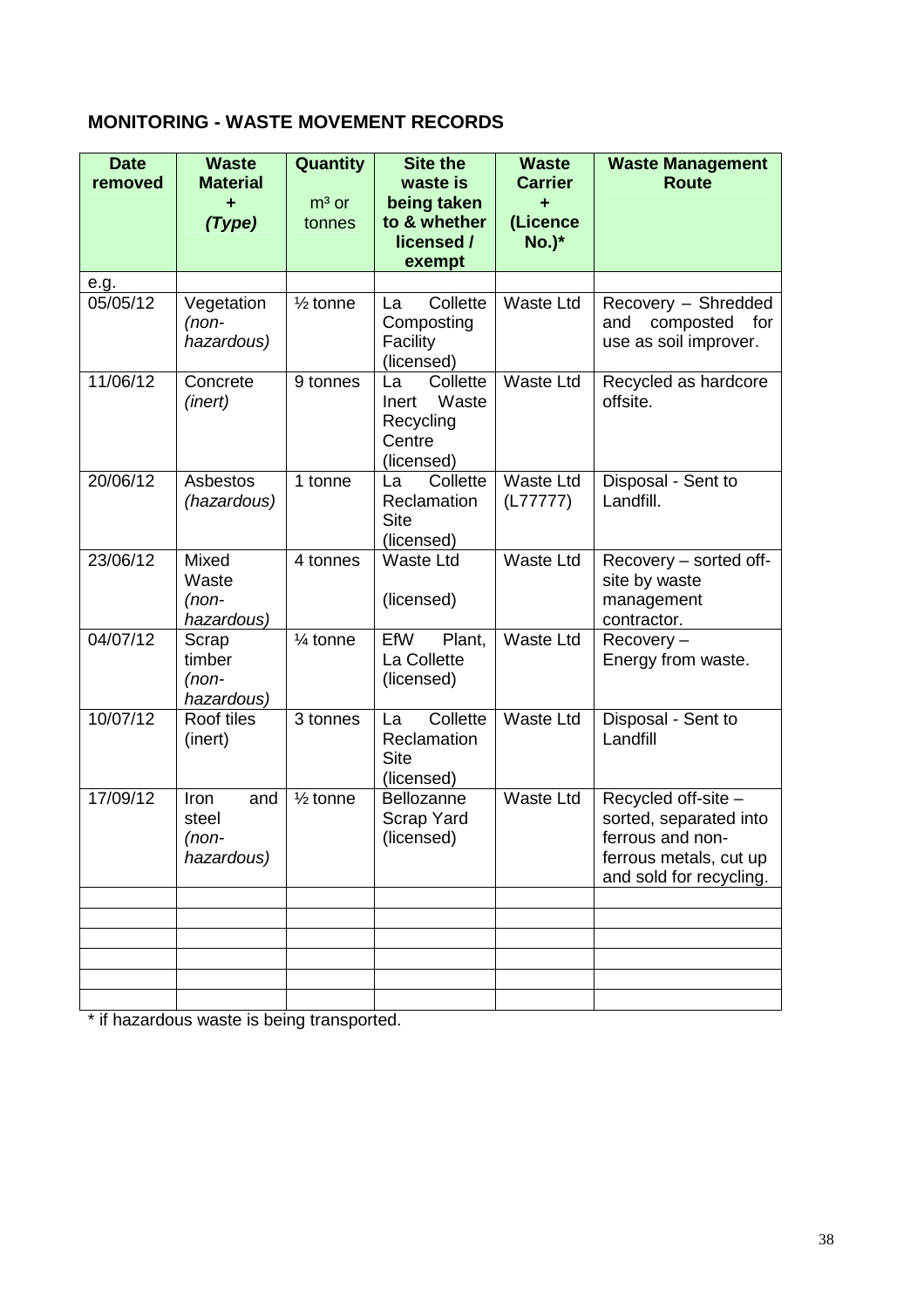#### **MONITORING - ACTUAL TYPES AND QUANTITIES OF WASTE AND ITS MANAGEMENT @ ..........**

| <b>Material</b><br>$\prime$ | <b>Quantity (in tonnes, m<sup>3</sup>)</b> |               |         |          |                 |                 |                   |
|-----------------------------|--------------------------------------------|---------------|---------|----------|-----------------|-----------------|-------------------|
| <b>Waste type</b>           | <b>Re-use</b>                              | <b>Re-use</b> | Re-     | Re-      | Other           | <b>Other</b>    | <b>Sent</b><br>to |
|                             | <b>On-site</b>                             | off-site      | cycled  | cycled   | form of         | form<br>of      | landfill          |
|                             |                                            |               | on-site | off-site | <b>Recovery</b> | <b>Recovery</b> | for               |
|                             |                                            |               |         |          | on-site         | off-site        | disposal          |
| <b>Estimates</b>            |                                            |               |         |          |                 |                 |                   |
| <b>Inert</b>                |                                            |               |         |          |                 |                 |                   |
| e.g.                        |                                            |               |         |          |                 |                 |                   |
| Concrete                    |                                            |               |         |          |                 |                 |                   |
| <b>Blocks</b>               |                                            |               |         |          |                 |                 |                   |
| Subsoil                     |                                            |               |         |          |                 |                 |                   |
| (uncontam-<br>inated)       |                                            |               |         |          |                 |                 |                   |
| Tarmac                      |                                            |               |         |          |                 |                 |                   |
| Other                       |                                            |               |         |          |                 |                 |                   |
| Other                       |                                            |               |         |          |                 |                 |                   |
| Other                       |                                            |               |         |          |                 |                 |                   |
| Sub total                   |                                            |               |         |          |                 |                 |                   |
| Non-                        |                                            |               |         |          |                 |                 |                   |
| hazardous                   |                                            |               |         |          |                 |                 |                   |
| e.g.                        |                                            |               |         |          |                 |                 |                   |
| Cable<br>&                  |                                            |               |         |          |                 |                 |                   |
| wiring                      |                                            |               |         |          |                 |                 |                   |
| Metal                       |                                            |               |         |          |                 |                 |                   |
| Mixed                       |                                            |               |         |          |                 |                 |                   |
| waste                       |                                            |               |         |          |                 |                 |                   |
| Plaster-                    |                                            |               |         |          |                 |                 |                   |
| board                       |                                            |               |         |          |                 |                 |                   |
| Timber                      |                                            |               |         |          |                 |                 |                   |
| <b>Trees</b><br>and         |                                            |               |         |          |                 |                 |                   |
| vegetation                  |                                            |               |         |          |                 |                 |                   |
| Other                       |                                            |               |         |          |                 |                 |                   |
| Other                       |                                            |               |         |          |                 |                 |                   |
| Other                       |                                            |               |         |          |                 |                 |                   |
| Sub total                   |                                            |               |         |          |                 |                 |                   |
| <b>Hazardous</b>            |                                            |               |         |          |                 |                 |                   |
| e.g.                        |                                            |               |         |          |                 |                 |                   |
| asbestos                    |                                            |               |         |          |                 |                 |                   |
| Soil                        |                                            |               |         |          |                 |                 |                   |
| (Contamin-<br>ated)         |                                            |               |         |          |                 |                 |                   |
| Other                       |                                            |               |         |          |                 |                 |                   |
| Other                       |                                            |               |         |          |                 |                 |                   |
| Other                       |                                            |               |         |          |                 |                 |                   |
| Sub total                   |                                            |               |         |          |                 |                 |                   |
| <b>TOTAL</b>                |                                            |               |         |          |                 |                 |                   |

Note: separate tables could be created for enabling and construction works.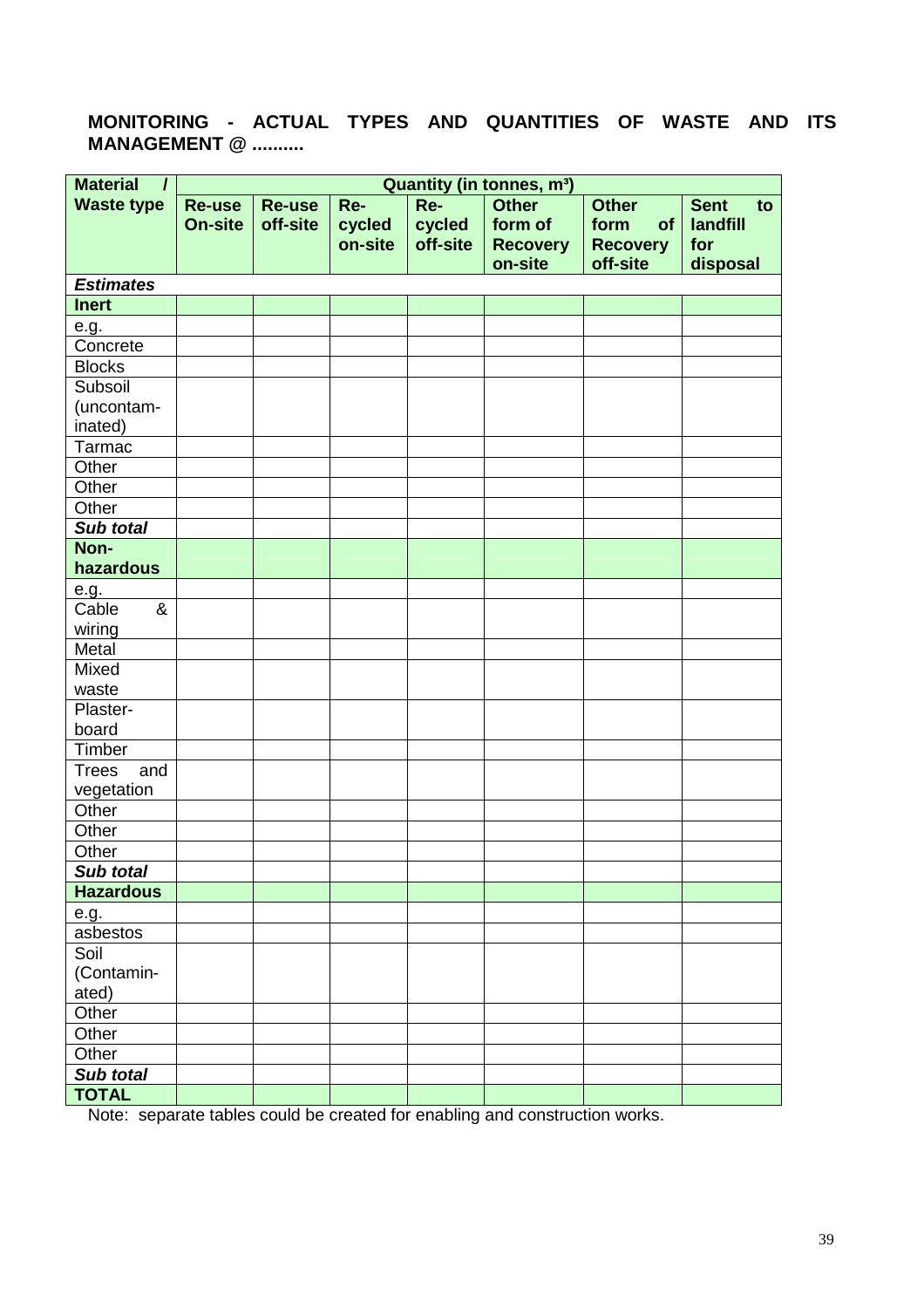#### **POST COMPLETION STATEMENT ON PLAN IMPLEMENTATION**

(N.B. This should be included in the final version of the Plan. It is anticipated that in most instances, the final version of the plan will be completed and submitted to the Minister within three months of the construction work being completed).

| <b>Confirmation</b>                                                               |
|-----------------------------------------------------------------------------------|
| This plan has been monitored and updated on a regular basis throughout the        |
| enabling and construction phases, in compliance with Island Plan Policy WM1, to   |
| ensure that work was progressing according to the plan and that the plan has been |
| updated to record details of the actual waste management actions and waste        |
| transfers which have taken place.                                                 |
| Signature/s                                                                       |
|                                                                                   |

#### **POST-COMPLETION REVIEW OF SITE WASTE MANAGEMENT PLAN**

In accordance with the requirements of Island Plan Policy WM1, the plan and how waste has been managed throughout the project has been reviewed. An explanation of deviations from the planned arrangements is set out below.

#### **Variation from Waste Forecasts**

| <b>Waste Material</b>                        | Est.<br>Quantity<br>(m <sup>3</sup> ) | <b>Actual</b><br><b>Quantity</b><br>(m <sup>3</sup> ) | <b>Difference</b><br>$(+/-)$ | <b>Reason for Variance</b>                                                                         |  |  |
|----------------------------------------------|---------------------------------------|-------------------------------------------------------|------------------------------|----------------------------------------------------------------------------------------------------|--|--|
|                                              |                                       |                                                       |                              |                                                                                                    |  |  |
| <b>Enabling Works (including demolition)</b> |                                       |                                                       |                              |                                                                                                    |  |  |
| e.g.                                         |                                       |                                                       |                              |                                                                                                    |  |  |
| <b>Bricks / Blocks</b>                       | 500                                   | 400                                                   | $-100$                       | material<br>than<br>Less<br>anticipated in demolition<br>of buildings.                             |  |  |
| Concrete                                     | 250                                   | 300                                                   | $+50$                        | concrete<br>than<br>More<br>anticipated in demolition<br>of buildings.                             |  |  |
| Trees<br>and<br>vegetation                   | 400                                   | 350                                                   | $-50$                        | vegetation<br>Less<br>than<br>Late<br>expected.<br>requirement<br>to<br>retain<br>hedgerow plants. |  |  |
| <b>Soils</b><br>(uncontam-<br>inated)        | 500                                   | 700                                                   | $+200$                       | requirement<br>for<br>Late<br>more cut to reduce visual<br>impact.                                 |  |  |
| <b>Construction Works</b>                    |                                       |                                                       |                              |                                                                                                    |  |  |
| e.g.                                         |                                       |                                                       |                              |                                                                                                    |  |  |
| Cable-wiring                                 | 10                                    | $\overline{7}$                                        | $-3$                         | <b>Efficiencies</b><br>in<br><b>of</b><br>use<br>materials.                                        |  |  |
| Insulation                                   | 40                                    | 50                                                    | $+10$                        | Partial<br>reworking<br>undertaken.                                                                |  |  |
| Packaging                                    | 180                                   | 140                                                   | $-40$                        | packaging<br>than<br>Less<br>from<br>fit-out<br>anticipated<br>stage.                              |  |  |
| <b>Pallets</b>                               | 25                                    | 35                                                    | $+10$                        | More material supplied on<br>pallets than anticipated.                                             |  |  |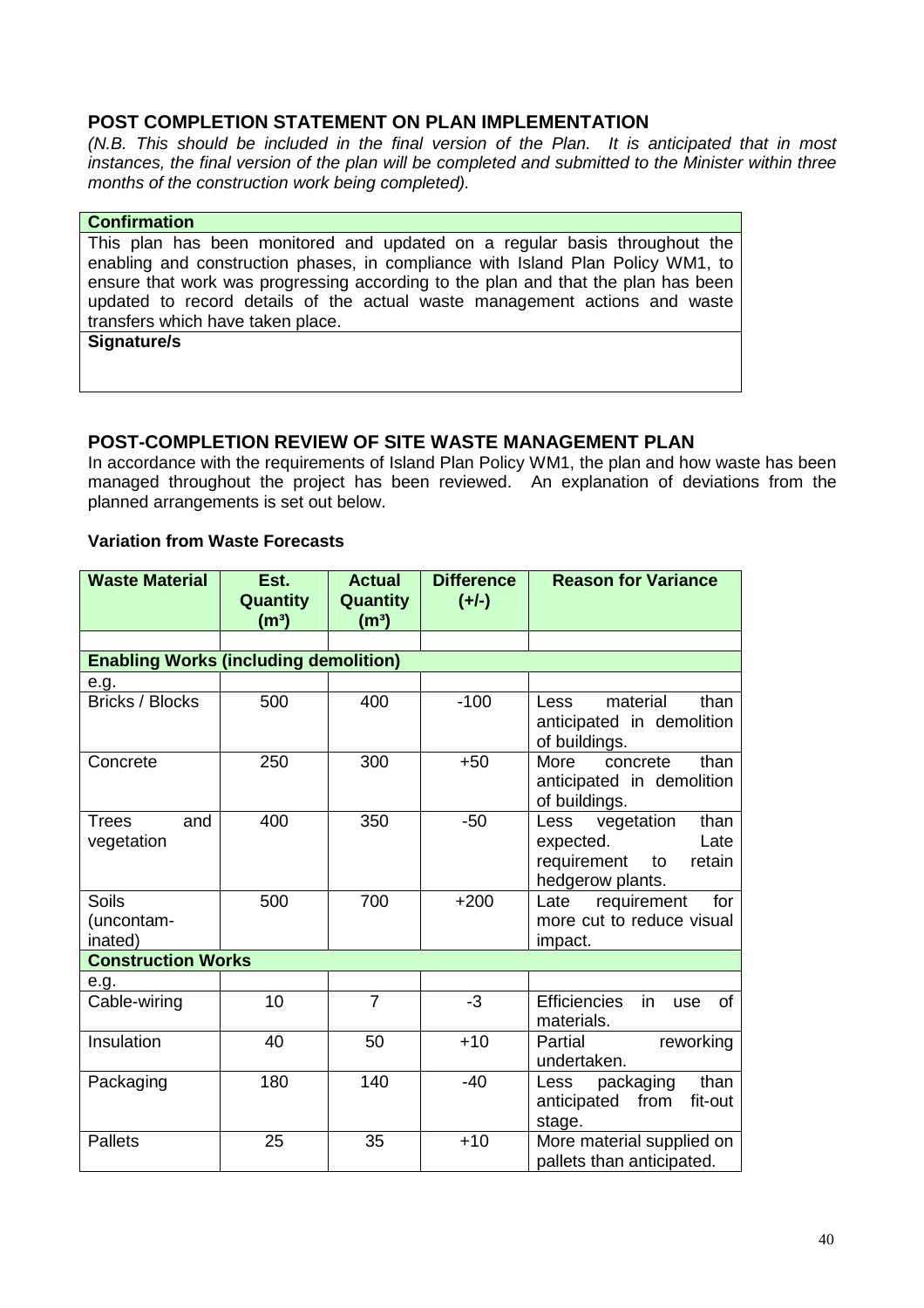### **Variation from Waste Targets**

| <b>Waste Material</b>                        | <b>Target</b>                         | <b>Actual</b> | <b>Reason for Variance</b>                                                                                           |  |  |
|----------------------------------------------|---------------------------------------|---------------|----------------------------------------------------------------------------------------------------------------------|--|--|
|                                              |                                       |               |                                                                                                                      |  |  |
| <b>Enabling Works (including demolition)</b> |                                       |               |                                                                                                                      |  |  |
| e.g.                                         |                                       |               |                                                                                                                      |  |  |
| <b>Bricks/Blocks</b>                         | on-site<br>Recycle<br>90%             | 100%          | Less material than anticipated<br>in demolition of buildings.                                                        |  |  |
| Concrete                                     | on-site<br>Recycle<br>90%             | 70%           | More concrete than anticipated<br>in demolition of buildings.                                                        |  |  |
| Trees<br>and<br>vegetation                   | Recover off-site $-$<br>70%           | 80%           | Less vegetation than expected.<br>Higher proportion of material<br>suitable for composting.                          |  |  |
| <b>Construction Works</b>                    |                                       |               |                                                                                                                      |  |  |
| e.g.                                         |                                       |               |                                                                                                                      |  |  |
| Packaging                                    | Recycle 50%                           | 60%           | More recyclable material and<br>better separation on site than<br>anticipated.                                       |  |  |
| <b>Pallets</b>                               | Re-use on-<br>and<br>off-site $-100%$ | 90%           | More material than anticipated<br>supplied on pallets. Storage<br>limitations leading to<br>more<br>damaged pallets. |  |  |

### **Variation from Proposed Waste Management Actions**

| <b>Material</b>                              | <b>Issue</b>                                                                   | <b>Reason for Variation</b>                                                                                                      |  |  |
|----------------------------------------------|--------------------------------------------------------------------------------|----------------------------------------------------------------------------------------------------------------------------------|--|--|
|                                              |                                                                                |                                                                                                                                  |  |  |
| <b>Enabling Works (including demolition)</b> |                                                                                |                                                                                                                                  |  |  |
| e.g.                                         |                                                                                |                                                                                                                                  |  |  |
| Asbestos                                     | More sent to landfill than<br>estimated.                                       | More asbestos discovered in old buildings<br>than was anticipated.                                                               |  |  |
| Concrete                                     | More sent to landfill than<br>estimated.                                       | More concrete than anticipated<br><i>in</i><br>demolition of buildings.                                                          |  |  |
| and<br>Trees<br>vegetation                   | Less vegetation<br>recovered off-site.                                         | Less vegetation than expected.<br>Late<br>requirement to retain hedgerow plants.                                                 |  |  |
| Timber                                       | More reused on-site and<br>less sent for recovery off-<br>site (at EfW plant). | More of timber floors, ceiling joists and<br>rafters than anticipated able to be reused<br>in the new buildings - less scrapped. |  |  |
| <b>Construction Works</b>                    |                                                                                |                                                                                                                                  |  |  |
| e.g.                                         |                                                                                |                                                                                                                                  |  |  |
| Plasterboard                                 | Less sent to landfill than<br>estimated.                                       | The specification of pre-cut materials<br>reduced volume of waste.                                                               |  |  |
| Packaging                                    | Less sent for recovery<br>off-site (at EfW plant).                             | Able to return more packaging<br>than<br>anticipated to suppliers and to separate<br>more cardboard for recycling off-site.      |  |  |
| <b>Pallets</b>                               | More sent for recovery<br>off-site (at EfW plant).                             | More material than anticipated supplied<br>on pallets. Storage limitations leading to<br>more damaged pallets.                   |  |  |